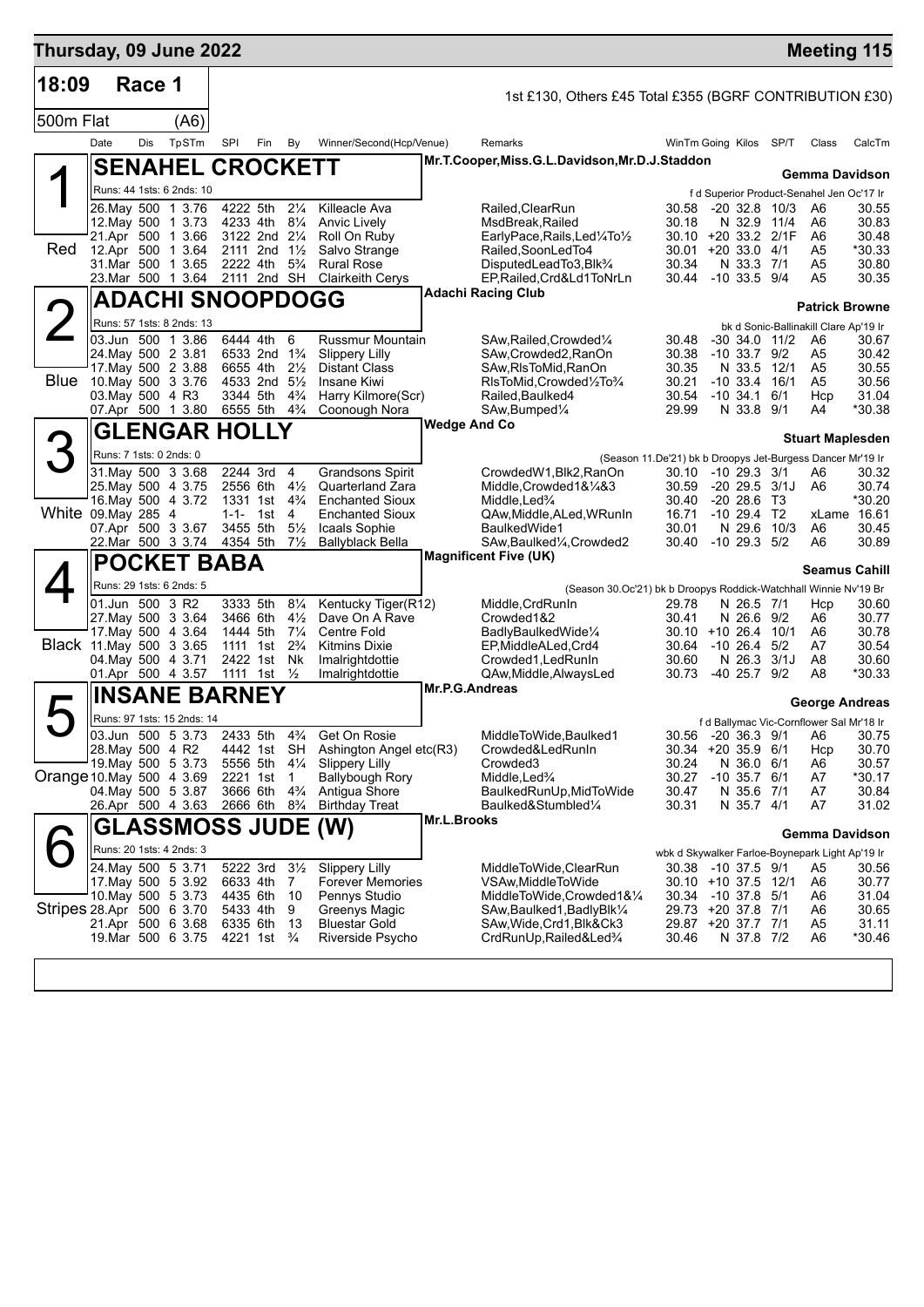| Thursday, 09 June 2022                |                 |        |                                                                 |     |                        |                                  |                                                         |              |                                                                                          |                                                                         |                                 |                 |                                  | <b>Meeting 115</b>     |
|---------------------------------------|-----------------|--------|-----------------------------------------------------------------|-----|------------------------|----------------------------------|---------------------------------------------------------|--------------|------------------------------------------------------------------------------------------|-------------------------------------------------------------------------|---------------------------------|-----------------|----------------------------------|------------------------|
| 18:28                                 |                 | Race 2 |                                                                 |     |                        |                                  |                                                         |              | 1st £160, 2nd £60, Others £55 Total £440 (BGRF CONTRIBUTION £30)                         |                                                                         |                                 |                 |                                  |                        |
| 695m Flat                             |                 |        | (S2)                                                            |     |                        |                                  |                                                         |              |                                                                                          |                                                                         |                                 |                 |                                  |                        |
|                                       | Date            | Dis    | TpSTm                                                           | SPI | Fin                    | By                               | Winner/Second(Hcp/Venue)                                |              | Remarks                                                                                  | WinTm Going Kilos SP/T                                                  |                                 |                 | Class                            | CalcTm                 |
|                                       |                 |        | <b>SLIPPERY MAIA</b>                                            |     |                        |                                  |                                                         |              | Mr.A.Alford, Ms.L.Williams                                                               |                                                                         |                                 |                 |                                  | <b>Patrick Browne</b>  |
|                                       |                 |        | Runs: 28 1sts: 4 2nds: 9                                        |     |                        |                                  |                                                         |              | (Season Unknown) bk b Clonbrien Hero-Slippery Thelma Ap'20 Ir                            |                                                                         |                                 |                 |                                  |                        |
|                                       |                 |        | 02.Jun 695 3 14.55 5222 2nd 1                                   |     |                        |                                  | Sampson Rocket                                          |              | AlwaysHandy                                                                              | 42.65 -15 26.0 5/1                                                      |                                 |                 | S <sub>2</sub>                   | *42.58                 |
|                                       |                 |        | 27. May 500 2 3.80<br>14. May 695 2 14.58 2442 1st SH           |     | 6666 5th 4             |                                  | <b>Crystal Anton</b><br>Sampson Rocket                  |              | SAw, Crowded 2& 3/4<br>Crowded1, Chl5, Led RunIn                                         | 30.15 -10 25.8 2/1F<br>42.67                                            |                                 | N 25.7 11/2     | A5<br>S <sub>2</sub>             | 30.37<br>42.67         |
| Red                                   |                 |        |                                                                 |     |                        |                                  | 05. May 695 2 14.91 2255 2nd 101/4 Dromulton Daisy      |              | Crd1&3&4,Blk2,RanOnLate                                                                  | 42.41                                                                   | $-15$ 25.7 $5/1$                |                 | S <sub>2</sub>                   | 43.09                  |
|                                       |                 |        | 30.Apr 695 2 14.69 4443 1st                                     |     |                        | Nk                               | <b>Sussex Hurricane</b>                                 |              | RIsToMid, Crd1, LedNearLine                                                              | 42.49 +15 25.8 5/2F                                                     |                                 |                 | S <sub>2</sub>                   | 42.64<br>43.27         |
|                                       |                 |        | 21.Apr 695 2 14.51 1333 2nd 6<br><b>ADACHI LIL KIM</b>          |     |                        |                                  | Offyourhighorse                                         |              | Baulked4, Crd& WideRunIn<br><b>Adachi Racing Club</b>                                    | 42.49 +30 25.5 11/4C S2                                                 |                                 |                 |                                  |                        |
|                                       |                 |        |                                                                 |     |                        |                                  |                                                         |              |                                                                                          |                                                                         |                                 |                 |                                  | <b>Patrick Browne</b>  |
|                                       |                 |        | Runs: 27 1sts: 2 2nds: 3<br>02.Jun 695 2 14.52 1111 1st         |     |                        | $1\frac{1}{4}$                   | Kata Calypso                                            |              | RailsToMiddle, AlwaysLed                                                                 | (Season 18.Ja'22) bk b Ballymac Eske-Silverhill Joyce Ja'19 Ir<br>42.75 |                                 | -15 26.5 7/4F   | - S3                             | *42.60                 |
|                                       |                 |        | 26. May 695 3 14.72 1233 4th                                    |     |                        | $2\frac{1}{4}$                   | Walk On Dave                                            |              | Middle, Led To 1/4                                                                       | 42.77                                                                   | $-30$ 26.5 $8/1$                |                 | S <sub>2</sub>                   | 42.64                  |
| Blue                                  |                 |        | 19. May 695 3 14.73 4555 4th                                    |     |                        | $2\frac{1}{4}$                   | Walk On Dave                                            |              | Middle, Crowded5                                                                         | 42.69                                                                   | N 26.4 8/1                      |                 | S <sub>2</sub>                   | 42.85                  |
|                                       |                 |        | 14. May 695 3 14.69 3554 4th<br>05. May 695 3 15.06 4666 5th    |     |                        | $2\frac{3}{4}$<br>$6\frac{1}{4}$ | Slippery Maia<br>Offyourhighorse                        |              | Crowded1<br>Crowded1&2&5                                                                 | 42.67<br>42.86                                                          | N 26.3 9/1<br>N 26.6 8/1        |                 | S <sub>2</sub><br>S <sub>1</sub> | 42.89<br>43.36         |
|                                       |                 |        | 26.Apr 500 4 3.65 1364 2nd Hd                                   |     |                        |                                  | Laravoulta Shot                                         |              | Baulked2, Finished Well                                                                  | 30.43                                                                   |                                 | N 27.0 11/8F A5 |                                  | 30.45                  |
|                                       |                 |        | <b>GATCHELLS STORM</b>                                          |     |                        |                                  |                                                         |              | Mr.D.G.Mannings                                                                          |                                                                         |                                 |                 |                                  | <b>Claude Gardiner</b> |
| З                                     |                 |        | Runs: 84 1sts: 19 2nds: 13                                      |     |                        |                                  |                                                         |              |                                                                                          | (Spayed Nv'21) bkw b Laughil Duke-Royal Power Oc'17 Ir                  |                                 |                 |                                  |                        |
|                                       |                 |        | 31. May 500 3 3.65 2222 1st                                     |     |                        | $3\frac{3}{4}$                   | Sophies Ace                                             |              | Middle, Led4                                                                             | 30.35 -10 30.0 9/4F                                                     |                                 |                 | A4                               | 30.25                  |
|                                       |                 |        | 19. May 695 2 14.69 3443 2nd Hd<br>12. May 695 3 14.81 4111 1st |     |                        | 2                                | Walk On Dave<br><b>Ballymac Quest</b>                   |              | Wide&ChallengedRunIn<br>Middle,Led¼                                                      | 42.69<br>42.94                                                          | N 29.4 7/1<br>N 29.3 5/2        |                 | S <sub>2</sub><br>S3             | $*42.71$<br>42.94      |
| White 05. May 695 3 14.93 4544 4th    |                 |        |                                                                 |     |                        |                                  | 111⁄4 Dromulton Daisy                                   |              | Crowded $1828\%$                                                                         | 42.41                                                                   | $-1529.69/1$                    |                 | S <sub>2</sub>                   | 43.15                  |
|                                       |                 |        | 26.Apr 500 3 3.71                                               |     | 4465 5th               | $9\frac{3}{4}$                   | Glengar Bomber                                          |              | Crowded1, Baulked <sup>1</sup> / <sub>4</sub>                                            | 29.84<br>29.77 +10 29.3 5/1                                             | N 29.5 11/2                     |                 | A4<br>A5                         | 30.61<br>29.87         |
|                                       |                 |        | 16.Apr 500 3 3.70                                               |     | 2222 1st Hd            |                                  | Insane Jagger                                           | Mr.S.J.Eason | Middle,LedNearLine                                                                       |                                                                         |                                 |                 |                                  |                        |
|                                       |                 |        | DROOPYS PRIZE                                                   |     |                        |                                  |                                                         |              |                                                                                          |                                                                         |                                 |                 |                                  | Jason Heath            |
|                                       | 01.Jun 500 4 R1 |        | Runs: 88 1sts: 14 2nds: 11                                      |     | 4445 4th               | 8                                | Kentucky Tiger(R12)                                     |              | (Season 31.Ja'22) bd b Coolavanny Jap-Droopys Keisha Nv'17 Ir<br>Middle, ClearRun        | 29.78                                                                   | N 28.5 6/1                      |                 | Hcp                              | 30.51                  |
|                                       |                 |        | 26. May 500 4 3.75                                              |     | 3455 6th 91/2          |                                  | Oi Oi Ossie                                             |              | Middle, Baulked1                                                                         | 30.50                                                                   | $-5028.63/1$                    |                 | A5                               | 30.77                  |
|                                       |                 |        | 20. May 500 4 3.74                                              |     | 2666 5th               | $8\frac{3}{4}$                   | Dapper Lad                                              |              | Middle, Baulked1                                                                         | 30.59                                                                   | $-5028.812/1$                   |                 | A5                               | 30.79                  |
| Black 10. May 500 4 3.73              |                 |        | 03. May 500 3 3.66                                              |     | 5555 5th<br>2331 1st   | Nk                               | 101/ <sub>2</sub> Rogue Venom<br><b>Glassmoss Tammy</b> |              | Crowded1&1/4&2, MidToRIs<br>Crowded1, Led <sup>3</sup> / <sub>4</sub>                    | 30.06<br>30.41                                                          | $-10$ 28.3 $11/2$<br>N 28.3 5/2 |                 | A4<br>A5                         | 30.80<br>30.41         |
|                                       |                 |        | 05.Jan 695 6 14.43 2111 1st 21/4                                |     |                        |                                  | <b>Touchdown Baby</b>                                   |              | EarlyPace,SoonLed                                                                        | 42.92                                                                   | $-30$ 28.2 $6/1$                |                 | S <sub>2</sub>                   | 42.62                  |
|                                       |                 |        |                                                                 |     |                        |                                  | SEASONS STEALTH (W)                                     | Mr.S.J.Eason |                                                                                          |                                                                         |                                 |                 |                                  | <b>Jason Heath</b>     |
| $\blacktriangleright$                 |                 |        | Runs: 18 1sts: 3 2nds: 4                                        |     |                        |                                  |                                                         |              |                                                                                          | (Season Unknown) bd b Vulturi-Aguasantas My'19 Ir                       |                                 |                 |                                  |                        |
|                                       |                 |        |                                                                 |     |                        |                                  | 02.Jun 695 6 14.74 4665 4th 33⁄4 Crystal Alice          |              | MiddleToWide,ClearRun                                                                    | 42.70 -15 30.8 14/1 S1                                                  |                                 |                 |                                  | *42.86                 |
|                                       |                 |        | 25. May 500 5 3.66<br>17 May 500 5 3.64                         |     | 2566 6th 9<br>3235 4th | $8\frac{1}{2}$                   | <b>Ballyblack Rebel</b><br>Ragtime Bex                  |              | MidToWide, Baulked1, Crd2<br>MiddleToWide, ClearRun                                      | 29.77<br>29.75                                                          | N 30.8 8/1<br>+10 30.7 9/2      |                 | A <sub>3</sub><br>A <sub>3</sub> | 30.49<br>30.53         |
| Orange 05 May 695 6 14.73 3332 3rd    |                 |        |                                                                 |     |                        | $1\frac{1}{2}$                   | Offyourhighorse                                         |              | Wide,ClearRun                                                                            | 42.86                                                                   | N 30.0 7/2                      |                 | S1                               | 42.99                  |
|                                       |                 |        | 28.Apr 695 5 14.62 5355 1st 3/4                                 |     |                        |                                  | Offyourhighorse                                         |              | SlowAway, Wide, Led Run In                                                               | 42.93 +30 30.0 5/1                                                      | $-30$ 30.3 $5/1$                |                 | S <sub>1</sub>                   | 43.23                  |
|                                       |                 |        | 22.Apr 500 5 3.67 4666 3rd 21/2                                 |     |                        |                                  | Insane Chef                                             |              | Baulked1, CrdRunIn, RanOn<br>Mr.R.J.Edwards, Mr.S.M.Mccann, Mr.M.W.Miles, Mr.R.J.Shearly | 30.41                                                                   |                                 |                 | A3                               | 30.31                  |
|                                       |                 |        |                                                                 |     |                        |                                  | KILLEACLE AMELIA (W)                                    |              |                                                                                          |                                                                         |                                 |                 |                                  | <b>Gemma Davidson</b>  |
|                                       |                 |        | Runs: 53 1sts: 9 2nds: 8                                        |     |                        |                                  |                                                         |              |                                                                                          | (Season Unknown) bd b Droopys Jet-Bramble Bonnie Ja'19 Ir               |                                 |                 |                                  |                        |
|                                       |                 |        | 02.Jun 695 6 14.59 4334 4th 73/4<br>24. May 500 6 3.74          |     | 5556 6th               | 8                                | Sampson Rocket<br>Woodmancote Jess                      |              | Crowded2&6&RunIn<br>CrowdedRunUp&1/4&RunIn                                               | 42.65 -15 27.6 2/1<br>29.69                                             | $-10$ 27.2 $9/2$                |                 | S <sub>2</sub><br>A1             | *43.13<br>30.22        |
|                                       |                 |        | 17. May 500 5 3.72                                              |     | 3522 1st 1/2           |                                  | Insane Chef                                             |              | Crowded1, Led Run In, Mid-W                                                              | 29.77 +10 27.1                                                          |                                 | 6/1             | A2                               | 29.87                  |
| Stripes 07. May 714 5 24. 20 6666 6th |                 |        | 30.Apr 714 5 23.67 2223 4th                                     |     |                        |                                  | 16 <sup>3</sup> / <sub>4</sub> Bombardier(Cryfd)        |              | Crd1&7&8,MidToWide                                                                       | 45.54<br>45.62 +30 27.6 18/1                                            | N 27.6 40/1                     |                 | OR1<br>0R                        | 46.88<br>46.79         |
|                                       |                 |        | 25.Sep 695 5 14.76 4222 2nd 11/4                                |     |                        | 11                               | Burgess Hannah (Cryfd)<br>Diesel Minnie                 |              | BmpRnUp, EP, 2nd From 1To 5<br>Chl&Crd2&3&6                                              | 43.41                                                                   | $-75$ 27.2 $4/1$                |                 | S <sub>2</sub>                   | 42.77                  |
|                                       |                 |        |                                                                 |     |                        |                                  |                                                         |              |                                                                                          |                                                                         |                                 |                 |                                  |                        |
|                                       |                 |        |                                                                 |     |                        |                                  |                                                         |              |                                                                                          |                                                                         |                                 |                 |                                  | STRAIGHT-4 LEG 1       |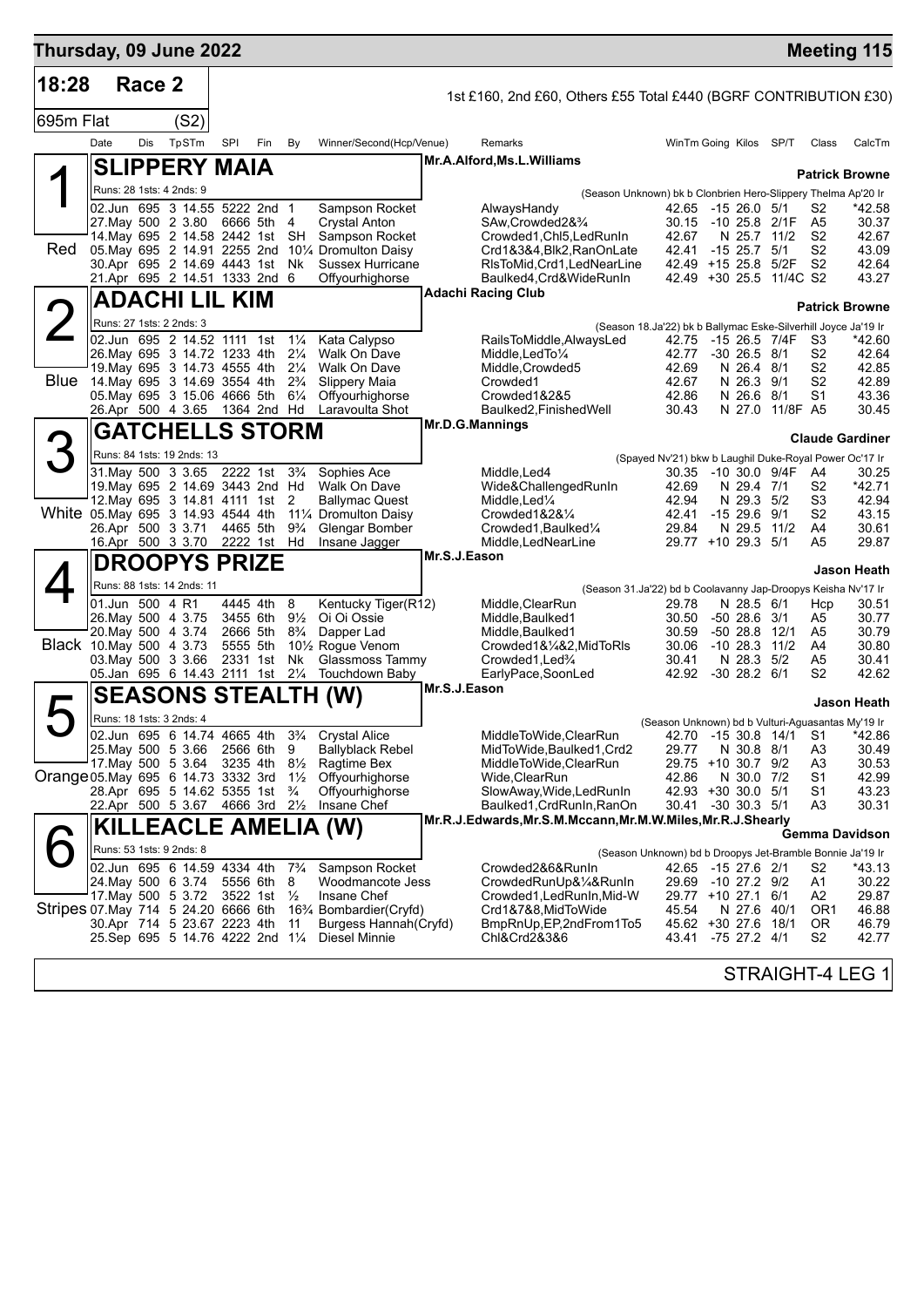| Thursday, 09 June 2022    |                                                                                                                                          |        |                           |                                                                      |                                                                                                    |                                                                                                         |                                                                                                                                                   |                                                                                                                                                                  |                                                    |                                                                            |                          |                                             |                                                                 | <b>Meeting 115</b>                                    |
|---------------------------|------------------------------------------------------------------------------------------------------------------------------------------|--------|---------------------------|----------------------------------------------------------------------|----------------------------------------------------------------------------------------------------|---------------------------------------------------------------------------------------------------------|---------------------------------------------------------------------------------------------------------------------------------------------------|------------------------------------------------------------------------------------------------------------------------------------------------------------------|----------------------------------------------------|----------------------------------------------------------------------------|--------------------------|---------------------------------------------|-----------------------------------------------------------------|-------------------------------------------------------|
| 18:43                     |                                                                                                                                          | Race 3 |                           |                                                                      |                                                                                                    |                                                                                                         |                                                                                                                                                   | 1st £160, Others £55 Total £435 (BGRF CONTRIBUTION £30)                                                                                                          |                                                    |                                                                            |                          |                                             |                                                                 |                                                       |
| 500m Flat                 |                                                                                                                                          |        | (A2)                      |                                                                      |                                                                                                    |                                                                                                         |                                                                                                                                                   |                                                                                                                                                                  |                                                    |                                                                            |                          |                                             |                                                                 |                                                       |
|                           | Date                                                                                                                                     | Dis    | TpSTm                     | <b>SPI</b>                                                           | Fin                                                                                                | By                                                                                                      | Winner/Second(Hcp/Venue)                                                                                                                          | Remarks                                                                                                                                                          | WinTm Going Kilos SP/T                             |                                                                            |                          |                                             | Class                                                           | CalcTm                                                |
|                           |                                                                                                                                          |        | <b>SHERIFF CAIN</b>       |                                                                      |                                                                                                    |                                                                                                         |                                                                                                                                                   | Mr.D.Fairminer, Mr.S.Maplesden                                                                                                                                   |                                                    |                                                                            |                          |                                             |                                                                 | <b>Stuart Maplesden</b>                               |
|                           | Runs: 22 1sts: 5 2nds: 8                                                                                                                 |        |                           |                                                                      |                                                                                                    |                                                                                                         |                                                                                                                                                   |                                                                                                                                                                  |                                                    |                                                                            |                          |                                             |                                                                 | bk d Droopys Cain-Glenside Product Fb'19 Ir           |
| Red                       | 03.Jun 500 2 3.81<br>25. May 500 1 3.81<br>20. May 500 1 3.86<br>14. May 500 1 3.75<br>10. May 500 1 3.74<br>02.May 642 1 13.11 2221 1st |        |                           | 5544 3rd                                                             | 5444 1st 1/2<br>6654 2nd SH<br>6643 2nd 1 <sup>1</sup> / <sub>2</sub><br>5531 2nd Nk               | $1\frac{1}{4}$<br>$3\frac{3}{4}$                                                                        | My Valentine<br>Shaneboy Angie<br>Gatchells Davey<br>Amaze Me Mel<br>Moanteen Evie<br>Blue Rock Aero(CPark)                                       | RIsToMid, CrdRnUp&3, RnOn<br>Railed, Crowded1, RanOnLate<br>RIs, Blk4, CrdRunIn, RanOn<br>SAw, RIsToMid, RanOn<br>Crowded1, Led%ToNrLn<br>RIsMid, SItCrd1&4, Ld% | 30.27<br>29.87<br>30.57<br>29.57<br>29.99<br>41.25 | $-30$ 35.0 $3/1$<br>$-50, 34.9$<br>$-10, 34.9$                             | N 34.8<br>N 34.9 T2      | N 34.9 6/4F<br>6/4F<br>10/3<br>11/4J A2     | A3<br>A2<br>A <sub>2</sub><br>A <sub>2</sub><br>Intro           | 29.97<br>29.97<br>30.08<br>*29.70<br>29.92<br>41.25   |
|                           |                                                                                                                                          |        | <b>ICAAL EDDIE</b>        |                                                                      |                                                                                                    |                                                                                                         |                                                                                                                                                   | <b>ICAAL Syndicate</b>                                                                                                                                           |                                                    |                                                                            |                          |                                             |                                                                 | <b>Belinda Green</b>                                  |
|                           | Runs: 12 1sts: 3 2nds: 0                                                                                                                 |        |                           |                                                                      |                                                                                                    |                                                                                                         |                                                                                                                                                   |                                                                                                                                                                  |                                                    |                                                                            |                          |                                             |                                                                 | bk d Droopys Sydney-Quivers Wings Jn'20 Ir            |
| <b>Blue</b>               | 04.Jun 500 1 3.66<br>28. May 500 1 3.51<br>19. May 500 1 3.62<br>14.May 285<br>04. May 285 2<br>27.Apr 285 1                             |        | $\overline{1}$            | 3236 6th<br>1111 1st<br>1111 1st<br>$2 - 1 - 1$ st<br>4-4-           | 4th                                                                                                | 13<br>$\mathbf{1}$<br>$8\frac{3}{4}$<br>$3\frac{1}{4}$<br>$7\frac{1}{4}$                                | Ragtime Charley<br>Clongeel Ozzie<br><b>Hollyhill Beanie</b><br><b>Tunnelroad Star</b><br>Headford Lad<br>Solo                                    | EP, Railed, Baulked 2& 3<br>VQAw, Railed, ALed<br>Rails, Always Led, Clear2<br>EP, Railed, SoonLed<br>Railed, Crowded2<br>Railed                                 | 30.31<br>30.36<br>16.48<br>16.45<br>16.63          | 29.48 +20 33.7 3/1<br>$-20$ 33.4 T <sub>2</sub>                            | $-532.97/1$<br>N 32.9 T  | -30 33.5 5/4F<br>N 33.2 5/2F                | A2<br>A3<br>D <sub>2</sub><br>D <sub>2</sub>                    | 31.05<br>*29.68<br>30.16<br>16.48<br>16.99<br>16.63   |
|                           |                                                                                                                                          |        | <b>DEMAND NOTE</b>        |                                                                      |                                                                                                    |                                                                                                         |                                                                                                                                                   | Mr.D.G.Mannings                                                                                                                                                  |                                                    |                                                                            |                          |                                             |                                                                 | <b>Claude Gardiner</b>                                |
| 3                         | Runs: 28 1sts: 6 2nds: 5                                                                                                                 |        |                           |                                                                      |                                                                                                    |                                                                                                         |                                                                                                                                                   |                                                                                                                                                                  |                                                    |                                                                            |                          |                                             |                                                                 | bk d Laughil Duke-Maries Song Oc'18 Ir                |
| White 03 May 500 3 3.68   | 02.Jun 500 3 3.65<br>25. May 500 3 3.69<br>11 May 500 3 3.68<br>23.Apr 500 5 3.61<br>14.Apr 285 3                                        |        |                           | 3333 3rd<br>2666 6th<br>4455 5th                                     | 3322 2nd 11/4<br>1111 1st                                                                          | $6\frac{1}{2}$<br>$8\frac{1}{2}$<br>$\mathbf 1$                                                         | <b>Bockos Newman</b><br>Da Honey Man<br>11 <sup>1</sup> / <sub>4</sub> Swithins Tiger<br>Marlfield Glen<br>Droopys Academic<br>Solo               | Middle, Crowded4<br>Mid,Chl&Crd¾,Led4ToRunIn<br>Mid-RIs, CrdRnUp, Blk1, Stb2<br>Crowded1, Badly Baulked2<br>AlwaysLed, MidToRIs<br><b>MiddleToRails</b>          | 29.97<br>30.22<br>29.69<br>29.88<br>29.60<br>16.51 | $-20$ 30.9 11/1<br>$-10,30.6,9/4J$<br>$-10$ 29.8 $4/1$<br>$-1029.04/1$     | N 29.5 T3<br>$-529.7$ T  |                                             | A1<br>A1<br>A1<br>A1                                            | 30.29<br>30.22<br>30.50<br>30.47<br>$*29.60$<br>16.46 |
|                           |                                                                                                                                          |        | <b>HEADFORD LAD</b>       |                                                                      |                                                                                                    |                                                                                                         |                                                                                                                                                   | <b>DCR Racing</b>                                                                                                                                                |                                                    |                                                                            |                          |                                             |                                                                 | <b>Richard Rees</b>                                   |
|                           | Runs: 8 1sts: 3 2nds: 1                                                                                                                  |        |                           |                                                                      |                                                                                                    |                                                                                                         |                                                                                                                                                   |                                                                                                                                                                  |                                                    |                                                                            |                          |                                             |                                                                 | bk d Laughil Bolt-Headford Biddy Ap'20 Ir             |
| Black 10. May 285 4       | 03.Jun 500 4 3.48<br>28. May 500 4 3.61<br>21. May 500 5 3.63<br>04.May 285 4<br>26.Apr 285 4                                            |        |                           | 1111 1st<br>3233 5th<br>3-1-                                         | 2111 1st 2 <sup>3</sup> / <sub>4</sub><br>1st<br>2-1- 1st $5\frac{1}{4}$<br>5-2- 2nd $\frac{3}{4}$ | $4\frac{1}{4}$<br>$1\frac{1}{2}$<br>$3\frac{3}{4}$                                                      | Rogue Venom<br><b>Rising Amber</b><br>Droopys Mabel<br>Insane Panther<br><b>Whitings Ghost</b><br>West Champ                                      | VQAw, MidToWide, AlwaysLed<br>EP, Baulked1<br>EPace, Middle, SoonLed<br>Middle, Led Run Up<br>EP, Middle, Led Run Up<br>Middle, ClearRun                         | 29.98<br>30.46<br>16.49<br>16.45<br>16.42          | -30 36.2 4/6F<br>30.00 +20 35.9 4/5F A4<br>$-40,36.0$ T <sub>3</sub>       | N 35.5                   | -5 36.0 5/4F<br>-5 35.5 4/6F D2<br>10/11FD2 | A4<br>D1                                                        | *29.68<br>30.31<br>30.06<br>16.44<br>16.40<br>16.48   |
|                           |                                                                                                                                          |        | <b>IMAHAPPYLASSIE</b>     |                                                                      |                                                                                                    |                                                                                                         | (W)                                                                                                                                               | Mr.D.Goldfinch                                                                                                                                                   |                                                    |                                                                            |                          |                                             |                                                                 | <b>Claude Gardiner</b>                                |
|                           |                                                                                                                                          |        | Runs: 51 1sts: 12 2nds: 8 |                                                                      |                                                                                                    |                                                                                                         |                                                                                                                                                   | (Season 19.Jy'21) bk b Laughil Blake-Go On Taylor Au'19 Ir                                                                                                       |                                                    |                                                                            |                          |                                             |                                                                 |                                                       |
| Orange 15. May 450 6 1.19 | 02.Jun 500 5 3.65<br>27. May 500 6 3.62<br>22. May 450 5 1.06<br>30.Apr 500 5 3.65<br>23. Mar 500 5 3.49                                 |        |                           | 6444 3rd<br>3344 4th<br>6655 5th<br>3345 5th<br>1111 1st             |                                                                                                    | $1\frac{1}{2}$<br>$3\frac{3}{4}$<br>$7\frac{3}{4}$<br>$3\frac{1}{4}$<br>$2\frac{1}{4}$                  | 4222 3rd 11/2 Landenstown King<br><b>Brutus Bullet</b><br>Decisive Giovani(CPark)<br>Valentino(CPark)<br>Galaxy Jaja Binx<br><b>Wellott Tommy</b> | Challenged4, Crowded RunIn<br>MiddleToWide,Crowded3<br>MidWide, Crd2, Bmp4<br>SAw, BBmp1, Bmp4<br>SlowAway, Wide, Crowded1<br>QAw, Wide, Always Led              | 30.13 -10 27.2 7/2 A2<br>27.82<br>27.68<br>29.66   | 29.74 -10 27.3<br>$-2026.9$<br>29.98 +10 26.8 9/2                          | N 26.9<br>N 27.0         | 8/1<br>9/1<br>6/1<br>10/3                   | A <sub>1</sub><br>0R<br>OR <sub>3</sub><br>А1<br>A <sub>2</sub> | 30.16<br>29.75<br>27.92<br>28.30<br>30.33<br>*29.66   |
|                           |                                                                                                                                          |        | DA HONEY MAN (W)          |                                                                      |                                                                                                    |                                                                                                         |                                                                                                                                                   | Mr.J.R.Hayes, Mr.B.A.McDonald, Mr.S.Milner, Mr.R.P.Rees                                                                                                          |                                                    |                                                                            |                          |                                             |                                                                 | <b>Richard Rees</b>                                   |
|                           | Runs: 61 1sts: 11 2nds: 7                                                                                                                |        |                           |                                                                      |                                                                                                    |                                                                                                         |                                                                                                                                                   |                                                                                                                                                                  |                                                    |                                                                            |                          |                                             |                                                                 | bkw d Top Honcho-Ballydoyle Honey Ja'18 Ir            |
| Stripes 07 May 500 6 3.70 | 02.Jun 500 6 3.75<br>25. May 500 6 3.82<br>19 May 500 6 3.83<br>28.Apr 500 6 3.62<br>07.Apr 500 5 3.77                                   |        |                           | 6665 4th<br>6665 1st<br>6665 5th<br>6555 4th<br>4433 1st<br>5521 1st |                                                                                                    | $6\frac{3}{4}$<br>$1\frac{1}{4}$<br>$4\frac{3}{4}$<br>$3\frac{1}{2}$<br>$\frac{1}{2}$<br>$1\frac{1}{4}$ | Bockos Newman<br>Demand Note<br><b>Moanteen Eddie</b><br><b>Bodhis Bullet</b><br>Crokers Moon<br><b>Slippy Hilary</b>                             | SAw,CrdVWide1,RanOnLate<br>SAw,Wide,RanOn<br>SlowAway, Wide<br>SlowAway, Wide<br>Wide,LedRunIn<br>Wide,Middle4,LedRunIn                                          | 29.97<br>30.22<br>29.94<br>29.66<br>29.68<br>29.75 | $-20$ 35.6 16/1<br>$-10$ 35.7 $4/1$<br>$-10$ 35.3 $11/2$<br>$+20$ 35.1 7/2 | N 35.3 7/1<br>N 34.0 7/2 |                                             | A1<br>A1<br>A1<br>A1<br>A <sub>1</sub><br>A <sub>2</sub>        | 30.31<br>30.12<br>30.22<br>29.95<br>29.88<br>*29.75   |
|                           |                                                                                                                                          |        |                           |                                                                      |                                                                                                    |                                                                                                         |                                                                                                                                                   |                                                                                                                                                                  |                                                    |                                                                            |                          |                                             |                                                                 | STRAIGHT-4 LEG 2                                      |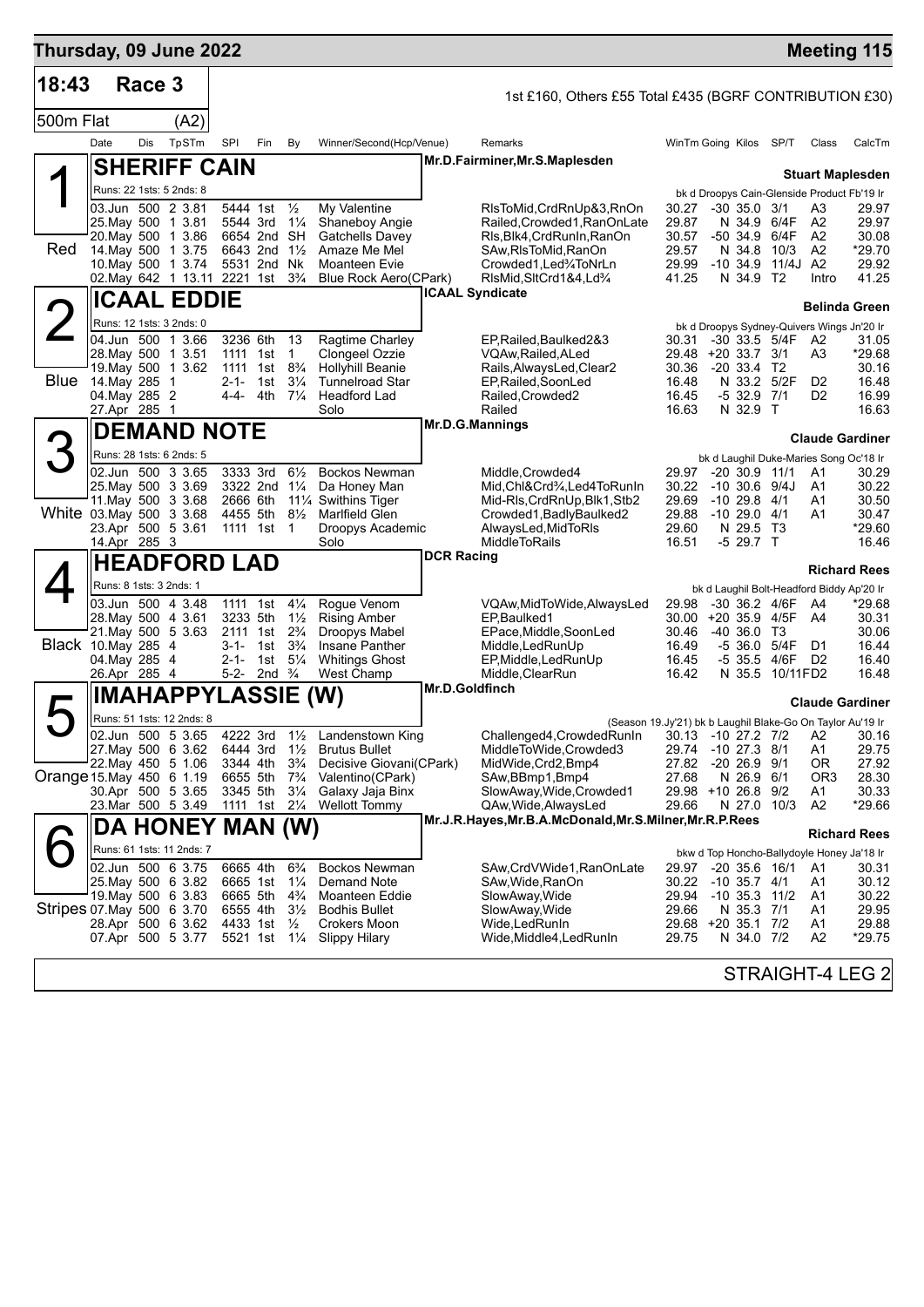| Thursday, 09 June 2022    |           |                                                                                  |                                                                                           |                                                                            |                                                                                                          |                                                                                       |                                                                                                                                                |              |                                                                                                                                                                                                       |                                                                             |                                 |                                                    |                                                         |                                                          | <b>Meeting 115</b>                                                                         |
|---------------------------|-----------|----------------------------------------------------------------------------------|-------------------------------------------------------------------------------------------|----------------------------------------------------------------------------|----------------------------------------------------------------------------------------------------------|---------------------------------------------------------------------------------------|------------------------------------------------------------------------------------------------------------------------------------------------|--------------|-------------------------------------------------------------------------------------------------------------------------------------------------------------------------------------------------------|-----------------------------------------------------------------------------|---------------------------------|----------------------------------------------------|---------------------------------------------------------|----------------------------------------------------------|--------------------------------------------------------------------------------------------|
| 18:58                     |           | Race 4                                                                           |                                                                                           |                                                                            |                                                                                                          |                                                                                       |                                                                                                                                                |              | 1st £150, Others £45 Total £375 (BGRF CONTRIBUTION £30)                                                                                                                                               |                                                                             |                                 |                                                    |                                                         |                                                          |                                                                                            |
| 285m Flat                 |           |                                                                                  | (D1)                                                                                      |                                                                            |                                                                                                          |                                                                                       |                                                                                                                                                |              |                                                                                                                                                                                                       |                                                                             |                                 |                                                    |                                                         |                                                          |                                                                                            |
|                           | Date      | Dis                                                                              | TpSTm                                                                                     | <b>SPI</b>                                                                 | Fin                                                                                                      | By                                                                                    | Winner/Second(Hcp/Venue)                                                                                                                       |              | Remarks                                                                                                                                                                                               | WinTm Going Kilos SP/T                                                      |                                 |                                                    |                                                         | Class                                                    | CalcTm                                                                                     |
|                           |           |                                                                                  | <b>SOUL REBEL</b>                                                                         |                                                                            |                                                                                                          |                                                                                       |                                                                                                                                                |              | Mr.D.Fairminer, Mr.S.Maplesden                                                                                                                                                                        |                                                                             |                                 |                                                    |                                                         |                                                          | <b>Stuart Maplesden</b>                                                                    |
|                           |           |                                                                                  | Runs: 27 1sts: 3 2nds: 8                                                                  |                                                                            |                                                                                                          |                                                                                       |                                                                                                                                                |              |                                                                                                                                                                                                       |                                                                             |                                 |                                                    |                                                         |                                                          | bk d Makeshift-Scissors Oc'19 Ir                                                           |
| Red                       |           | 30. May 285 2                                                                    | 22. May 450 2 1.06<br>15. May 480 1 3.12<br>08. May 480 4 3.24<br>02. May 480 2 3.21      |                                                                            | 6666 6th 81/2<br>1122 5th<br>1112 3rd $2\frac{1}{2}$                                                     | 5                                                                                     | Solo<br>Decisive Giovani(CPark)<br>Ivanexile(CPark)<br>But Daddy(CPark)<br>Solo(CPark)                                                         |              | <b>RailsToMiddle</b><br>FcdCk1, HitRIs2<br>QAw,LdTo1/2,Crd4<br>Bmp&Ld1-34,BBmp4<br>SwervedStt, RIs                                                                                                    | 16.43<br>27.82<br>29.10<br>29.79<br>29.83                                   |                                 | $-532.5$<br>N 32.4 T                               | $\top$<br>$-20$ 32.3 12/1<br>N 32.3 10/1<br>N 32.4 11/1 | OR.<br>OR <sub>3</sub><br>OR <sub>3</sub><br>Intro       | *16.38<br>28.30<br>29.49<br>29.98<br>29.83                                                 |
|                           |           | 19.0ct 285 2                                                                     |                                                                                           |                                                                            | 6-6- 6th                                                                                                 | 5                                                                                     | Gentle Change                                                                                                                                  |              | BaulkedMiddle1/2<br>Mr.W.H.Cooper                                                                                                                                                                     | 17.03 -15 31.6 9/2                                                          |                                 |                                                    |                                                         | D <sub>2</sub>                                           | 17.28                                                                                      |
|                           | <b>SO</b> |                                                                                  | <b>DELIGHTED</b>                                                                          |                                                                            |                                                                                                          |                                                                                       |                                                                                                                                                |              |                                                                                                                                                                                                       |                                                                             |                                 |                                                    |                                                         |                                                          | <b>Derek Knight</b>                                                                        |
|                           |           | 02.Jun 285 2                                                                     | Runs: 75 1sts: 21 2nds: 23                                                                |                                                                            | 2nd $1\frac{1}{4}$                                                                                       |                                                                                       |                                                                                                                                                |              |                                                                                                                                                                                                       |                                                                             |                                 |                                                    |                                                         |                                                          | bk d Taylors Sky-Yahoo Perlena Jn'18 Ir                                                    |
| Blue                      |           | 25. May 285 2<br>19. May 285 2<br>14. May 285 2<br>05. May 285 3<br>27.Apr 285 2 |                                                                                           | 2-2-<br>4-1-<br>3-2-<br>4-5-<br>$5 - 4 -$<br>3-4-                          | 1st Nk<br>1st<br>- 3rd<br>6th<br>3rd                                                                     | <b>SH</b><br>$3\frac{1}{2}$<br>$5\frac{1}{2}$<br>$1\frac{3}{4}$                       | Precede<br>Dual Enterprise<br><b>Skyblues Best</b><br><b>Pocket Elvis</b><br><b>Pocket Elvis</b><br>Zenas Stopher                              |              | SoonDispLeadTo2<br>MiddleToRails, Led1<br>Led2<br>Baulked <sup>1/2</sup><br>Crowded1&2<br>Crowded <sup>1/2</sup>                                                                                      | 16.50<br>16.86<br>16.71<br>16.39<br>16.53<br>16.72                          | $-10$ 31.9 3/1                  | $-531.87/1$<br>$-531.8$<br>$-5,32.0$<br>N 32.6 7/4 | 5/4F<br>N 32.1 25/1<br>7/1                              | D1<br>D1<br>D1<br>D1<br>D1<br>D <sub>1</sub>             | *16.56<br>16.76<br>16.66<br>16.68<br>16.91<br>16.87                                        |
|                           |           |                                                                                  | <b>BLASTOUT BILLY</b>                                                                     |                                                                            |                                                                                                          |                                                                                       |                                                                                                                                                | Mr.M.Gregori |                                                                                                                                                                                                       |                                                                             |                                 |                                                    |                                                         |                                                          |                                                                                            |
| З                         |           |                                                                                  | Runs: 27 1sts: 7 2nds: 4                                                                  |                                                                            |                                                                                                          |                                                                                       |                                                                                                                                                |              |                                                                                                                                                                                                       | bkw d Skywalker Puma-Orange Theresa Nv'17 Ir                                |                                 |                                                    |                                                         |                                                          | <b>Richard Yeates</b>                                                                      |
| White 28.Apr 285 4        |           | 02.Jun 285 4<br>25. May 285 3<br>14. May 285 3<br>21.Apr 285 3<br>23.Mar 285 4   |                                                                                           | $1 - 3 -$<br>3-5-<br>6-6-<br>$4 - 5 -$<br>1-6-<br>$1 - 1 -$                | 3rd<br>5th<br>4th<br>5th<br>6th<br>1st                                                                   | $1\frac{3}{4}$<br>$7\frac{1}{2}$<br>$4\frac{1}{4}$<br>12<br>$8\frac{1}{4}$<br>5       | Precede<br>So Delighted<br>Pocket Elvis<br>Carter Bar<br>Ragtime Billy<br>Baran Mary Lou                                                       |              | QuickAway, Middle, ClearRun<br>Middle, Chl&BBumped1/2<br>SlowAway,Baulked1/2<br>Crowded1, Baulked1/2<br>Bumped&Checked1<br>QAw, Middle, ALed                                                          | 16.50<br>16.86<br>16.39<br>16.10 +10 32.2 7/2<br>$16.26 + 10.32.1$<br>16.41 |                                 | $-5$ 31.5 7/1<br>N 32.8                            | -10 32.1 7/4F<br>N 31.3 14/1<br>13/8F D1<br>11/8F D1    | D1<br>D1<br>D <sub>1</sub><br>D1                         | 16.60<br>17.35<br>16.74<br>17.17<br>17.02<br>$*16.41$                                      |
|                           |           |                                                                                  | <b>GENTLE CHANGE</b>                                                                      |                                                                            |                                                                                                          |                                                                                       |                                                                                                                                                |              | <b>Greens Greyhounds</b>                                                                                                                                                                              |                                                                             |                                 |                                                    |                                                         |                                                          | <b>Belinda Green</b>                                                                       |
|                           |           |                                                                                  | Runs: 33 1sts: 10 2nds: 6                                                                 |                                                                            |                                                                                                          |                                                                                       |                                                                                                                                                |              | (Ssn Suppressed) bkw b Laughil Blake-Except Change Sp'19 Ir                                                                                                                                           |                                                                             |                                 |                                                    |                                                         |                                                          |                                                                                            |
| Black 03. May 285 4       |           | 02.Jun 285 4<br>17. May 285 4<br>11. May 285 3<br>28.Apr 285 5<br>20.Apr 285 4   |                                                                                           | $2 - 2 -$<br>2-1-<br>6-4-<br>$5 - 3 -$                                     | 3-1- 1st 1<br>1st<br>6-5- 4th<br>2nd<br>3rd<br>2nd                                                       | $\frac{1}{2}$<br>$2\frac{3}{4}$<br>$1\frac{1}{4}$<br>$8\frac{1}{4}$<br>$1\frac{1}{4}$ | Mineola Elegant<br>Glengar Belle<br><b>Skyblues Best</b><br>Sharp Sam<br>Carter Bar<br>Insane Panther                                          |              | Middle, Led <sup>1</sup> / <sub>2</sub><br>Middle, LedNearLine<br>Middle, Crowded1<br>EarlyPace, Led1To2<br>Crowded1&1/2<br>Middle, RanOn                                                             | 16.64<br>16.51<br>16.78<br>16.72<br>16.10 +10 28.4 7/1<br>16.45             |                                 | $-5$ 28.1 $5/2$<br>N 29.1 7/4                      | +5 29.0 5/4F<br>-5 28.9 5/6F<br>N 28.2 10/3             | D1<br>D <sub>2</sub><br>D <sub>2</sub><br>D1<br>D1<br>D1 | 16.59<br>16.56<br>16.95<br>16.83<br>16.87<br>*16.55                                        |
|                           |           |                                                                                  | <b>PRECEDE</b>                                                                            |                                                                            |                                                                                                          |                                                                                       |                                                                                                                                                |              | <b>Coursing Boys Syndicate</b>                                                                                                                                                                        |                                                                             |                                 |                                                    |                                                         |                                                          | <b>Seamus Cahill</b>                                                                       |
|                           |           |                                                                                  | Runs: 5 1sts: 3 2nds: 1                                                                   |                                                                            |                                                                                                          |                                                                                       |                                                                                                                                                |              |                                                                                                                                                                                                       |                                                                             |                                 |                                                    |                                                         |                                                          | bef d Ballymac Best-Slippy Senorita Fb'20 Ir                                               |
| Orange 07 May 285 2       |           | 02.Jun 285 5<br>19. May 285 3<br>14. May 285 4<br>27.Apr 285 3<br>21.Apr 285 4   |                                                                                           | $3 - 1 -$<br>$5 - 3 -$<br>$2 - 3 -$<br>$2 - 2 -$<br>$6 - 5 -$<br>$3 - 2 -$ | 1st<br>2nd <sub>2</sub><br>1st<br>6th<br>2nd <sub>3</sub>                                                | 1st $2\frac{1}{4}$<br>$1\frac{3}{4}$<br>$3\frac{3}{4}$                                | 11/ <sub>4</sub> So Delighted<br><b>Blastoff Mason</b><br><b>White Edition</b><br><b>Nancys Girl</b><br>Zenas Stopher<br><b>Kilkenny Santy</b> |              | EP, DispLead1To2, StydBest<br>Crowded1, RanOn<br>Middle, Led <sub>2</sub><br>EP, Middle, Led Run In<br>SAw,Crowded1/2&2<br>Middle, ClearRun                                                           | 16.50<br>16.48<br>16.61<br>16.57<br>16.72<br>16.25 +10 35.6 T3              |                                 | N 35.9 7/1<br>N 36.0<br>N 35.7 5/1                 | $-536.14/1$ D1<br>N 35.7 4/6F<br>7/4F                   | D1<br>D1<br>D1<br>D1                                     | *16.45<br>16.64<br>16.61<br>16.57<br>17.00<br>16.60                                        |
|                           | <b>NO</b> |                                                                                  | GO ZONE (W)                                                                               |                                                                            |                                                                                                          |                                                                                       |                                                                                                                                                |              | Mrs.T.J.Cahill,Mr.D.S.Lawrence,Mr.K.Lax,Mr.D.D.Williams                                                                                                                                               |                                                                             |                                 |                                                    |                                                         |                                                          | <b>Seamus Cahill</b>                                                                       |
| Stripes 14 May 500 5 3.57 |           | 02.Jun 285 6<br>26. May 285 6                                                    | Runs: 32 1sts: 8 2nds: 7<br>21. May 500 5 3.59<br>07 May 500 5 3.55<br>03. May 500 6 3.59 | 4-5-<br>$1 - 2 -$<br>2333 3rd                                              | 5th<br>1st<br>2111 2nd <sup>3</sup> / <sub>4</sub><br>1222 2nd <sup>3</sup> / <sub>4</sub><br>1122 3rd 2 | 9<br>$\frac{1}{2}$<br>$1\frac{1}{4}$                                                  | Precede<br>Glengar Rogue<br><b>Crystal Knight</b><br>Galaxy On Fire<br><b>Bodhis Bullet</b><br>Marlfield Glen                                  |              | Wide, Badly Bumped <sup>1</sup> / <sub>2</sub><br>MidToW,LedTo1,CmAg<br>Wide,ClearRun<br>EP, Wide, Led 1 To Near Line<br>QAw, Wide, Led <sup>3</sup> / <sub>4</sub> To Run In<br>QuickAway,SoonLedTo2 | 16.50<br>16.66<br>29.98<br>29.66<br>29.66<br>29.88                          | -25 34.3 T3<br>$-10$ 34.4 $7/2$ | $-40$ 34.4 $8/1$<br>N 34.1                         | -5 33.9 5/4F D1<br>3/1<br>N 34.2 11/4                   | A1<br>A1<br>A1<br>A1                                     | bk d Crash-Bigmans Daisy Oc'19 Ir<br>17.18<br>$*16.41$<br>29.68<br>29.73<br>29.73<br>29.94 |
|                           |           |                                                                                  |                                                                                           |                                                                            |                                                                                                          |                                                                                       |                                                                                                                                                |              |                                                                                                                                                                                                       |                                                                             |                                 |                                                    |                                                         |                                                          | STRAIGHT-4 LEG 3                                                                           |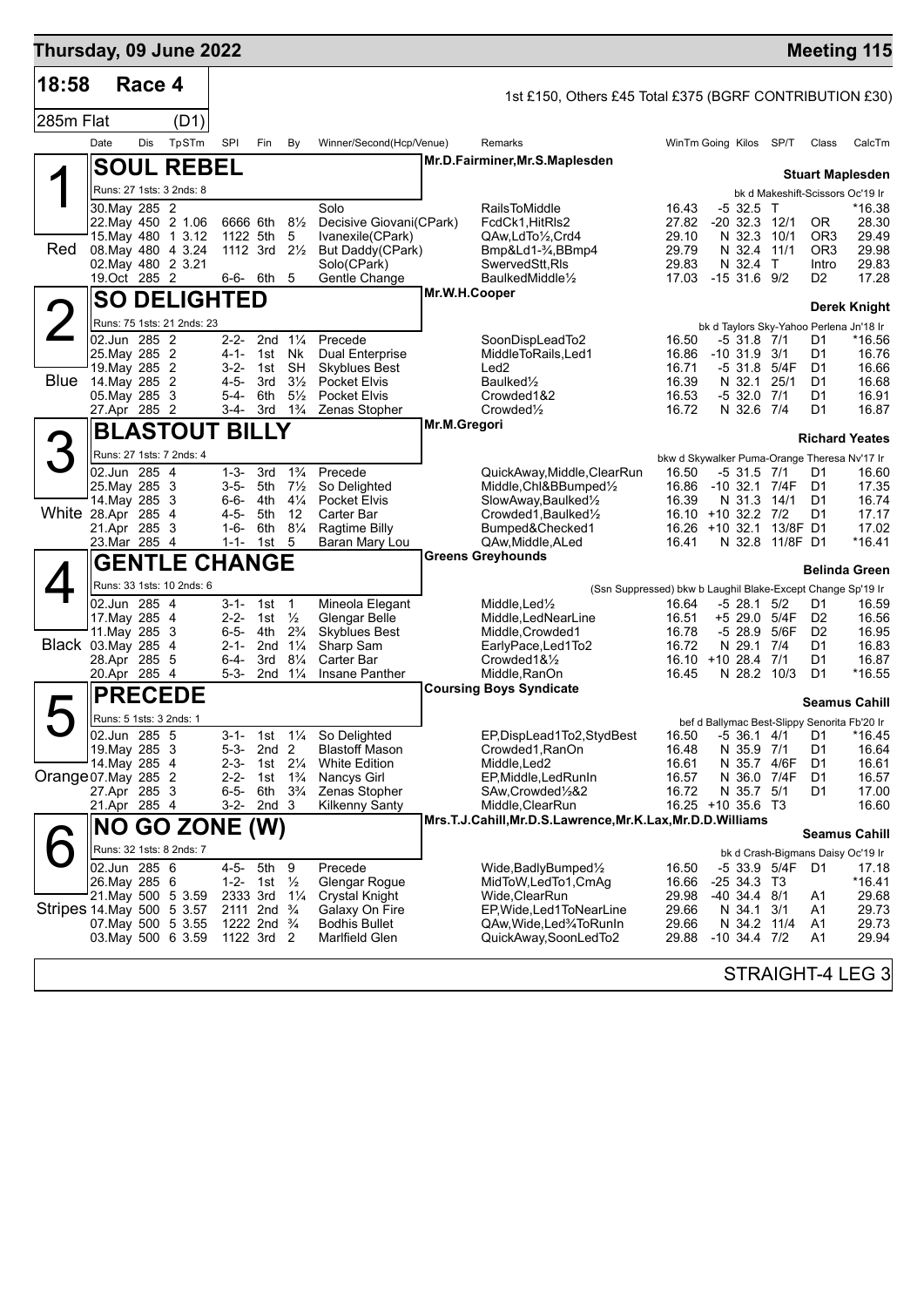| Thursday, 09 June 2022    |                         |        |                                          |                      |                                        |                    |                                           |             |                                                                                     |                                            |                            |                         | <b>Meeting 115</b>                               |                    |
|---------------------------|-------------------------|--------|------------------------------------------|----------------------|----------------------------------------|--------------------|-------------------------------------------|-------------|-------------------------------------------------------------------------------------|--------------------------------------------|----------------------------|-------------------------|--------------------------------------------------|--------------------|
| 19:18                     |                         | Race 5 |                                          |                      |                                        |                    |                                           |             | THE 1000 WINNERS TROPHY - HEAT ONE                                                  |                                            |                            |                         |                                                  |                    |
|                           |                         |        |                                          |                      |                                        |                    |                                           |             |                                                                                     |                                            |                            |                         | 1st £300, Others £60 Total £600                  |                    |
| 515m Flat                 |                         |        | (OR3)                                    |                      |                                        |                    |                                           |             | First Three Qualify For The Final On Thursday 16th June                             |                                            |                            |                         |                                                  |                    |
|                           | Date                    | Dis    | TpSTm                                    | <b>SPI</b>           | Fin                                    | By                 | Winner/Second(Hcp/Venue)                  |             | Remarks                                                                             | WinTm Going Kilos SP/T                     |                            |                         | Class                                            | CalcTm             |
|                           |                         |        | <b>SEOMRA RAZL</b>                       |                      |                                        |                    |                                           |             | Mr.S.J.Eason, Mr.M.J.Hughes                                                         |                                            |                            |                         |                                                  | Jason Heath        |
|                           |                         |        | Runs: 38 1sts: 13 2nds: 9                |                      |                                        |                    |                                           |             |                                                                                     |                                            |                            |                         | wbk d Definate Opinion-Ballymac Razzler Jn'18 Ir |                    |
|                           |                         |        | 27 May 500 2 4.37                        | 4555 5th             |                                        |                    | 211/4 Derrinasafa Boss(Towc)              |             | RIs-Mid, BCrd1                                                                      | 29.85                                      | -20 31.3 25/1              |                         | OR <sub>1</sub>                                  | 31.35              |
|                           |                         |        | 21.May 500 2 4.34<br>08.May 500 2 4.26   |                      | 5333 3rd<br>1222 2nd $7\frac{1}{2}$    | $7\frac{1}{4}$     | Faughan Rebel(Towc)<br>Havana Lover(Towc) |             | <b>RIsTMid</b><br>MidTRIs, QAw, LedT1                                               | 29.22 +10 31.7 12/1<br>29.25 +15 31.8 11/4 |                            |                         | OR <sub>1</sub><br>0R                            | 29.91<br>30.01     |
| Red                       |                         |        | 23.Apr 500 1 3.61                        |                      | 2222 2nd 11/4                          |                    | Lasair Breno                              |             | Railed, Always Handy                                                                |                                            |                            | 29.24 +10 31.3 15/8F A1 |                                                  | 29.44              |
|                           |                         |        | 16.Apr 540 2 13.04 3111 1st              |                      |                                        | $\mathbf 1$        | Afan Hunkster(Cryfd)                      |             | EP,Ld2,MidToRIs                                                                     | 34.32                                      | N 31.6 2/1                 |                         | 0 <sub>R</sub>                                   | 34.32              |
|                           |                         |        | 10. Mar 515 4 4.43 2223 3rd 3            |                      |                                        |                    | Mikeys Heir                               | Mr.J.Muller | EarlyPace, Crowded1                                                                 | 30.54                                      | $-40$ 31.1 $7/2$           |                         | 0R                                               | 30.38              |
|                           |                         |        | TYPHOID MARY                             |                      |                                        |                    |                                           |             |                                                                                     |                                            |                            |                         | <b>Norah McEllistrim</b>                         |                    |
|                           | Runs: 6 1sts: 1 2nds: 1 |        | 04.Jun 500 2 3.71                        | 4455 4th             |                                        | $4\frac{1}{2}$     | Ragtime Charley                           |             | (Season Unknown) bkw b Ballymac Matt-Ballymac Breeze My'20 Ir<br>Baulked2, Crowded3 | 30.31                                      | $-30$ 28.8 $7/2$           |                         | A2                                               | 30.36              |
|                           |                         |        | 27. May 500 1 3.72                       |                      | 4332 1st 2 <sup>3</sup> / <sub>4</sub> |                    | Pocket Pard                               |             | Crd1&1/ <sub>2</sub> , Led4, WideRunIn                                              | 30.00                                      |                            | -10 28.6 15/8F A3       |                                                  | 29.90              |
|                           |                         |        | 21. May 500 2 3.69                       |                      | 1111 1st                               | 6                  | Doonanes Cocoon                           |             | Railed, ALed, WideRunIn                                                             | 30.25                                      | $-40, 28.1$ T <sub>3</sub> |                         | xLame 29.85                                      |                    |
| <b>Blue</b>               |                         |        | 02.Apr 515 2 4.47<br>26. Mar 515 1 4.45  | 4445 4th             | 4554 2nd 1 <sup>3</sup> / <sub>4</sub> |                    | 101/2 Whats Up Eva                        |             | Middle1, Crowded%                                                                   | 30.02                                      | N 28.4                     | 10/1                    | <b>OR</b>                                        | 30.85              |
|                           |                         |        | 17.Mar 515 1 4.52                        |                      | 5444 4th                               | 6                  | Orange Josie<br><b>Beaming Duchess</b>    |             | CkWide&Blk1, RanOn<br>SAw, Crd&BlkMid1, Blk3                                        | 30.54<br>30.54                             | N 27.7<br>N 27.6 6/1       | 14/1                    | <b>OR</b><br>0R                                  | *30.69<br>31.03    |
|                           |                         |        | <b>GOLDIES LINEKAR</b>                   |                      |                                        |                    |                                           |             | Mr.E.Goodall                                                                        |                                            |                            |                         |                                                  |                    |
|                           |                         |        | Runs: 70 1sts: 15 2nds: 7                |                      |                                        |                    |                                           |             |                                                                                     |                                            |                            |                         | <b>Belinda Green</b>                             |                    |
|                           |                         |        | 31. May 500 2 3.53                       |                      |                                        | 1111 1st 21/4      | Seasons Reigns                            |             | QAw,RIsToMid,AlwaysLed                                                              | 29.87                                      | $-10$ 36.7 $5/2$           |                         | dkbd d Vulturi-Ballymac Scala Au'18 Ir<br>A2     | 29.77              |
|                           |                         |        | 23. May 500 1 3.63                       |                      |                                        |                    | 1111 1st 121/2 Magical Binky              |             | EP, RIsToMid, AlwaysLed                                                             | 30.12                                      | $-40,36.9$ T <sub>2</sub>  |                         |                                                  | 29.72              |
|                           | 16. May 285 2           |        |                                          |                      |                                        |                    | Solo                                      |             | <b>RailsToMiddle</b>                                                                | 16.67                                      | $-10,36.8$ T               |                         | xLame 16.57                                      |                    |
| White 01.Apr 500 2 3.65   |                         |        | 26.Mar 500 2 3.62                        | 3444 4th<br>2444 6th |                                        | 15                 | 101/ <sub>2</sub> Galaxy On Fire<br>Lanzo |             | RailsToMiddle, Crowded1<br>Baulked1&3                                               | 30.01<br>29.27                             | -40 36.5                   | 5/1<br>N 36.5 10/1      | A2<br>A1                                         | 30.45<br>30.47     |
|                           |                         |        | 04.Dec 515 2 4.45 4566 6th               |                      |                                        | 18                 | Smurfs Machine                            |             | BadlyBaulked1To2                                                                    | 30.26                                      | N 36.2 8/1                 |                         | 0R                                               | 31.70              |
|                           |                         |        | YASSOO PIKACHU                           |                      |                                        |                    |                                           |             | Mr.G.Andreas                                                                        |                                            |                            |                         | <b>George Andreas</b>                            |                    |
|                           |                         |        | Runs: 9 1sts: 3 2nds: 0                  |                      |                                        |                    |                                           |             |                                                                                     |                                            |                            |                         | bd d Dorotas Wildcat-Cornflower Sal Oc'20 Ir     |                    |
|                           |                         |        | 29. May 500 1 4.33                       | 5655 4th             |                                        | $5\frac{1}{2}$     | Attaboy Clarence(CPark)                   |             | Rls, SAw, Crd3, RanOn                                                               | 30.36                                      | $-10$ 29.3 $5/1$           |                         | 0R                                               | 30.70              |
|                           |                         |        | 22. May 480 1 3.34                       |                      | 6666 6th                               | $8\frac{1}{4}$     | Bogger Duke(CPark)                        |             | MidRIs, SAw                                                                         | 29.09                                      | $-20$ 29.3 20/1            |                         | 0R                                               | 29.55              |
| Black 10. May 500 4 3.77  |                         |        | 15. May 480 3 3.36                       | 6653 3rd             | 2222 1st                               | $\frac{3}{4}$<br>1 | Insane Trader(CPark)<br>Moanteen Evie     |             | SAw, MidRIs, LdRnIn<br>SAw, Crowded 1&2& RunIn, RnOn 29.99                          | 29.39                                      | N 29.3 T2<br>$-10, 29.7$   | 11/4J A2                | Intro                                            | 29.39<br>29.96     |
|                           |                         |        | 03. May 500 4 3.68                       |                      | 4333 1st                               | $\frac{3}{4}$      | Classy Ranger                             |             | MidToRIs, LedNearLine                                                               | 29.76                                      | N 29.5 7/1                 |                         | A3                                               | 29.76              |
|                           |                         |        | 27.Apr 500 4 3.80                        | 6633 5th             |                                        | $1\frac{1}{2}$     | Landenstown King                          |             | VSAw, Challenged& BlkRunIn                                                          | 30.28                                      | N 29.7 11/2                |                         | A3                                               | 30.40              |
|                           |                         |        | <b>COCHISE (M)</b>                       |                      |                                        |                    |                                           | Mr.B.Evans  |                                                                                     |                                            |                            |                         | <b>Richard Rees</b>                              |                    |
|                           |                         |        | Runs: 10 1sts: 2 2nds: 0                 |                      |                                        |                    |                                           |             |                                                                                     |                                            |                            |                         | bk d Droopys Sydney-Lemon Stacey Jn'20 Ir        |                    |
|                           |                         |        | 01.Jun 500 3 3.63                        |                      |                                        |                    | Solo                                      |             | MiddleToRails                                                                       |                                            |                            |                         | 29.37 -10 38.3 T 29.27                           |                    |
|                           |                         |        | 28. May 500 5 3.65<br>19. May 500 6 4.43 |                      | 6554 4th                               | 13                 | Solo<br>Bockos Belly(Towc)                |             | Middle<br>Wide,MsdBrk                                                               | 29.22<br>29.36                             | N 37.8 T<br>N 38.0 7/1     |                         | OR <sub>1</sub>                                  | 29.22<br>30.40     |
| Orange 08 May 500 6 4.33  |                         |        |                                          | 5555 4th             |                                        | $9\frac{1}{2}$     | Warzone Tom(Towc)                         |             | W,SAw,Crd1                                                                          | 29.04 +15 38.1 4/1                         |                            |                         | 0R                                               | 29.96              |
|                           |                         |        | 30.Apr 480 6 4.39                        |                      | 2555 3rd                               | $7\frac{1}{2}$     | Deelish Frankie(Monm)                     |             | EP, Crd1, Middle                                                                    | 28.42                                      | $-40, 38.0, 3/1$           |                         | IV                                               | 28.63              |
|                           |                         |        | 09.Apr 515 4 4.44                        |                      | 4666 6th                               | $5\frac{1}{2}$     | Faughan Rebel                             |             | BadlyBaulked1<br>Mr.L.Brown, Mr.H.M.Burns, Mr.D.L.Gambrell                          | 30.72 -10 37.5 11/4                        |                            |                         | 0R                                               | *31.07             |
|                           |                         |        | <b>MALBAY DONIE (W)</b>                  |                      |                                        |                    |                                           |             |                                                                                     |                                            |                            |                         |                                                  | <b>Tony Taylor</b> |
|                           |                         |        | Runs: 41 1sts: 10 2nds: 6                |                      |                                        |                    |                                           |             |                                                                                     |                                            |                            |                         | bkw d Bull Run Bolt-Malbay Sasha Jn'19 Ir        |                    |
|                           |                         |        | 04.Jun 500 6 3.70                        |                      | 6322 3rd 3                             |                    | Ragtime Charley                           |             | SAw, Early Pace, Mid To Wide                                                        | 30.31                                      | $-30$ 31.3 10/1            |                         | A2                                               | 30.25              |
|                           |                         |        | 13. May 500 6 3.58<br>07. May 500 5 3.65 |                      | 2222 2nd SH<br>6445 4th 3              |                    | Cozys Back<br><b>Blastout Tink</b>        |             | Wide, DispLead To Near Line<br>MidToWide, Crowded 1                                 | 30.48<br>29.88                             | N 31.4 6/1                 | -30 31.6 1/1F           | A2<br>A2                                         | 30.19<br>30.13     |
| Stripes 30 Apr 500 6 3.60 |                         |        |                                          |                      | 3222 1st Nk                            |                    | Droopys Glad                              |             | EarlyPace, Wide, Led4                                                               | 29.83 +10 31.4 7/2                         |                            |                         | A3                                               | 29.93              |
|                           |                         |        | 21.Apr 500 5 3.70                        |                      | 5444 5th                               | $3\frac{1}{2}$     | <b>Crystal Alice</b>                      |             | Wide, Clear Run                                                                     | 29.71 +20 31.6 7/1                         |                            |                         | A3                                               | 30.19              |
|                           |                         |        | 31.Mar 500 4 3.66                        |                      | 3346 6th 7 <sup>1</sup> / <sub>2</sub> |                    | Droopys Skipper                           |             | Wide&Crowded1                                                                       | 29.73                                      | N 31.9 9/2                 |                         | A3                                               | 30.33              |
|                           |                         |        |                                          |                      |                                        |                    |                                           |             |                                                                                     |                                            |                            |                         | STRAIGHT-4 LEG 4                                 |                    |
|                           |                         |        |                                          |                      |                                        |                    |                                           |             |                                                                                     |                                            |                            |                         |                                                  |                    |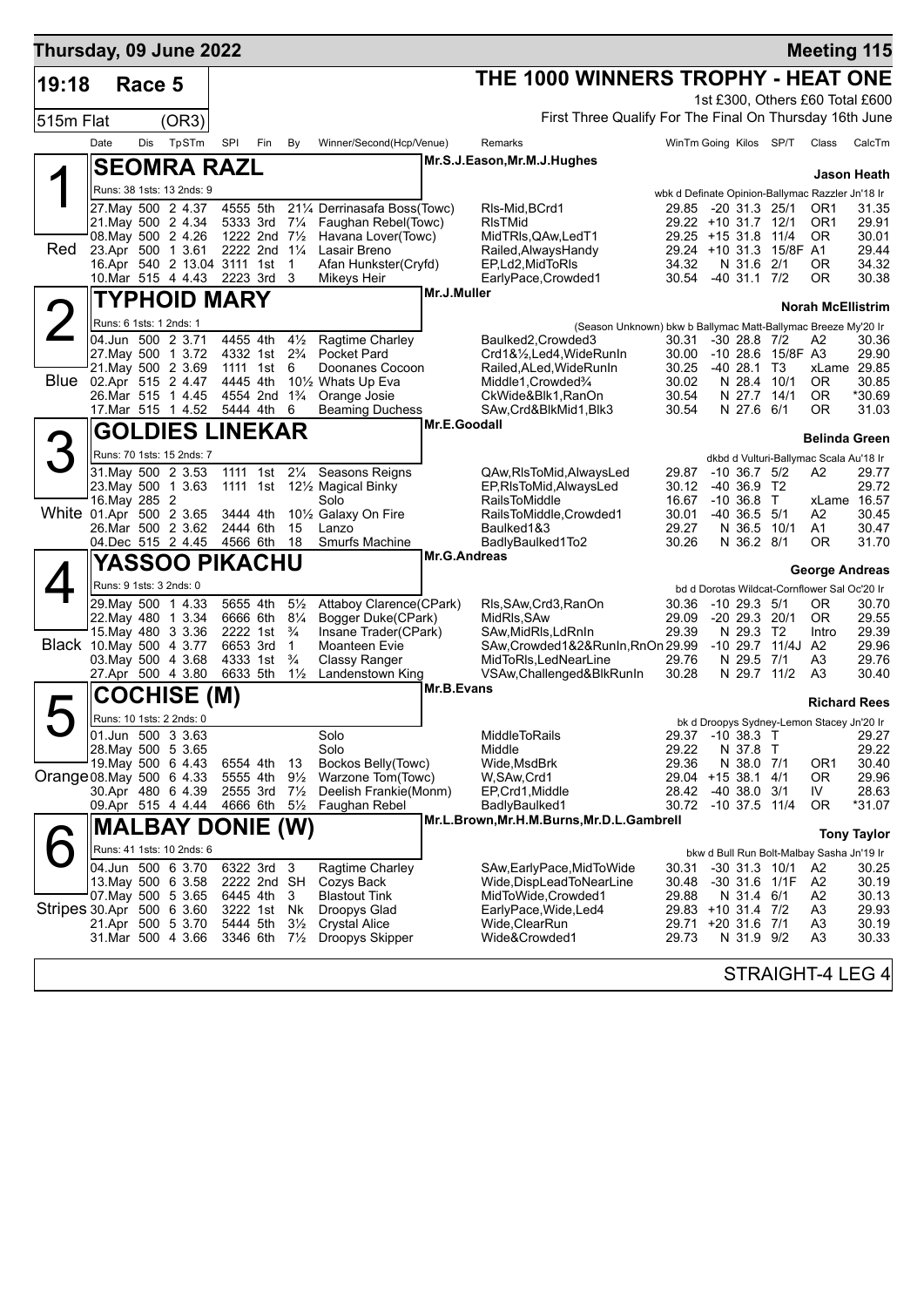| Thursday, 09 June 2022             |      |               |                                                                                             |                      |                                                    |                                  |                                                       |                       |                                                                                              |                |                                                            |                 | <b>Meeting 115</b>       |                       |
|------------------------------------|------|---------------|---------------------------------------------------------------------------------------------|----------------------|----------------------------------------------------|----------------------------------|-------------------------------------------------------|-----------------------|----------------------------------------------------------------------------------------------|----------------|------------------------------------------------------------|-----------------|--------------------------|-----------------------|
| 19:36                              |      | Race 6        |                                                                                             |                      |                                                    |                                  |                                                       |                       | <b>CORAL DUAL DISTANCE - HEAT ONE</b>                                                        |                |                                                            |                 |                          |                       |
|                                    |      |               |                                                                                             |                      |                                                    |                                  |                                                       |                       |                                                                                              |                | 1st £300, Others £60 Total £600                            |                 |                          |                       |
| 500m Flat                          |      |               | (OR3)                                                                                       |                      |                                                    |                                  |                                                       |                       | First Three Qualify For The Final Over 695 Metres On Thursday 16th June                      |                |                                                            |                 |                          |                       |
|                                    | Date | Dis           | TpSTm                                                                                       | SPI                  | Fin                                                | By                               | Winner/Second(Hcp/Venue)                              |                       | Remarks                                                                                      |                | WinTm Going Kilos SP/T                                     |                 | Class                    | CalcTm                |
|                                    |      |               | <b>SAMPSON ROCKET</b>                                                                       |                      |                                                    |                                  |                                                       | Mr.B.M.Hepburn        |                                                                                              |                |                                                            |                 |                          | Jason Heath           |
|                                    |      |               | Runs: 39 1sts: 8 2nds: 12                                                                   |                      |                                                    |                                  |                                                       |                       |                                                                                              |                | (Season 25.Jy'21) bd b Taylors Sky-Sparta Fantasy Au'18 Ir |                 |                          |                       |
|                                    |      |               | 02.Jun 695 2 14.46 1111 1st 1                                                               |                      |                                                    |                                  | Slippery Maia                                         |                       | QAw, Middle To Rails, ALed                                                                   | 42.65          | -15 27.7 11/8F S2                                          |                 |                          | 42.50                 |
|                                    |      |               | 26. May 695 1 14.65 2112 2nd Nk<br>19. May 695 1 14.53 2222 3rd <sup>3</sup> / <sub>4</sub> |                      |                                                    |                                  | Walk On Dave<br>Walk On Dave                          |                       | Led1/4To5,CmAg<br>Crowded1/4, Challenged From 5                                              | 42.77<br>42.69 | -30 27.9 1/1F<br>N 27.6                                    | 4/5F            | S2<br>S <sub>2</sub>     | 42.50<br>42.74        |
| Red                                |      |               | 14. May 695 1 14.41 4211 2nd SH                                                             |                      |                                                    |                                  | Slippery Maia                                         |                       | Crowded1, Led1/4ToRnIn, CmAq                                                                 | 42.67          |                                                            | N 27.3 1/1F     | S <sub>2</sub>           | 42.68                 |
|                                    |      | 05. May 285 2 | 05.Apr 500 3 3.71                                                                           |                      | 6666 3rd 1                                         |                                  | Solo<br>Charlies Blueboy etc                          |                       | <b>RailsToMiddle</b><br>SAw,Crowded1,RanOn                                                   | 16.90<br>29.73 | -5 27.1<br>N 27.9 8/1                                      | $\top$          | xFall<br>A1              | 16.85<br>*29.82       |
|                                    |      |               | <b>COLTS DRAGOON</b>                                                                        |                      |                                                    |                                  |                                                       | Mr.J.Muller           |                                                                                              |                |                                                            |                 |                          |                       |
|                                    |      |               | Runs: 13 1sts: 1 2nds: 4                                                                    |                      |                                                    |                                  |                                                       |                       |                                                                                              |                |                                                            |                 | <b>Norah McEllistrim</b> |                       |
|                                    |      |               | 01.Jun 500 3 3.79                                                                           |                      | 6443 2nd <sup>3</sup> / <sub>4</sub>               |                                  | Glenside Bud                                          |                       | SAw, Crd2&3, WRunIn, RanOn                                                                   | 30.13          | wbk d Head Bound-Hatfield Belle Ap'20 Ir<br>N 34.6 4/1     |                 | A7                       | *30.19                |
|                                    |      |               | 16. May 500 4 3.95                                                                          |                      | 3333 3rd 3                                         |                                  | Nandad                                                |                       | SAw, Middle, RanOn                                                                           | 30.15          | $-20, 34.0, 73$                                            |                 | xOffC                    | 30.20                 |
|                                    |      |               | 01. May 480 3 3.44<br>Blue 23.Apr 500 3 3.85                                                |                      | 6333 2nd 1/2                                       |                                  | Solo(CPark)<br>Insane Kiwi                            |                       | Mid<br>SAw, Crowded 3, RanOn                                                                 | 29.98          | N 33.8 T<br>$30.13 + 10.34.0$ 4/1                          |                 | Intro<br>A7              | 29.98<br>30.27        |
|                                    |      |               | 08.Apr 500 4 3.79                                                                           |                      | 6555 1st SH                                        |                                  | <b>Sheriff Mac</b>                                    |                       | SAw, Crowded 1&3/4, LedNrLn                                                                  |                | 30.60 -10 33.9 1/1F                                        |                 | A9                       | 30.50                 |
|                                    |      |               | 01.Apr 500 3 3.99                                                                           |                      | 6654 3rd 41/4                                      |                                  | Wonky Winston                                         | Dr.J.M.Hay            | VSAw, CrdRunUp&3, RanOnLate 30.48 -30 34.1 6/4                                               |                |                                                            |                 | A9                       | 30.53                 |
| 3                                  |      |               |                                                                                             |                      |                                                    |                                  | <b>PIERCESTOWN DOVE (M)</b>                           |                       |                                                                                              |                |                                                            |                 |                          | Derek Knight          |
|                                    |      |               | Runs: 27 1sts: 10 2nds: 3<br>03.Jun 500 3 3.61                                              | 3654 4th             |                                                    | $1\frac{1}{2}$                   | <b>Hilltop Sid</b>                                    |                       | (Ssn Suppressed) bd b Ballymac Eske-Piercestown Moll Oc'18 Ir<br>Middle, Crd1/4&2, RanOnLate | 30.10          | $-30$ 25.7 $10/3$                                          |                 | A1                       | 29.93                 |
|                                    |      |               | 27. May 500 3 3.74                                                                          |                      | 4666 5th 6                                         |                                  | Soul Intention                                        |                       | CrowdedRunUp                                                                                 |                | 29.94 -10 26.1 7/2                                         |                 | A1                       | 30.30                 |
| White 09. May 285 3                |      |               | 16. May 500 4 3.65                                                                          |                      |                                                    |                                  | Solo<br>Solo                                          |                       | Middle<br>Middle, WideRunIn                                                                  | 29.94<br>16.88 | $-20, 25.8$<br>-10 26.3 T                                  | $\mathsf{T}$    |                          | *29.74<br>xLame 16.78 |
|                                    |      |               | 19.Feb 714 2 23.73 3455 4th                                                                 |                      |                                                    |                                  | 10% Bellmore Sally(Cryfd)                             |                       | Crd1&7,MidToRIs                                                                              |                | 44.81 +30 25.4 6/1                                         |                 | OR.                      | 45.97                 |
|                                    |      |               | 12.Feb 714 4 23.72 4221 1st 1                                                               |                      |                                                    |                                  | Antigua Lava(Cryfd)                                   | Ms.S.L.Terry          | Crd1, Bmp5, Ld <sup>3</sup> / <sub>4</sub> , Mid                                             | 45.66          | N 25.3                                                     | 5/6F            | 0R                       | 45.66                 |
|                                    |      |               | <b>WALK ON DAVE (M)</b>                                                                     |                      |                                                    |                                  |                                                       |                       |                                                                                              |                |                                                            |                 |                          | Jason Heath           |
|                                    |      |               | Runs: 62 1sts: 11 2nds: 12                                                                  |                      |                                                    |                                  |                                                       |                       |                                                                                              |                | wbk d Droopys Sydney-Garfiney Bolt Au'19 Br                |                 |                          |                       |
|                                    |      |               | 02.Jun 695 3 14.61 3433 3rd<br>26. May 695 4 14.54 4321 1st Nk                              |                      |                                                    | $3\frac{1}{4}$                   | <b>Crystal Alice</b><br>Sampson Rocket                |                       | Middle, Crowded 3<br>Middle, Railed&Led5                                                     | 42.70<br>42.77 | $-1533.79/2$<br>$-30$ 33.7 $15/8$                          |                 | S1<br>S <sub>2</sub>     | 42.81<br>42.47        |
|                                    |      |               | 19. May 695 4 14.51 1111 1st Hd                                                             |                      |                                                    |                                  | <b>Gatchells Storm</b>                                |                       | Middle, AlwaysLed                                                                            | 42.69          |                                                            | N 33.5 11/4     | S <sub>2</sub>           | 42.69                 |
| Black 14. May 695 4 14.41 1123 3rd |      |               | 05. May 695 4 14.64 1211 2nd 1                                                              |                      |                                                    | $\overline{1}$                   | Slippery Maia<br>Offyourhighorse                      |                       | QuickAway,LedTo1/4<br>LedTo2&From4ToRunIn                                                    | 42.67<br>42.86 | N 33.2 7/2                                                 | N 33.6 5/2      | S2<br>S1                 | 42.74<br>42.95        |
|                                    |      |               | 23. Mar 500 3 3.58                                                                          | 2455 4th 4           |                                                    |                                  | Imahappylassie                                        |                       | EP, Middle, Crd1, Blk1/4                                                                     | 29.66          | N 32.8 4/1                                                 |                 | A2                       | *29.99                |
|                                    |      |               | <b>CLONGEEL OZZIE (M)</b>                                                                   |                      |                                                    |                                  |                                                       |                       | Mr.P.G.Bird, Mr.P.J.Ephremsen, Mr.J.J.Heath                                                  |                |                                                            |                 |                          | Jason Heath           |
|                                    |      |               | Runs: 7 1sts: 0 2nds: 4                                                                     |                      |                                                    |                                  |                                                       |                       |                                                                                              |                | bk d Droopys Sydney-Rossroe Lady Ap'20 Ir                  |                 |                          |                       |
|                                    |      |               | 03.Jun 500 3 3.77<br>28. May 500 3 3.76                                                     |                      | 6554 2nd 1                                         |                                  | 6656 6th 41/ <sub>2</sub> Sheriff Cain<br>Icaal Eddie |                       | MidToRIs, CrdRunUp&1, Blk3<br>SAw, MidToRIs, Crd3, FinWell                                   |                | 30.27 -30 33.9 5/6F A3 30.33<br>29.48 +20 33.9 4/5F        |                 | A <sub>3</sub>           | $*29.77$              |
|                                    |      |               | 21. May 500 4 4.26                                                                          |                      | 5666 4th 61/2                                      |                                  | Romeo De Niro(Towc)                                   |                       | Mid, FcdTCk1                                                                                 | 29.58          | N 33.6 7/1                                                 |                 | OR <sub>1</sub>          | 30.10                 |
| Orange 14 May 500 3 4 31           |      |               | 08. May 500 4 4.34                                                                          |                      | 4333 3rd 4                                         |                                  | Solo(Towc)<br>Lemon Tossy(Towc)                       |                       | MidTRIs<br>Mid, FcdToCk3                                                                     |                | 29.32 +20 33.2 T<br>29.23 +15 33.4 12/1                    |                 | Intro<br>0R              | 29.52<br>29.70        |
|                                    |      |               | 17.Apr 500 3 4.27                                                                           |                      |                                                    |                                  | Solo(Towc)                                            |                       | Middle                                                                                       | 29.57          | N 33.5 T                                                   |                 | Intro                    | 29.57                 |
|                                    |      |               | FINE CUT (W)                                                                                |                      |                                                    |                                  |                                                       | <b>Mrs.D.Williams</b> |                                                                                              |                |                                                            |                 |                          | <b>Derek Knight</b>   |
|                                    |      |               | Runs: 11 1sts: 6 2nds: 0                                                                    |                      |                                                    |                                  |                                                       |                       |                                                                                              |                | (Ssn Suppressed) bk b Dorotas Wildcat-Auntie De'19 Ir      |                 |                          |                       |
|                                    |      |               | 03.Jun 500 6 3.64                                                                           |                      | 2431 1st                                           | $\overline{2}$                   | Insane Josh                                           |                       | Wide,Led <sup>3</sup> /4                                                                     |                | 30.12 -20 26.8 9/4                                         |                 | A2                       | *29.92                |
|                                    |      |               | 27. May 500 6 3.72<br>17 May 500 6 3.64                                                     | 6333 4th<br>5211 1st |                                                    | $2\frac{3}{4}$<br>$1\frac{1}{4}$ | Newinn Crypto<br><b>Crystal Puma</b>                  |                       | Wide,ClearRun<br>Wide,Led2,MissedBreak                                                       | 29.91          | $-10$ 26.8 $5/2$<br>29.91 +10 27.1                         | 9/4             | A <sub>2</sub><br>A3     | 30.03<br>30.01        |
| Stripes 10 May 500 6 3.66          |      |               |                                                                                             | 3322 5th             |                                                    | 2                                | Pennys Cuisle                                         |                       | Wide,CrowdedRunIn                                                                            | 30.32          | $-20$ 27.1                                                 | 2/1F            | A <sub>3</sub>           | 30.28                 |
|                                    |      |               | 03. May 500 6 3.64<br>27.Apr 500 6 3.65                                                     |                      | 3444 5th 2 <sup>3</sup> / <sub>4</sub><br>3321 1st | 3                                | Yassoo Pikachu<br>Sportmans Penny                     |                       | Wide,ClearRun<br>Wide,Led3                                                                   | 29.76<br>30.03 | N 26.9 7/2                                                 | N 27.1 15/8F A4 | A3                       | 29.99<br>30.03        |
|                                    |      |               |                                                                                             |                      |                                                    |                                  |                                                       |                       |                                                                                              |                |                                                            |                 |                          |                       |
|                                    |      |               |                                                                                             |                      |                                                    |                                  |                                                       |                       |                                                                                              |                | PICK-6 JACKPOT LEG 1                                       |                 |                          |                       |
|                                    |      |               |                                                                                             |                      |                                                    |                                  |                                                       |                       |                                                                                              |                |                                                            |                 |                          |                       |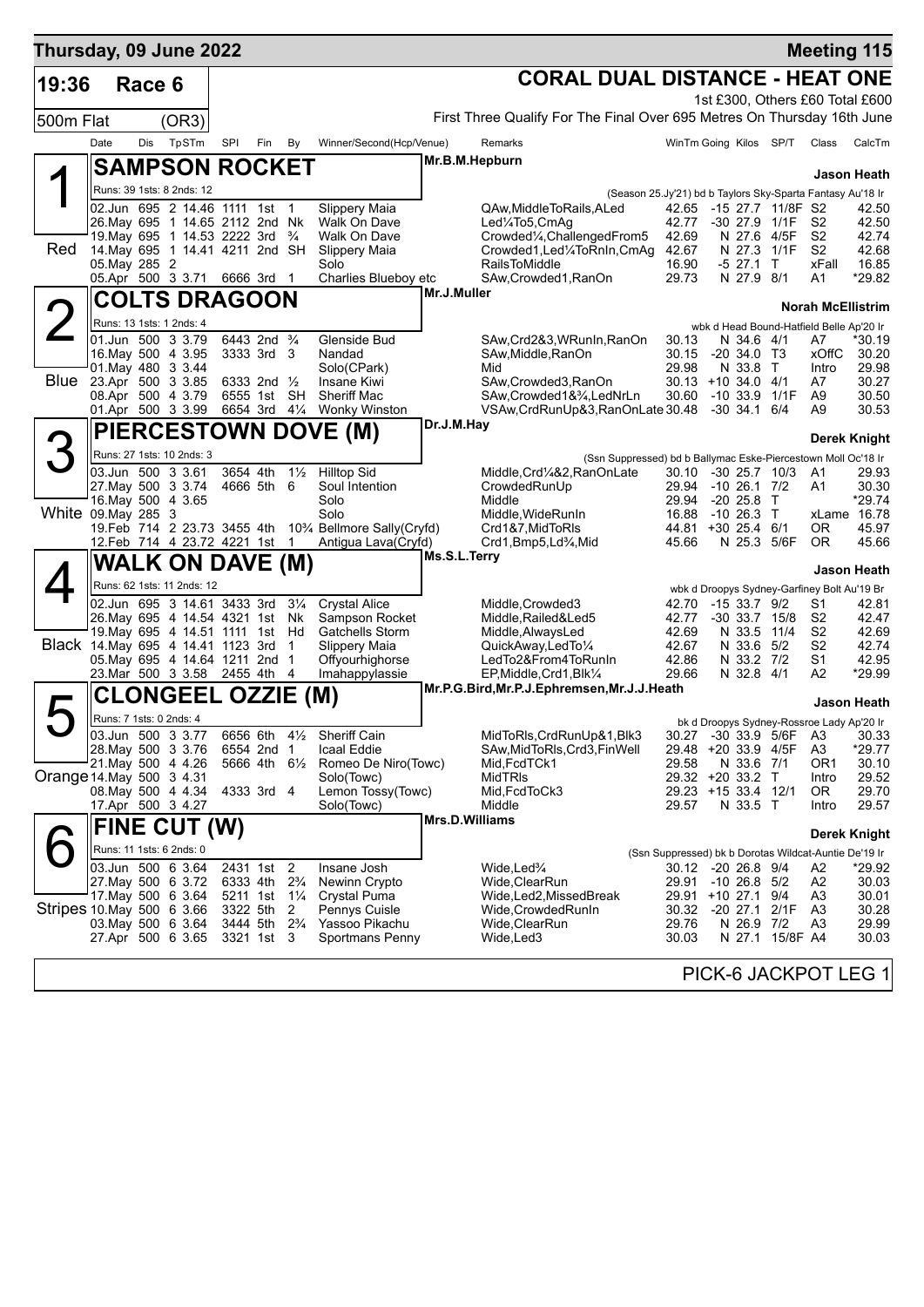| Thursday, 09 June 2022             |                                                      |        |                            |                               |                                                    |                     |                                             |                |                                                                     |                |                                                                |                 |                       | <b>Meeting 115</b>       |
|------------------------------------|------------------------------------------------------|--------|----------------------------|-------------------------------|----------------------------------------------------|---------------------|---------------------------------------------|----------------|---------------------------------------------------------------------|----------------|----------------------------------------------------------------|-----------------|-----------------------|--------------------------|
| 19:56                              |                                                      | Race 7 |                            |                               |                                                    |                     |                                             |                | THE 1000 WINNERS TROPHY - HEAT TWO                                  |                |                                                                |                 |                       |                          |
|                                    |                                                      |        |                            |                               |                                                    |                     |                                             |                |                                                                     |                | 1st £300, Others £60 Total £600                                |                 |                       |                          |
| 515m Flat                          |                                                      |        | (OR3)                      |                               |                                                    |                     |                                             |                |                                                                     |                |                                                                |                 |                       |                          |
|                                    | Date                                                 | Dis    | TpSTm                      | SPI                           | Fin                                                | By                  | Winner/Second(Hcp/Venue)                    |                | Remarks                                                             |                | WinTm Going Kilos SP/T                                         |                 | Class                 | CalcTm                   |
|                                    |                                                      |        |                            | <b>DOORUS JET</b>             |                                                    |                     |                                             |                | <b>The Kempton Boys</b>                                             |                |                                                                |                 |                       |                          |
|                                    | Runs: 63 1sts: 23 2nds: 12                           |        |                            |                               |                                                    |                     |                                             |                |                                                                     |                | bebd d Droopys Jet-Georgy Girl My'18 Ir                        |                 |                       | <b>Derek Knight</b>      |
|                                    | 02.Jun 500 2 3.76                                    |        |                            |                               | 6443 1st 2                                         |                     | <b>Ballyblack Speed</b>                     |                | Crd&Mid2,LedRunIn                                                   | 29.82          | $-20$ 30.2 11/4                                                |                 | A1                    | 29.62                    |
|                                    | 26. May 500 2 3.70                                   |        |                            |                               | 4221 1st                                           | 3                   | Lasair Breno                                |                | Crowded1, Led 3                                                     | 29.91          | -50 30.2 6/4F                                                  |                 | - A1                  | 29.41                    |
| Red                                | 21. May 500 2 3.64<br>12. May 500 2 3.73             |        |                            |                               | 4665 4th<br>4321 1st                               | $4\frac{1}{4}$<br>5 | <b>Crystal Knight</b><br>Sonny The Kid      |                | BadlyBaulked1<br>Crowded2,Led3,DrewClear                            | 29.98<br>29.40 | -40 30.2 15/8F A1<br>$-10$ 30.5 $7/4$                          |                 | A1                    | 29.93<br>29.30           |
|                                    | 05. May 500 2 3.65                                   |        |                            |                               | 5455 3rd                                           | Nk                  | Sonny The Kid                               |                | Crowded2&3&RunIn,RanOn                                              | 29.74          | $-10$ 30.8 $2/1$                                               |                 | A1                    | 29.67                    |
|                                    | 26.Mar 515 2 4.42                                    |        |                            |                               | 3322 2nd                                           | -4                  | <b>Ballyblack Speed</b>                     |                | CrdRunUp, Chl&Blk&CkWide2                                           | 30.10          | N 30.2 4/1                                                     |                 | ΟR                    | *30.43                   |
|                                    |                                                      |        |                            | <b>INSANE CHEF</b>            |                                                    |                     |                                             |                | <b>The Chip Leaders</b>                                             |                |                                                                |                 |                       | George Andreas           |
|                                    | Runs: 35 1sts: 6 2nds: 6                             |        |                            |                               |                                                    |                     |                                             |                |                                                                     |                | bk d Belles Direction-Tommys Inluck Mr'19 Ir                   |                 |                       |                          |
|                                    | 04.Jun 500 4 3.81<br>28. May 500 3 3.66              |        |                            |                               | 5664 2nd 2 <sup>3</sup> / <sub>4</sub><br>3422 1st | $\frac{3}{4}$       | Ragtime Charley<br><b>Icaal Frankie</b>     |                | SAw, WideRunIn, RanOn                                               | 30.31          | $-30$ 35.7 $7/1$<br>29.59 +20 35.1 11/2                        |                 | A2<br>A <sub>2</sub>  | 30.24<br>29.79           |
|                                    | 24. May 500 4 3.75                                   |        |                            |                               | 6665 5th 61/2                                      |                     | Pennys Cuisle                               |                | Middle, Led Run In<br>Crowded1&3, Wide4                             |                | 30.02 -10 35.1 7/4F                                            |                 | A <sub>2</sub>        | 30.43                    |
| <b>Blue</b>                        | 17. May 500 3 3.75                                   |        |                            |                               | 6333 2nd $\frac{1}{2}$                             |                     | Killeacle Amelia                            |                | Crowded1/4&2,RanOn                                                  |                | 29.77 +10 34.9 8/1                                             |                 | A2                    | 29.91                    |
|                                    | 11 May 500 3 3 75<br>03. May 500 3 3.75              |        |                            |                               | 4544 4th<br>6655 4th                               | $6\frac{1}{2}$<br>3 | Maireads Lion<br>Springside Annie           |                | Middle, Baulked 1&4<br>Crowded1&2, RanOn                            | 29.56<br>29.92 | N 34.8<br>N 34.9 6/1                                           | 6/1             | A2<br>A1              | 30.08<br>30.15           |
|                                    |                                                      |        | <b>HILLTOP SID</b>         |                               |                                                    |                     |                                             |                | Mr.L.Brown, Mr.H.M.Burns, Mr.D.L.Gambrell                           |                |                                                                |                 |                       |                          |
|                                    |                                                      |        |                            |                               |                                                    |                     |                                             |                |                                                                     |                |                                                                |                 |                       | <b>Tony Taylor</b>       |
|                                    | Runs: 49 1sts: 12 2nds: 7<br>03.Jun 500 1 3.61       |        |                            |                               | 4222 1st                                           | $\frac{3}{4}$       | Roseville Jane etc                          |                | RIs, Crd1, Chl&Crd3, LdRnIn                                         | 30.10          | bkw d Droopys Jet-Trout Or Salmon Mr'19 Ir<br>$-30$ 32.4 $5/2$ |                 | Α1                    | 29.80                    |
|                                    | 26. May 500 1 3.76                                   |        |                            |                               | 6555 4th                                           | $2\frac{1}{4}$      | <b>Glengar Magpie</b>                       |                | SAw, Railed, Crowded3                                               | 30.09          | $-30, 32.1$                                                    | 8/1             | Α1                    | 29.98                    |
|                                    | 20. May 500 2 4.35                                   |        |                            |                               | 4445 6th                                           | $8\frac{3}{4}$      | Bobsleigh Dream(Towc)                       |                | RIs, SAw                                                            |                | 29.20 +10 32.0                                                 | 33/1            | OR <sub>1</sub>       | 30.01                    |
| White 08.May 500 1 4.32            | 03. May 500 1 3.71                                   |        |                            |                               | 3444 4th                                           | $4\frac{1}{2}$      | Chelms Switch(Towc)<br>Solo                 |                | Rls, RanOn<br>Railed                                                |                | 29.39 +15 32.3<br>29.88 -10 32.7 T                             | 10/1            | 0R                    | 29.91<br>29.78           |
|                                    |                                                      |        |                            | 23.Apr 500 1 3.67 3222 2nd SH |                                                    |                     | Glengar Tommy                               |                | Railed, Chl&Crowded3                                                |                | 29.89 +10 32.6 8/1                                             |                 | A1                    | 30.00                    |
|                                    |                                                      |        |                            | <b>BRUTUS BULLET (M)</b>      |                                                    |                     |                                             |                | Mr.D.A.Dark, Mr.E.D.Dark                                            |                |                                                                |                 |                       | <b>Belinda Green</b>     |
|                                    |                                                      |        | Runs: 85 1sts: 23 2nds: 22 |                               |                                                    |                     |                                             |                |                                                                     |                | bd d Tyrur Big Mike-Droopys Achieve Nv'17 Ir                   |                 |                       |                          |
|                                    | 01.Jun 500 5 3.60                                    |        |                            |                               | 1455 4th                                           | $2\frac{1}{4}$      | Maireads Lion                               |                | Middle, Crowded <sup>1/4</sup>                                      |                | 29.63 -10 34.6 7/1                                             |                 | A1                    | 29.71                    |
|                                    | 27 May 500 5 3.58                                    |        |                            |                               | 2232 1st Nk                                        |                     | Maireads Lion                               |                | MiddleToWide,Led4                                                   |                | 29.74 -10 34.3 5/2                                             |                 | A1                    | 29.64                    |
| Black 14. May 540 3 13.39 4544 4th | 21. May 500 5 3.65                                   |        |                            |                               | 2344 2nd 21/2                                      | $6\frac{1}{2}$      | Quickdraw<br>Popworld(Cryfd)                |                | Middle, Crowded1<br>Crd1,Mid                                        | 29.74<br>33.80 | $-10$ 34.3 $10/3$<br>N 34.1                                    | 4/1             | A1<br>OR <sub>3</sub> | 29.84<br>34.32           |
|                                    |                                                      |        |                            | 07. May 540 4 13.18 1222 1st  |                                                    | 3                   | Bling Bling Sara(Cryfd)                     |                | EP, SnLd-Crd1, CmAg5                                                | 34.41          |                                                                | N 34.4 11/10FOR |                       | 34.41                    |
|                                    | 26.Mar 515 5 4.39                                    |        |                            |                               | 1333 3rd                                           | $2\frac{1}{4}$      | <b>Global Vision</b>                        | Mr.S.McCloskey | QuickAway, Middle                                                   | 30.25          | N 34.6 8/1                                                     |                 | ΟR                    | $*30.44$                 |
|                                    |                                                      |        |                            |                               |                                                    |                     | <b>ROLLINONTHERIVER (M)</b>                 |                |                                                                     |                |                                                                |                 |                       | <b>Norah McEllistrim</b> |
|                                    | Runs: 54 1sts: 9 2nds: 14                            |        |                            |                               |                                                    |                     |                                             |                | (Season 23.Au'21) bkw b Laughil Blake-Throw The Dice My'19 Ir       |                |                                                                |                 |                       |                          |
|                                    | $\overline{02.$ Jun 500 4 3.78<br>24. May 500 4 3.64 |        |                            |                               | 1333 3rd Hd                                        |                     | 1554 1st SH Harry Kilmore<br>Tolpuddle Adam |                | Baulked1, Led RunIn 30.37 -10 26.4 11/2 A3 30.27<br>ChallengedRunIn | 30.13          | -10 26.4 11/2                                                  |                 | A3                    | 30.05                    |
|                                    | 10. May 500 4 3.79                                   |        |                            |                               | 6666 2nd SH                                        |                     | Pennys Cuisle                               |                | SAw,Crowded2,FinishedWell                                           | 30.32          | $-20$ 26.2 $5/1$                                               |                 | A3                    | 30.13                    |
| Orange 04. May 500 4 3.72          |                                                      |        |                            |                               | 5665 4th                                           | 2                   | Moanteen Evie                               |                | Baulked3, RanOnLate                                                 | 30.11          | N 26.5 9/2                                                     |                 | A3                    | 30.27                    |
|                                    | 29.Apr 500 4 3.66<br>10.Mar 515 5 4.64               |        |                            |                               | 2564 2nd Hd<br>5555 5th                            |                     | Annadown Daisy<br>12½ Pocket Lulu           |                | Middle, RanOn<br>BadlyBaulked1                                      | 30.21<br>30.81 | $-20$ 26.3 $7/1$<br>$-50$ 25.8 40/1                            |                 | A3<br>0R              | 30.03<br>31.31           |
|                                    |                                                      |        |                            | <b>LASAIR BRENO (W)</b>       |                                                    |                     |                                             | Mr.D.Brennan   |                                                                     |                |                                                                |                 |                       |                          |
|                                    | Runs: 38 1sts: 9 2nds: 8                             |        |                            |                               |                                                    |                     |                                             |                |                                                                     |                |                                                                |                 |                       | <b>Seamus Cahill</b>     |
|                                    | 02.Jun 500 6 3.68                                    |        |                            |                               | 3666 4th 3                                         |                     | Doorus Jet                                  |                | Wide, RanOnLate                                                     | 29.82          | bk d Droopys Jet-Answer Me This Nv'19 Ir<br>-20 32.6 12/1      |                 | A1                    | 29.86                    |
|                                    | 26.May 500 6 3.67                                    |        |                            |                               | 1553 2nd 3                                         |                     | Doorus Jet                                  |                | Wide,RanOn                                                          | 29.91          | $-50$ 32.6 4/1                                                 |                 | А1                    | 29.66                    |
|                                    | 20. May 500 6 4.34                                   |        |                            |                               | 6666 4th                                           | $2\frac{1}{2}$      | Callmesteve(Towc)                           |                | Wide, SAw, RanOn                                                    | 29.62          | N 32.4 33/1                                                    |                 | OR1                   | 29.82                    |
| Stripes 08.May 500 6 4.36          | 29.Apr 500 6 4.33                                    |        |                            |                               | 5555 5th<br>2222 2nd SH                            | $7\frac{3}{4}$      | Lemon Tossy(Towc)<br>Greedy Punter(Towc)    |                | Wide,Crd1<br>Wide,FinWell                                           |                | 29.23 +15 32.8 6/1<br>29.87 +10 32.6 T2                        |                 | OR.<br>Intro          | 30.01<br>29.98           |
|                                    | 23.Apr 500 6 3.55                                    |        |                            |                               | 1554 1st 1¼                                        |                     | Seomra Razl                                 |                | QuickAway, Wide, RanOn                                              |                | 29.24 +10 32.8 7/1                                             |                 | А1                    | 29.34                    |
|                                    |                                                      |        |                            |                               |                                                    |                     |                                             |                |                                                                     |                | DICK A INCKDOTIEC OF                                           |                 |                       |                          |

PICK-6 JACKPOT LEG 2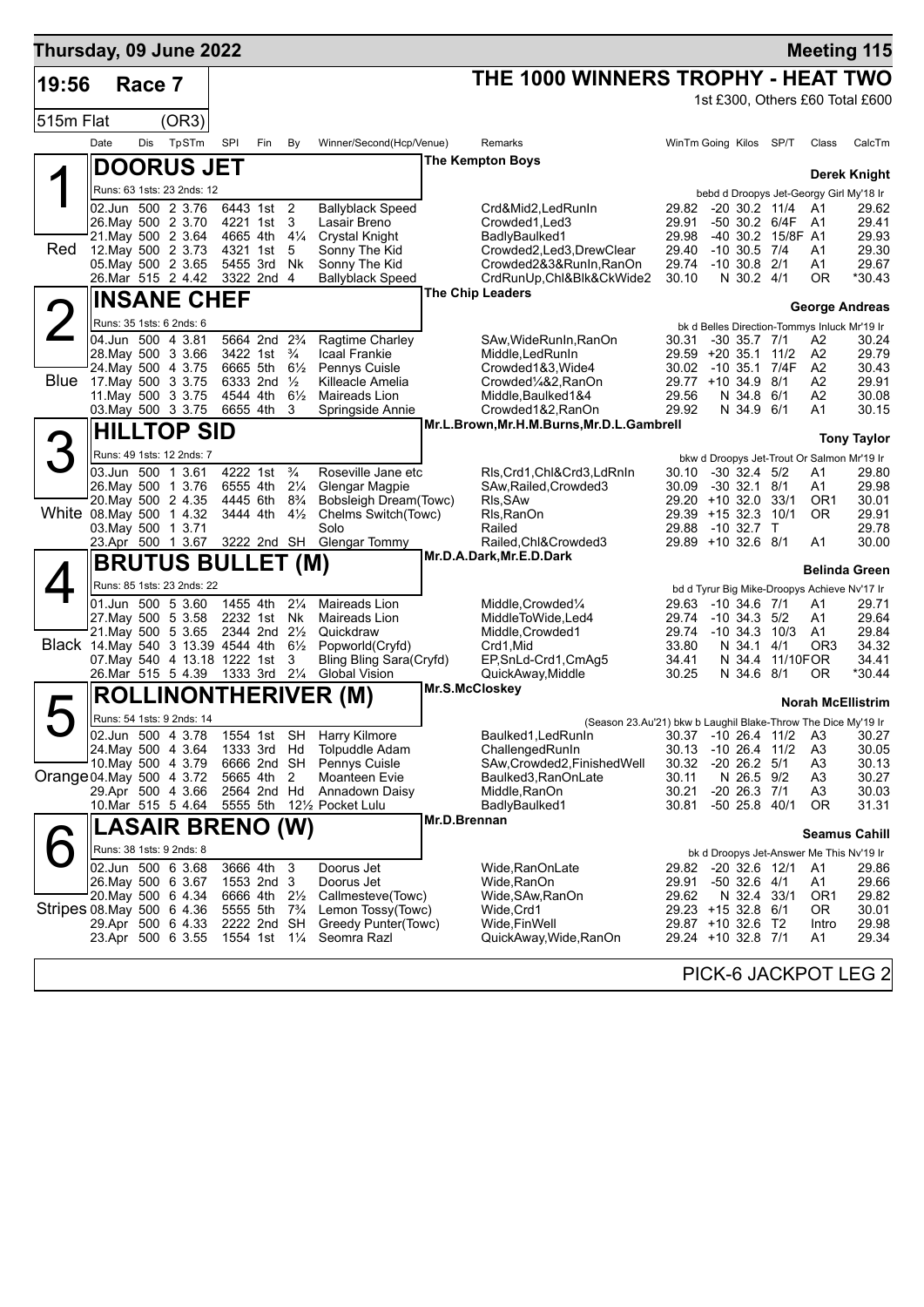| Thursday, 09 June 2022                                            |                                              |        |                                                              |                           |                                    |                      |                                                                            |                       |                                                                                    |                                                          |                                    |             |                 | <b>Meeting 115</b>                              |
|-------------------------------------------------------------------|----------------------------------------------|--------|--------------------------------------------------------------|---------------------------|------------------------------------|----------------------|----------------------------------------------------------------------------|-----------------------|------------------------------------------------------------------------------------|----------------------------------------------------------|------------------------------------|-------------|-----------------|-------------------------------------------------|
| 20:17                                                             |                                              | Race 8 |                                                              |                           |                                    |                      |                                                                            |                       | <b>CORAL DUAL DISTANCE - HEAT TWO</b>                                              |                                                          |                                    |             |                 |                                                 |
|                                                                   |                                              |        |                                                              |                           |                                    |                      |                                                                            |                       |                                                                                    |                                                          |                                    |             |                 | 1st £300, Others £60 Total £600                 |
| 500m Flat                                                         |                                              |        | (OR3)                                                        |                           |                                    |                      |                                                                            |                       |                                                                                    |                                                          |                                    |             |                 |                                                 |
|                                                                   | Date                                         | Dis    | TpSTm                                                        | SPI                       | Fin                                | By                   | Winner/Second(Hcp/Venue)                                                   |                       | Remarks                                                                            |                                                          | WinTm Going Kilos SP/T             |             | Class           | CalcTm                                          |
|                                                                   |                                              |        | <b>RANCHERS TIGGER</b>                                       |                           |                                    |                      |                                                                            | Mr.R.F.Yeates         |                                                                                    |                                                          |                                    |             |                 |                                                 |
|                                                                   |                                              |        | Runs: 29 1sts: 6 2nds: 2                                     |                           |                                    |                      |                                                                            |                       |                                                                                    |                                                          |                                    |             |                 | <b>Richard Yeates</b>                           |
|                                                                   |                                              |        | 04.Jun 500 3 4.35                                            |                           | 1133 2nd 31/4                      |                      | Dreamers United(Towc)                                                      |                       | (Season Unknown) bd b Bull Run Bolt-Ranchers Queen Ja'20 Ir<br>RIs-Mid, Led To 1/2 | 30.63                                                    | $-6025.0$ T <sub>3</sub>           |             | Intro           | 30.29                                           |
|                                                                   |                                              |        | 14. May 695 3 14.51 4224 4th 71/4                            |                           |                                    |                      | Slippy Romina                                                              |                       | MidToRIs, ClearRun                                                                 | 42.31                                                    | N 25.6                             | 13/8        | S <sub>1</sub>  | 42.90                                           |
|                                                                   |                                              |        | 08. May 500 3 4.37 2222 2nd 3 <sup>3</sup> / <sub>4</sub>    |                           |                                    |                      | Jet Stream Buddy(Towc)                                                     |                       | <b>MidTRIs</b>                                                                     |                                                          | 29.82 +10 26.2 T2                  |             | Intro           | 30.22                                           |
| Red                                                               |                                              |        | 24.Apr 712 1 16.52 4555 5th<br>09.Apr 740 1 16.84 3222 2nd 2 |                           |                                    |                      | 10 <sup>1</sup> / <sub>4</sub> Baggios Champ(Towc)<br><b>Burgess Elite</b> |                       | <b>RIsToMid</b><br>MiddleToRails, ClearRun                                         | 43.31<br>44.90                                           | $-20$ 26.5 $3/1$                   | N 26.7 4/1  | 0R<br><b>OR</b> | 44.14<br>44.87                                  |
|                                                                   |                                              |        | 08.Feb 500 5 3.66                                            | 3566 5th 21/ <sub>2</sub> |                                    |                      | <b>Britania Alice</b>                                                      |                       | Crowded1&3                                                                         | 29.97                                                    | $-20$ 26.7 $3/1$                   |             | Α1              | 29.95                                           |
|                                                                   |                                              |        | <b>LANDENSTOWN KING</b>                                      |                           |                                    |                      |                                                                            | <b>Mr.A.Parfitt</b>   |                                                                                    |                                                          |                                    |             |                 |                                                 |
|                                                                   |                                              |        | Runs: 10 1sts: 3 2nds: 2                                     |                           |                                    |                      |                                                                            |                       |                                                                                    |                                                          |                                    |             |                 | <b>Norah McEllistrim</b>                        |
|                                                                   |                                              |        | 02.Jun 500 2 3.62                                            |                           | 2333 1st 1                         |                      | <b>Clongeel Show</b>                                                       |                       | Rails, Crowded 1, Led Run In                                                       | 30.13                                                    | -10 33.6 7/1                       |             | A2              | f d Pat C Sabbath-Sallins Mia Jn'19 Ir<br>30.03 |
|                                                                   |                                              |        | 27. May 500 1 3.77                                           |                           | 6434 2nd 51/4                      |                      | Crokers Moon                                                               |                       | UpWithTrap,RanOn,RIsToMid                                                          | 29.80                                                    |                                    | N 33.6 9/4  | А2              | 30.23                                           |
|                                                                   |                                              |        | 18. May 500 2 3.64                                           |                           | 4433 3rd 1                         |                      | Woodmancote Jess                                                           |                       | Railed.Crd&MiddleRunIn                                                             | 29.87                                                    |                                    | N 32.6 2/1F | A <sub>2</sub>  | 29.96                                           |
|                                                                   |                                              |        | Blue 05 May 500 2 3.63<br>27.Apr 500 2 3.64                  |                           | 3433 2nd $\frac{1}{2}$<br>3344 1st | $\frac{1}{2}$        | Moanteen Eddie<br>Seasons Reigns                                           |                       | RailsToMiddle, RanOn<br>BBlk1/ <sub>4</sub> , LedNearLine                          | 30.28                                                    | 29.72 -10 32.6 5/2C                | N 32.6 11/4 | A2<br>A3        | *29.67<br>30.28                                 |
|                                                                   |                                              |        | 20.Apr 500 2 3.62                                            | 4444 3rd                  |                                    | -1                   | Oilean Rona                                                                |                       | Crowded1/4&2&3,RanOn                                                               |                                                          | $30.07 + 10.32.9$ 4/1              |             | A3              | 30.24                                           |
|                                                                   |                                              |        |                                                              |                           |                                    |                      |                                                                            | Mr.T.D.Coote          |                                                                                    |                                                          |                                    |             |                 |                                                 |
|                                                                   | CRYSTAL ALICE (M)<br>Runs: 7 1sts: 4 2nds: 0 |        |                                                              |                           |                                    |                      |                                                                            |                       |                                                                                    | (Season Unknown) bk b Laughil Blake-Bright Ella Oc'19 Ir |                                    |             |                 | Derek Knight                                    |
|                                                                   |                                              |        | 02.Jun 695 4 14.32 1111 1st 21/4                             |                           |                                    |                      | Offyourhighorse                                                            |                       | QAw, Middle, ALed, Clear4                                                          |                                                          | 42.70 -15 27.1 11/10FS1            |             |                 | 42.55                                           |
|                                                                   |                                              |        | 27. May 500 3 3.65                                           |                           | 3555 4th                           | $1\frac{3}{4}$       | <b>Brutus Bullet</b>                                                       |                       | CrdRunUp&1/ <sub>4</sub> , Blk <sup>3</sup> / <sub>4</sub> , RanOn                 |                                                          | 29.74 -10 27.4 4/1                 |             | A1              | 29.78                                           |
|                                                                   |                                              |        | 19. May 695 4 14.48                                          |                           |                                    |                      | Solo                                                                       |                       | Middle                                                                             | 42.90                                                    | $-30$ 27.3 T                       |             |                 | 42.60                                           |
| White 13. May 500 3 3.62                                          |                                              |        | 06. May 500 3 3.63                                           |                           | 1211 1st<br>4444 3rd               | 4<br>3               | <b>Gatchells Davey</b><br>Sharp Butch                                      |                       | Middle, Crowded Start&1, Ld2<br>Mid.Blk2.Crd4&RunIn                                | 29.96<br>29.98                                           | -20 27.6 8/11F A2<br>-20 27.6 2/1F |             | A2              | *29.76<br>30.02                                 |
|                                                                   |                                              |        | 30.Apr 500 4 3.60                                            | 3554 4th                  |                                    | 4                    | Mandingos Magpie                                                           |                       | Middle, Baulked 1& 1/4                                                             |                                                          | 29.75 +10 27.4 11/4                |             | A <sub>2</sub>  | 30.18                                           |
|                                                                   |                                              |        | <b>INDIAN SUNSET (M)</b>                                     |                           |                                    |                      |                                                                            | <b>Mrs.D.Williams</b> |                                                                                    |                                                          |                                    |             |                 |                                                 |
|                                                                   | Runs: 8 1sts: 2 2nds: 0                      |        |                                                              |                           |                                    |                      |                                                                            |                       |                                                                                    | (Season 28.De'21) bkw b Droopys Jet-Date Due De'19 Ir    |                                    |             |                 | Derek Knight                                    |
|                                                                   |                                              |        | 04.Jun 500 4 3.62                                            |                           | 1221 1st                           | 4                    | Dallas Dolly                                                               |                       | QAw, Middle, Led 3                                                                 |                                                          | 30.19 -30 27.6 9/4                 |             | A4              | *29.89                                          |
|                                                                   |                                              |        | 28. May 500 3 3.62                                           |                           | 1544 4th                           | $\mathbf{1}$         | <b>Rising Amber</b>                                                        |                       | Crd&CkW1,Blk&Ck <sup>3</sup> /4                                                    |                                                          | 30.00 +20 27.4 11/2                |             | A4              | 30.28                                           |
| Black 13. May 500 3 3.70                                          |                                              |        | 19. May 500 4 3.73                                           |                           | 5445 5th<br>3222 1st               | $5\frac{3}{4}$<br>SH | Crossfield Mya<br><b>Rising Amber</b>                                      |                       | Chl&BadlyBlk2,Baulked3<br>Middle, LedNearLine                                      | 30.03<br>30.13                                           | -10 27.0<br>$-20$ 27.7 $7/2$       | 2/1         | A4<br>A5        | 30.39<br>29.93                                  |
|                                                                   |                                              |        | 06. May 500 4 3.76                                           |                           | 4566 6th                           | 5                    | Insane Jagger                                                              |                       | SAw, Middle, Baulked Wide1                                                         | 30.44                                                    | $-20$ 27.6 6/1                     |             | A5              | 30.64                                           |
|                                                                   |                                              |        | 30.Apr 500 4 3.70                                            | 4333 4th                  |                                    | $1\frac{3}{4}$       | Fearsome Poppy                                                             |                       | EP, Middle, Handy To4                                                              |                                                          | 29.89 +10 27.4 15/8F A5            |             |                 | 30.14                                           |
|                                                                   |                                              |        | <b>CHELMS CUB (M)</b>                                        |                           |                                    |                      |                                                                            |                       | Mr.S.J.Eason, Mr.M.J.Hughes                                                        |                                                          |                                    |             |                 | <b>Jason Heath</b>                              |
|                                                                   |                                              |        | Runs: 14 1sts: 1 2nds: 4                                     |                           |                                    |                      |                                                                            |                       |                                                                                    | wbe d Ballymac Bolger-Ballymac Andwhy De'19 Ir           |                                    |             |                 |                                                 |
|                                                                   |                                              |        | 21. May 500 4 4.16                                           |                           |                                    |                      | 4445 4th 91/4 Deadly Showtime(Towc)                                        |                       | Mid, Bmp1                                                                          |                                                          |                                    |             |                 | 29.32 N 35.9 9/1 OR1 30.07                      |
|                                                                   |                                              |        | 08. May 500 5 4.33                                           |                           |                                    |                      | 3322 2nd $1\frac{3}{4}$ Bens Lad(Towc)                                     |                       | MidTRIs, EP                                                                        |                                                          | 29.32 +15 35.1 5/1                 |             | 0R              | 29.62                                           |
| Orange 17.Apr 712 6 16.04 2211 2nd Hd                             |                                              |        | $02$ .May 500 2 3.68                                         |                           | 3222 2nd SH                        |                      | Seasons Chelm<br>Sweet Leaf(Towc)                                          |                       | Middle, RanOn<br>Mid, EP, Ld 3-NrLn                                                | 29.59<br>43.59                                           | $-10,34.6$ T3                      | N 35.3 7/1  | 0R              | *29.50<br>43.61                                 |
|                                                                   |                                              |        | 10.Apr 682 4 16.13 1222 3rd 21/2                             |                           |                                    |                      | Emotional(Swndn)                                                           |                       | MidRIs, EP                                                                         | 42.63                                                    |                                    | N 35.3 7/2  | 0R              | 42.84                                           |
|                                                                   |                                              |        | 26.Mar 515 5 4.37 1355 3rd 6 <sup>3</sup> / <sub>4</sub>     |                           |                                    |                      | <b>Sporting Chile</b>                                                      |                       | Middle, Baulked <sup>1</sup> / <sub>4</sub>                                        | 30.23                                                    |                                    | N 35.3 9/2  | 0R              | 30.77                                           |
|                                                                   |                                              |        | SLIPPY ROMINA (W)                                            |                           |                                    |                      |                                                                            | Mrs.T.J.Cahill        |                                                                                    |                                                          |                                    |             |                 | <b>Seamus Cahill</b>                            |
|                                                                   |                                              |        | Runs: 24 1sts: 9 2nds: 2                                     |                           |                                    |                      |                                                                            |                       | (Season Unknown) bk b Droopys Buick-Droopys Romina Fb'20 Ir                        |                                                          |                                    |             |                 |                                                 |
|                                                                   |                                              |        | 02.Jun 500 6 3.64                                            |                           | 2233 3rd Hd                        |                      | Crystal Impact                                                             |                       | BadlyBlk1, CrdRunIn, RanOn                                                         |                                                          | 30.30 -10 26.4 9/4                 |             | A1              | 30.22                                           |
|                                                                   |                                              |        | 26. May 500 6 3.66                                           |                           | 2666 5th                           | 4                    | Glengar Magpie                                                             |                       | OutpEarly, Crowded4                                                                | 30.09                                                    | $-30$ 26.5 4/1                     |             | A1              | 30.11                                           |
| Stripes 14 May 695 6 14.25 1111 1st 2 <sup>3</sup> / <sub>4</sub> |                                              |        | 21. May 500 6 3.62                                           |                           | 1466 4th                           | $4\frac{1}{2}$       | Quickdraw<br>Offyourhighorse                                               |                       | Crowded1, Wide&Crowded4<br>QAw, Wide, Always Led                                   | 42.31                                                    | 29.74 -10 26.8 5/2J                | N 26.8 1/1F | A1<br>S1        | 30.01<br>42.31                                  |
|                                                                   |                                              |        | 05. May 500 6 3.64                                           |                           | 3665 4th                           | $2\frac{1}{2}$       | Quickdraw                                                                  |                       | BadlyBaulked1, RanOn                                                               | 29.75                                                    |                                    | N 26.9 9/2  | Α1              | $*29.94$                                        |
|                                                                   |                                              |        | 28.Apr 500 6 3.65                                            |                           | 3554 1st Hd                        |                      | Droopys Skipper                                                            |                       | Crowded1&4&RunIn,LedNrLn                                                           |                                                          | 29.79 +20 27.0 6/4F                |             | A1              | 29.99                                           |
|                                                                   |                                              |        |                                                              |                           |                                    |                      |                                                                            |                       |                                                                                    |                                                          | <b>DIAIZA IA AIZDATI</b>           |             |                 | $\Gamma \cap \Gamma$                            |

PICK-6 JACKPOT LEG 3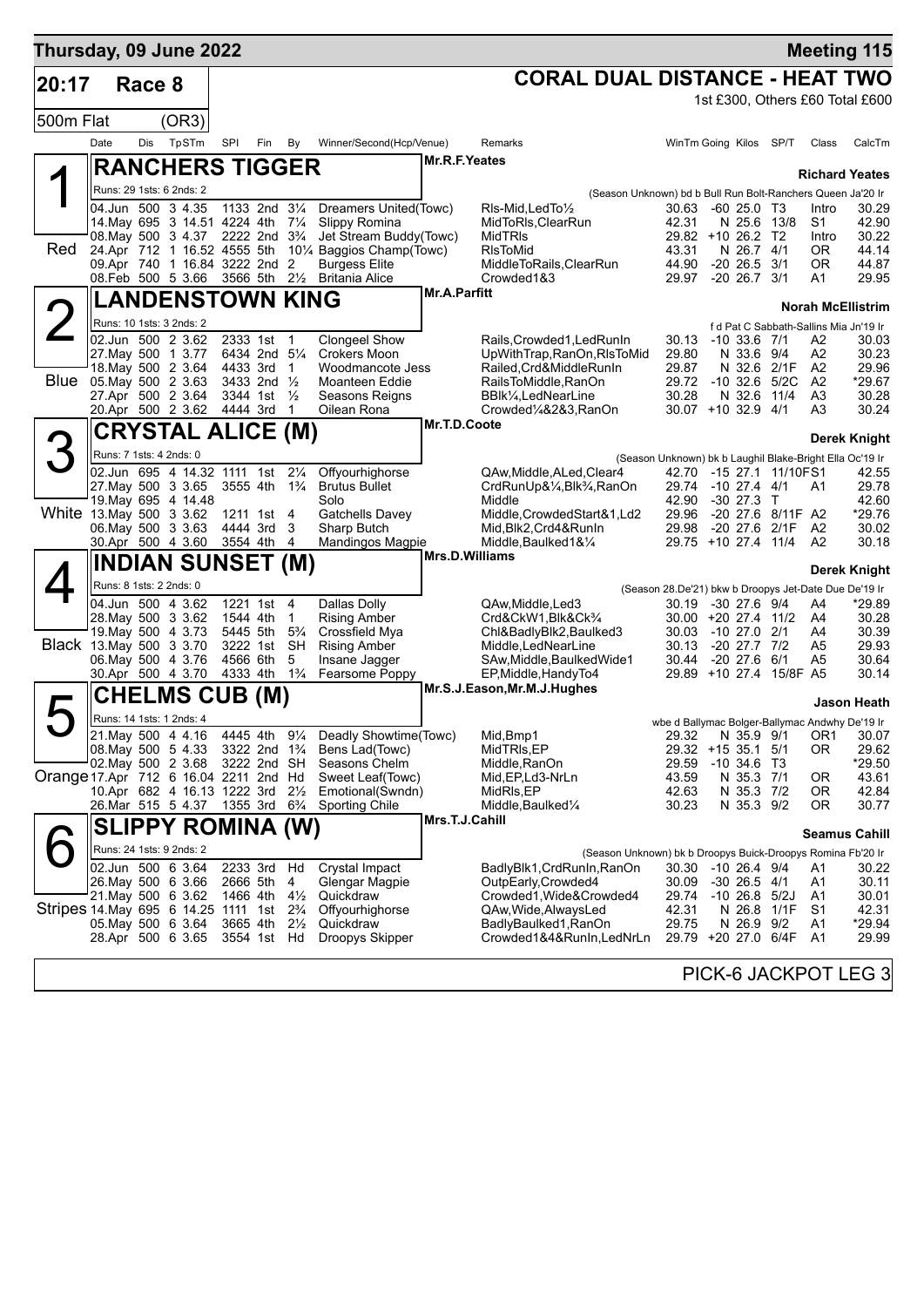| Thursday, 09 June 2022   |               |            |                                               |                                                                  |                                                  |                                  |                                          |                |                                                                        |                        |                               |                   | <b>Meeting 115</b>                                |                    |
|--------------------------|---------------|------------|-----------------------------------------------|------------------------------------------------------------------|--------------------------------------------------|----------------------------------|------------------------------------------|----------------|------------------------------------------------------------------------|------------------------|-------------------------------|-------------------|---------------------------------------------------|--------------------|
| 20:38                    |               | Race 9     |                                               |                                                                  |                                                  |                                  |                                          |                | 1st £150, Others £50 Total £400 (BGRF CONTRIBUTION £30)                |                        |                               |                   |                                                   |                    |
| 500m Flat                |               |            | (A3)                                          |                                                                  |                                                  |                                  |                                          |                |                                                                        |                        |                               |                   |                                                   |                    |
|                          | Date          | <b>Dis</b> | TpSTm                                         | SPI                                                              | Fin                                              | By                               | Winner/Second(Hcp/Venue)                 |                | Remarks                                                                | WinTm Going Kilos SP/T |                               |                   | Class                                             | CalcTm             |
|                          |               |            | <b>RICHIES ALLSTAR</b>                        |                                                                  |                                                  |                                  |                                          |                | Mr.R.J.Edwards, Mrs.E.A.McCann, Mr.M.W.Miles, Mr.R.J.Shearly           |                        |                               |                   |                                                   |                    |
|                          |               |            | Runs: 31 1sts: 5 2nds: 4                      |                                                                  |                                                  |                                  |                                          |                |                                                                        |                        |                               |                   | Gemma Davidson                                    |                    |
|                          |               |            | 31. May 500 1 3.60                            | 1111 2nd 11/4                                                    |                                                  |                                  | Cooly Oyster                             |                | QAw,Railed,LedToNearLine                                               | 30.20 -10 34.6 20/1    |                               |                   | bk d Droopys Buick-Sherrys Rebound Au'18 Ir<br>A3 | 30.21              |
|                          |               |            | 24. May 500 1 3.77                            |                                                                  | 5445 6th 11                                      |                                  | <b>Tolpuddle Adam</b>                    |                | Crowded&Checked3                                                       | 30.13                  | $-10, 34.6, 10/1$             |                   | A3                                                | 30.91              |
| Red                      |               |            | 10. May 500 2 3.69<br>27.Apr 500 1 3.70       | 5322 6th                                                         |                                                  | <b>DIS</b>                       | Solo<br>Southdowns Gypsy                 |                | Railed<br>Chl <sup>3</sup> / <sub>4</sub> , Baulked&Fell4              | 30.37<br>30.35         | $-20, 34.9$ T<br>N 35.0 11/2  |                   | xFall<br>A3                                       | 30.17<br>0.00      |
|                          |               |            | 19.Apr 500 1 3.72                             | 5222 4th                                                         | 2221 1st SH                                      | $3\frac{1}{2}$                   | Swift Fiachra                            |                | Crowded1, Chl3ToRunIn                                                  | 30.41                  |                               | -40 35.0 10/3     | A3                                                | 30.29<br>*30.09    |
|                          |               |            | 28. Mar 500 1 3.74                            |                                                                  |                                                  |                                  | Ramors Nathan                            | Mr.A.J.Taylor  | RIsToMid, Mid&Crd&Led3                                                 | 30.09                  | N 35.6 T2                     |                   | xBite                                             |                    |
| 2                        |               |            | <b>CROKERS VELCRO</b>                         |                                                                  |                                                  |                                  |                                          |                |                                                                        |                        |                               |                   |                                                   | <b>Tony Taylor</b> |
|                          |               |            | Runs: 12 1sts: 2 2nds: 0<br>01.Jun 500 2 3.67 | 4444 4th                                                         |                                                  | $2\frac{3}{4}$                   | <b>Slippy Bullet</b>                     |                | RIsToMid, Crowded 1&3&RnIn                                             | 30.04 -10 31.1 6/1     |                               |                   | bk d Ballybough Mike-Fantasy Lane Au'19 Ir<br>A3  | *30.15             |
|                          |               |            | 21. May 500 2 3.65                            | 1111 1st                                                         |                                                  | 3                                | <b>Distant Class</b>                     |                | QAw, Rails To Middle, ALed                                             | 30.27                  | $-10$ 31.3 $10/3$             |                   | A4                                                | 30.17              |
|                          |               |            | 14. May 500 2 3.70<br>Blue 07 May 500 2 3.62  | 3455 4th<br>2333 3rd                                             |                                                  | $4\frac{1}{2}$<br>$6\frac{1}{4}$ | Pocket Pard<br>Fearsome Poppy            |                | Baulked1<br>Crowded1/4&RunIn                                           | 30.23<br>29.85         | N 31.4 9/2<br>N 31.4 9/2      |                   | A4<br>A4                                          | 30.59<br>30.36     |
|                          |               |            | 12.Apr 500 2 3.70                             | 3566 6th                                                         |                                                  | $9\frac{3}{4}$                   | Sharp Teddy                              |                | Baulked1, Crowded1/4                                                   | 29.74 +20 31.7 9/2     |                               |                   | A3                                                | 30.73              |
|                          |               |            | 25. Mar 500 2 3.70                            | 3555 4th                                                         |                                                  | 19                               | <b>Bridies Pet</b>                       | Mr.D.Goldfinch | BadlyBaulked1                                                          | 30.11                  | $-20$ 31.2 $4/1$              |                   | A3                                                | 31.43              |
|                          |               |            | <b>IMAHAPPYLADDIE</b>                         |                                                                  |                                                  |                                  |                                          |                |                                                                        |                        |                               |                   | <b>Claude Gardiner</b>                            |                    |
| З                        |               |            | Runs: 18 1sts: 5 2nds: 3                      |                                                                  |                                                  |                                  |                                          |                |                                                                        |                        |                               |                   | bk d Droopys Noah-Droopys Alice Au'20 Ir          |                    |
|                          |               |            | 01.Jun 500 3 3.65<br>27. May 500 3 3.55       | 3433 6th                                                         | 1111 1st                                         | $3\frac{3}{4}$<br>2              | Classy Ranger<br>Laravoulta Shot         |                | Middle, Blk1/4, Wide1/2<br>QAw, Middle, Always Led                     | 30.12<br>29.98         | N 29.4 5/2                    | N 29.4 11/4C A4   | A3                                                | 30.41<br>29.98     |
|                          |               |            | 22. May 480 4 3.25                            | 4443 6th 81/4                                                    |                                                  |                                  | Coonough Bridge(CPark)                   |                | Mid, Stb2                                                              | 29.53                  |                               | $-20$ 29.2 11/1   | OR.                                               | 29.98              |
| White 15 May 480 3 3.22  |               |            | 11. May 500 3 3.59                            | 2222 3rd                                                         | 1111 2nd 1 <sup>3</sup> / <sub>4</sub>           | $6\frac{3}{4}$                   | Seomra Harbour(CPark)<br>Cooly Oyster    |                | Mid, W1/4, EvCh<br>QAw, Middle, Led To RnIn, Crd                       | 29.23<br>30.07         | N 29.5 T3<br>$-10$ 29.6 $2/1$ |                   | Intro<br>A4                                       | 29.77<br>30.12     |
|                          |               |            | 27.Apr 500 4 3.50                             | 1111 1st 11/ <sub>2</sub>                                        |                                                  |                                  | Insane Jagger                            |                | VQAw, Middle, AlwaysLed                                                | 29.93                  | N 29.4 7/1                    |                   | A5                                                | *29.93             |
|                          |               |            | <b>PUNK ROCK KING</b>                         |                                                                  |                                                  |                                  |                                          |                | Miss.N.Bursig, Mr.M.B.Christelow                                       |                        |                               |                   | <b>Stuart Maplesden</b>                           |                    |
|                          |               |            | Runs: 49 1sts: 8 2nds: 11                     |                                                                  |                                                  |                                  |                                          |                |                                                                        |                        |                               |                   | bk d Sparta Maestro-Coolbeg Laurel My'19 Ir       |                    |
|                          |               |            | 03.Jun 500 4 3.60<br>28. May 500 3 3.57       | 1244 4th<br>1122 1st                                             |                                                  | $4\frac{1}{4}$<br>$\frac{3}{4}$  | Fine Cut<br>Kerrs Bruno                  |                | Middle, Crowded Run In<br>QAw,LedTo2,CameAgainRunIn 29.89 +20 30.4 6/1 | 30.12 -20 30.9 8/1     |                               |                   | A2<br>A3                                          | 30.27<br>*30.09    |
|                          |               |            | 24. May 500 3 3.69                            | 6333 6th 7                                                       |                                                  |                                  | Oilean Rona                              |                | SlowAway, Middle                                                       | 29.92 -10 30.3 11/2    |                               |                   | A3                                                | 30.38              |
| Black 14. May 500 4 3.64 |               |            | 05. May 500 3 3.71                            | 3235 5th                                                         | 2111 1st 61/4                                    | $5\frac{3}{4}$                   | Work The Head<br>Domino Gem              |                | Middle, ClearRun<br>Middle, Led1                                       | 29.99<br>30.49         | N 30.2 12/1<br>$-10$ 30.4 T2  |                   | A <sub>3</sub>                                    | 30.45<br>30.39     |
|                          | 28.Apr 285 4  |            |                                               |                                                                  | 1-1- 1st 4                                       |                                  | Roark                                    |                | Middle, AlwaysLed                                                      | 16.72                  | $+5$ 30.1 T3                  |                   | xLame 16.77                                       |                    |
|                          |               |            | CROSSFIELD MYA (W)                            |                                                                  |                                                  |                                  |                                          |                | Mr.T.Cooper, Miss.G.L.Davidson, Mr.D.J.Staddon                         |                        |                               |                   | Gemma Davidson                                    |                    |
|                          |               |            | Runs: 19 1sts: 6 2nds: 2                      |                                                                  |                                                  |                                  |                                          |                | (Season 08.Oc'21) bd b Droopys Jet-Crossfield Kate Ja'20 Ir            |                        |                               |                   |                                                   |                    |
|                          |               |            | 02.Jun 500 6 3.72                             |                                                                  |                                                  |                                  | 4446 5th 11/2 Rollinontheriver           |                | Wide, Crowded RunUp&1                                                  |                        |                               |                   | 30.37 -10 26.2 2/1F A3                            | 30.39              |
|                          |               |            | 26. May 500 6 3.60<br>19. May 500 5 3.63      | 2233 2nd $\frac{1}{2}$<br>1111 1st 1 <sup>3</sup> / <sub>4</sub> |                                                  |                                  | Get On Hilda<br>Yassoo Patrick           |                | CrowdedVWide1, RanOn<br>Wide, ALed, Crowded 2                          | 30.34<br>30.03         | -40 25.9 5/1<br>$-10, 26.1$   | 15/8F A4          | A3                                                | 29.98<br>*29.93    |
| Orange 10 May 500 5 3.70 |               |            |                                               |                                                                  | 3222 2nd                                         | $\overline{1}$                   | Insane Fly                               |                | Chl3, VWide4, RanOn                                                    | 30.12                  | $-10$ 26.3 $5/2$              |                   | A4                                                | 30.11              |
|                          |               |            | 03. May 500 6 3.67<br>27.Apr 500 6 3.66       | 4665 4th                                                         | 4666 6th 7 <sup>1</sup> / <sub>2</sub>           | $2\frac{1}{2}$                   | <b>Blastout Tink</b><br>Southdowns Gypsy |                | Crowded1, Baulked2<br>Crowded1&4                                       | 29.65<br>30.35         | N 26.3 10/3<br>N 26.7 11/4    |                   | A4<br>A3                                          | 30.26<br>30.55     |
|                          |               |            | <b>DUAL ENTERPRISE (W)</b>                    |                                                                  |                                                  |                                  |                                          | Mr.R.J.Weeks   |                                                                        |                        |                               |                   |                                                   |                    |
|                          |               |            | Runs: 41 1sts: 7 2nds: 10                     |                                                                  |                                                  |                                  |                                          |                |                                                                        |                        |                               |                   |                                                   | <b>June Harvey</b> |
|                          | 02.Jun 285 5  |            |                                               | $2 - 3 -$                                                        | 3rd                                              | $1\frac{1}{2}$                   | Gentle Change                            |                | Wide,RanOn                                                             | 16.64                  | $-5$ 29.8 $8/1$               |                   | bk d Laughil Blake-Southest Suzie Jn'18 Ir<br>D1  | 16.72              |
|                          | 25. May 285 6 |            |                                               |                                                                  | 2-2- 2nd Nk                                      |                                  | So Delighted                             |                | Wide, Challenged From 2                                                | 16.86                  | $-10$ 30.4 $8/1$              |                   | D1                                                | 16.79              |
| Stripes 28.Apr 285 6     | 14. May 285 5 |            |                                               | $1 - 2 -$                                                        | $3-2$ - 3rd $2\frac{3}{4}$<br>2nd $2\frac{3}{4}$ |                                  | Precede<br><b>Maglass Buick</b>          |                | Wide,CrowdedRunIn<br>QuickAway, Wide, ClearRun                         | 16.61<br>16.40         | N 29.6 9/1<br>$+5$ 30.5 T2    |                   | D1<br>xWtVr                                       | 16.84<br>16.67     |
|                          | 20.Apr 285 6  |            |                                               |                                                                  |                                                  |                                  | Solo                                     |                | Wide                                                                   | 16.74                  | N 31.3                        | $\mathsf{T}$      | xLame 16.74                                       |                    |
|                          |               |            | 22.Mar 500 6 3.61                             |                                                                  |                                                  |                                  | 2111 4th 21/ <sub>2</sub> Glengar Bobby  |                | EP, Wide, Led 1 To 4                                                   | 30.13                  |                               | -10 29.9 11/8F A3 |                                                   | *30.24             |
|                          |               |            |                                               |                                                                  |                                                  |                                  |                                          |                |                                                                        |                        |                               |                   | PICK-6 JACKPOT LEG 4                              |                    |
|                          |               |            |                                               |                                                                  |                                                  |                                  |                                          |                |                                                                        |                        |                               |                   |                                                   |                    |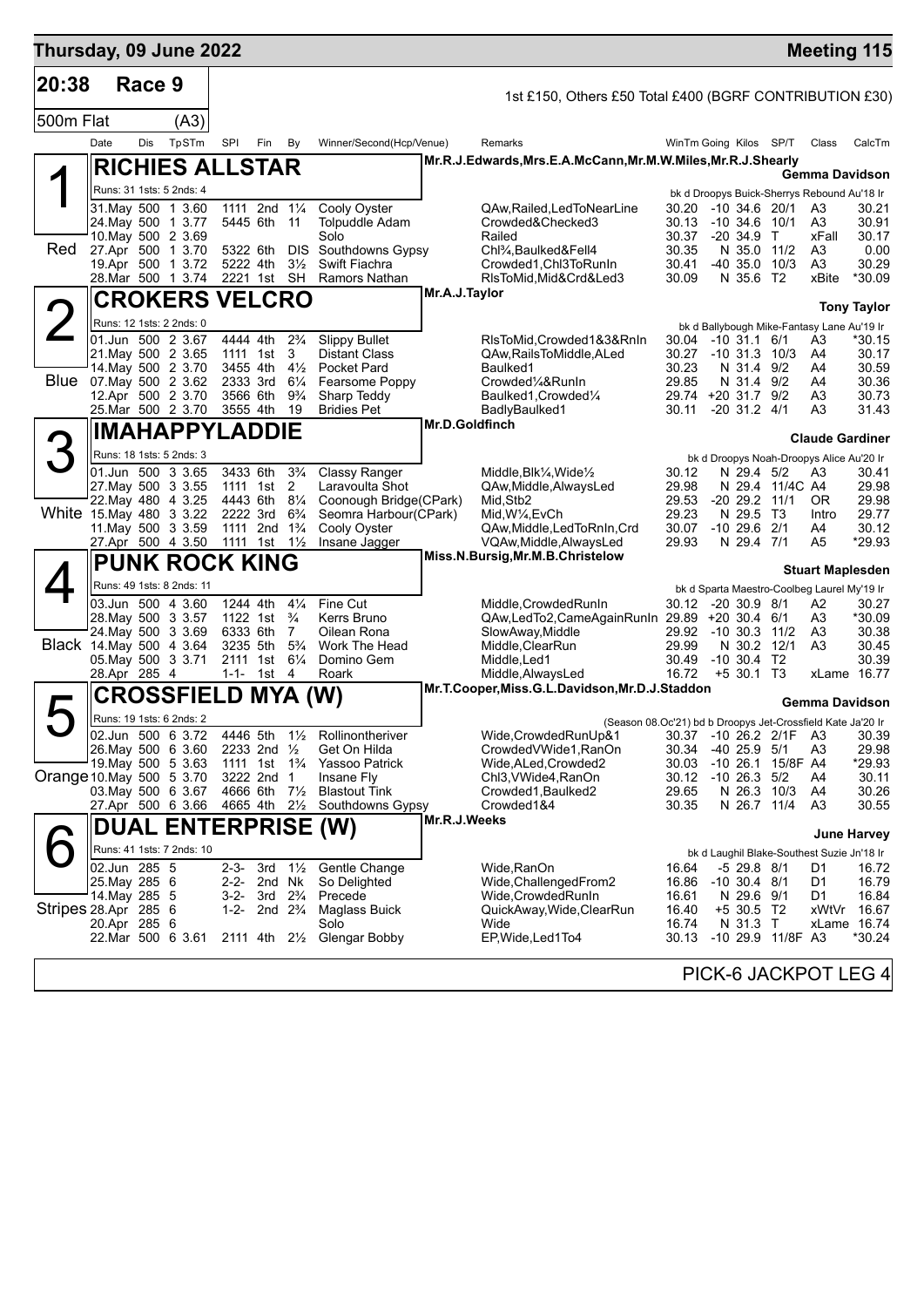| Thursday, 09 June 2022                |                                                                                       |     |                        |     |                                                       |                                  |                                                               |              |                                                                                   |                                              |                                      |                 |                                  | <b>Meeting 115</b>                                                   |
|---------------------------------------|---------------------------------------------------------------------------------------|-----|------------------------|-----|-------------------------------------------------------|----------------------------------|---------------------------------------------------------------|--------------|-----------------------------------------------------------------------------------|----------------------------------------------|--------------------------------------|-----------------|----------------------------------|----------------------------------------------------------------------|
| 20:54 Race 10                         |                                                                                       |     |                        |     |                                                       |                                  |                                                               |              | 1st £150, 2nd £60, Others £55 Total £430 (BGRF CONTRIBUTION £30)                  |                                              |                                      |                 |                                  |                                                                      |
| 695m Flat                             |                                                                                       |     | (S3)                   |     |                                                       |                                  |                                                               |              |                                                                                   |                                              |                                      |                 |                                  |                                                                      |
|                                       | Date                                                                                  | Dis | TpSTm                  | SPI | Fin                                                   | By                               | Winner/Second(Hcp/Venue)                                      |              | Remarks                                                                           | WinTm Going Kilos SP/T                       |                                      |                 | Class                            | CalcTm                                                               |
|                                       |                                                                                       |     | <b>RILEYS WISH</b>     |     |                                                       |                                  |                                                               |              | Mr.T.Cooper, Miss.G.L.Davidson, Mr.D.J.Staddon                                    |                                              |                                      |                 |                                  |                                                                      |
|                                       | Runs: 41 1sts: 4 2nds: 5                                                              |     |                        |     |                                                       |                                  |                                                               |              | (Season 04.Ap'20) bk b Droopys Nidge-Magical Prentiss Mr'18 Ir                    |                                              |                                      |                 |                                  | Gemma Davidson                                                       |
|                                       | 02.Jun 695 1 14.99 2665 3rd 6                                                         |     |                        |     |                                                       |                                  | Sampson Rocket                                                |              | Crowded1&5&RunIn,Baulked2 42.65 -15 28.0 9/2                                      |                                              |                                      |                 | S <sub>2</sub>                   | 42.99                                                                |
|                                       | 26. May 695 2 14.52 5444 3rd<br>19. May 500 6 Scr                                     |     |                        |     | 6664 3rd                                              | $1\frac{1}{2}$<br>$1\frac{1}{2}$ | Walk On Dave<br>Ballyphilip Fab(R2)                           |              | RIsToMid.RanOn<br>SAw, CrdMiddle4, RanOn                                          | 42.77<br>30.71                               | $-30$ 27.9 $7/1$<br>$-20$ 28.1 $7/2$ |                 | S2<br>Hcp                        | *42.58<br>30.62                                                      |
| Red                                   | 10. May 500 2 3.87                                                                    |     |                        |     | 6665 4th                                              | $2\frac{1}{2}$                   | Insane Fly                                                    |              | SAw, Mid To RIs, RanOn                                                            | 30.12 -10 28.3 9/2                           |                                      |                 | A4                               | 30.23                                                                |
|                                       | 05. May 500 1 3.84<br>28.Apr 500 1 3.76                                               |     |                        |     | 6666 4th<br>5666 4th                                  | $2\frac{3}{4}$<br>-4             | Roll On Ruby<br>Roseville Jane                                |              | Mid&Checked1, RanOnLate<br>SAw, Blk&Ck1, RanOnLate                                | 30.23<br>29.60 +20 28.8 7/1                  |                                      | N 28.8 13/8F A4 | A4                               | 30.46<br>30.12                                                       |
|                                       |                                                                                       |     | <b>TORNAROY TILLIE</b> |     |                                                       |                                  |                                                               |              | Mr.A.C.B.Green, Mr.S.Johnson                                                      |                                              |                                      |                 |                                  |                                                                      |
|                                       | Runs: 27 1sts: 3 2nds: 4                                                              |     |                        |     |                                                       |                                  |                                                               |              |                                                                                   |                                              |                                      |                 |                                  | <b>Belinda Green</b>                                                 |
|                                       | 02.Jun 695 4 14.72 3446 6th                                                           |     |                        |     |                                                       | 12                               | Sampson Rocket                                                |              | (Season Unknown) bd b Eden The Kid-Wheatcross Charm Jn'19 Ir<br>Middle,Crowded2&5 | 42.65 -15 30.0 20/1                          |                                      |                 | S2                               | 43.46                                                                |
|                                       | 26. May 695 3 14.49 2111 1st 3/4                                                      |     |                        |     |                                                       |                                  | <b>Sussex Hurricane</b>                                       |              | RIsToMid, SoonLed                                                                 | 43.24                                        | $-3029.96/1$                         |                 | S <sub>3</sub>                   | *42.94                                                               |
|                                       | 16. May 695 3 14.52 1112 2nd 3 <sup>3</sup> / <sub>4</sub><br>Blue 11. May 500 3 3.73 |     |                        |     | 4666 6th                                              | $6\frac{1}{4}$                   | My Valentine<br>Flemish Lynda                                 |              | RIsToMid, LedTo3/4, Crd6<br>Middle,Crowded1&3⁄4                                   | 43.08<br>30.01                               | $-30$ 30.1 T2<br>$-10$ 30.3 $10/1$   |                 | A4                               | 43.08<br>30.41                                                       |
|                                       | 06. May 500 3 3.74                                                                    |     |                        |     | 2666 6th                                              | $6\frac{1}{4}$                   | Jofra                                                         |              | MidToRIs, Baulked1                                                                | 30.40                                        | $-20$ 29.8 $4/1$                     |                 | A4                               | 30.68                                                                |
|                                       | 29.Apr 500 6 Scr                                                                      |     |                        |     | 5555 4th                                              | $7\frac{3}{4}$                   | Kerrs Lunch(R4)                                               |              | MidToRIs, BBaulked4<br>Miss.T.L.Thomson                                           | 30.33 -20 30.0 2/1F                          |                                      |                 | Hcp                              | 30.75                                                                |
|                                       |                                                                                       |     | <b>KATA CALYPSO</b>    |     |                                                       |                                  |                                                               |              |                                                                                   |                                              |                                      |                 |                                  | Jason Heath                                                          |
|                                       | Runs: 44 1sts: 9 2nds: 4                                                              |     |                        |     |                                                       |                                  |                                                               |              | (Season 08.Au'21) wbk b Droopys Sydney-Garfiney Bolt Au'19 Br                     |                                              |                                      |                 |                                  |                                                                      |
|                                       | 02.Jun 695 3 14.69 4222 2nd 11/4<br>28. May 500 6 Scr                                 |     |                        |     | 5556 5th 4 <sup>3</sup> / <sub>4</sub>                |                                  | Adachi Lil Kim<br>Insane Barney(R2)                           |              | Challenged6, Crowded RunIn<br>Crowded2&3                                          | 42.75 -15 33.7 3/1<br>30.34 +20 32.9 11/4    |                                      |                 | S3<br>Hcp                        | *42.70<br>30.92                                                      |
|                                       | 24. May 500 4 3.72                                                                    |     |                        |     | 5444 2nd 11/4                                         |                                  | Insane Tyson                                                  |              | Middle, Crowded1, RanOn                                                           | 30.12 -10 32.8 7/1                           |                                      |                 | A3                               | 30.13                                                                |
|                                       | White 19 May 695 3 15.22 5666 6th<br>12. May 695 4 15.07 6664 4th                     |     |                        |     |                                                       | 10<br>$3\frac{1}{4}$             | <b>Ballymac Quest</b><br>Gatchells Storm                      |              | BadlyBaulked2<br>Crd1&3,Blk2,RanOnLate                                            | 42.80<br>42.94                               | N 33.3 6/5F<br>N 33.8 7/4F           |                 | S3<br>S <sub>3</sub>             | 43.60<br>43.20                                                       |
|                                       | 06.May 500 4 3.80 6666 4th                                                            |     |                        |     |                                                       | $4\frac{3}{4}$                   | Crystal Impact                                                |              | SAw, Mid, Crd1, Baulked4                                                          | 30.10                                        | $-20$ 32.9 11/2                      |                 | A <sub>3</sub>                   | 30.29                                                                |
|                                       |                                                                                       |     | <b>CRYSTAL ANTON</b>   |     |                                                       |                                  |                                                               | Mr.T.D.Coote |                                                                                   |                                              |                                      |                 |                                  | Derek Knight                                                         |
|                                       | Runs: 7 1sts: 2 2nds: 3                                                               |     |                        |     |                                                       |                                  |                                                               |              |                                                                                   | bk d Droopys Sydney-Madam On Theway Jy'19 Ir |                                      |                 |                                  |                                                                      |
|                                       | 02.Jun 695 5 14.83 6553 5th                                                           |     |                        |     |                                                       | $9\frac{1}{4}$                   | Sampson Rocket                                                |              | SlowAway,MidToWide,Crd2&6                                                         | 42.65 -15 34.5 7/1                           |                                      |                 | S2                               | 43.25                                                                |
|                                       | 27. May 500 5 3.69<br>21. May 500 5 3.80                                              |     |                        |     | 5443 1st<br>6444 1st $\frac{1}{2}$                    | $\frac{3}{4}$                    | <b>Swift Repair</b><br><b>Enchanted Sioux</b>                 |              | Wide, Led Run In<br>SAw, Middle To Wide, RanOn                                    | 30.15<br>30.29                               | -10 34.8 9/4                         | -10 34.1 6/4F   | A5<br>A6                         | 30.05<br>30.19                                                       |
|                                       | Black 16. May 695 5 14.63                                                             |     |                        |     |                                                       |                                  | Solo                                                          |              | MiddleToWide                                                                      | 43.12                                        | -30 34.6 T                           |                 |                                  | *42.82                                                               |
|                                       | 11. May 500 5 3.79<br>04. May 500 5 3.81                                              |     |                        |     | 6654 2nd 11/4<br>6654 2nd <sup>3</sup> / <sub>4</sub> |                                  | Imahappychappie<br>Insane Kiwi                                |              | MidToW,Crd1,MidRnIn,RanOn<br>SAw, MidToWide, FinWell                              | 30.19<br>30.07                               | N 34.6 5/2<br>N 34.5                 | 10/3            | A6<br>A6                         | 30.30<br>30.14                                                       |
|                                       | <b>MANDINGOS MAGPIE</b>                                                               |     |                        |     |                                                       |                                  | (W)                                                           | Mr.D.A.Nolan |                                                                                   |                                              |                                      |                 |                                  |                                                                      |
|                                       | Runs: 12 1sts: 3 2nds: 3                                                              |     |                        |     |                                                       |                                  |                                                               |              |                                                                                   |                                              |                                      |                 |                                  | <b>Seamus Cahill</b><br>bd d Droopys Roddick-Titanic Lizzie Jy'19 Ir |
|                                       | 03.Jun 500 5 3.67                                                                     |     |                        |     | 5443 2nd <sup>3</sup> / <sub>4</sub>                  |                                  | <b>Hilltop Sid</b>                                            |              | SAw, MidToWide, RanOn                                                             |                                              |                                      |                 | 30.10 -30 31.4 9/2 A1            | 29.86                                                                |
|                                       | 19. May 695 5 14.54 5334 5th 21/2                                                     |     |                        |     |                                                       |                                  | 28. May 500 6 3.59 1233 2nd 11/4 Amaze Me Mel<br>Walk On Dave |              | Wide, Crowded1, RanOn<br>Crowded1/ <sub>4</sub> , HandyTo4                        | 29.44 +10 31.1 9/1                           |                                      |                 | A1<br>S <sub>2</sub>             | 29.65<br>42.87                                                       |
| Orange 14 May 695 6 14.42 5335 5th    |                                                                                       |     |                        |     |                                                       | $5\frac{1}{2}$                   | Slippery Maia                                                 |              | Wide, Crowded 3                                                                   | 42.69<br>42.67                               | N 31.5 5/1<br>N 31.3 9/2             |                 | S <sub>2</sub>                   | 43.11                                                                |
|                                       |                                                                                       |     |                        |     |                                                       |                                  | 05. May 695 6 14.65 522 3rd 101/2 Dromulton Daisy             |              | BadlyBaulked2                                                                     | 42.41                                        | $-15$ 31.0 3/1                       |                 | S <sub>2</sub>                   | 43.10                                                                |
|                                       | 12.Apr 695 4 14.17 1122 2nd 11                                                        |     |                        |     |                                                       |                                  | Slippy Romina                                                 |              | MidToWide,LedTo1/2<br><b>Burhill Racing Club</b>                                  | 41.81 +15 30.9 T2                            |                                      |                 |                                  | *42.85                                                               |
|                                       |                                                                                       |     | BALLYMAC QUEST (W)     |     |                                                       |                                  |                                                               |              |                                                                                   |                                              |                                      |                 |                                  | <b>Richard Rees</b>                                                  |
|                                       | Runs: 44 1sts: 7 2nds: 8                                                              |     |                        |     |                                                       |                                  |                                                               |              | (Season 06.Ja'21) bk b Ballymac Matt-Madabout Hannah Nv'18 Ir                     |                                              |                                      |                 |                                  |                                                                      |
|                                       | 02.Jun 695 6 14.98 3555 4th<br>26. May 695 6 14.73 3555 5th                           |     |                        |     |                                                       | $9\frac{3}{4}$<br>$2\frac{1}{2}$ | Adachi Lil Kim<br>Walk On Dave                                |              | Crowded2&5<br>Wide,Mid&CrdRunIn                                                   | 42.75<br>42.77                               | -15 30.8 15/8<br>$-30$ 30.6 6/1      |                 | S3<br>S <sub>2</sub>             | 43.39<br>*42.66                                                      |
|                                       | 19. May 695 5 14.71 6332 1st                                                          |     |                        |     |                                                       | $\frac{3}{4}$                    | Sussex Hurricane                                              |              | Wide, Chl6, LedNearLine                                                           | 42.80                                        | N 30.7 5/2                           |                 | S <sub>3</sub>                   | 42.80                                                                |
| Stripes 12.May 695 6 14.97 5543 2nd 2 | 30.Apr 695 5 14.87 2555 5th                                                           |     |                        |     |                                                       | 4                                | Gatchells Storm<br>Slippery Maia                              |              | Wide, Clear Run<br>Wide, BBaulked1, Crowded4                                      | 42.94<br>42.49 +15 30.6 7/1                  | N 30.8 10/3                          |                 | S <sub>3</sub><br>S <sub>2</sub> | 43.10<br>42.95                                                       |
|                                       | 07.Apr 695 6 14.91 5666 4th                                                           |     |                        |     |                                                       | $5\frac{1}{2}$                   | Droopys Habit                                                 |              | Wide, Clear Run                                                                   | 42.74 -15 30.7 9/1                           |                                      |                 | S <sub>2</sub>                   | 43.03                                                                |
|                                       |                                                                                       |     |                        |     |                                                       |                                  |                                                               |              |                                                                                   |                                              |                                      |                 |                                  |                                                                      |
|                                       |                                                                                       |     |                        |     |                                                       |                                  |                                                               |              |                                                                                   |                                              |                                      |                 |                                  | PICK-6 JACKPOT LEG-5                                                 |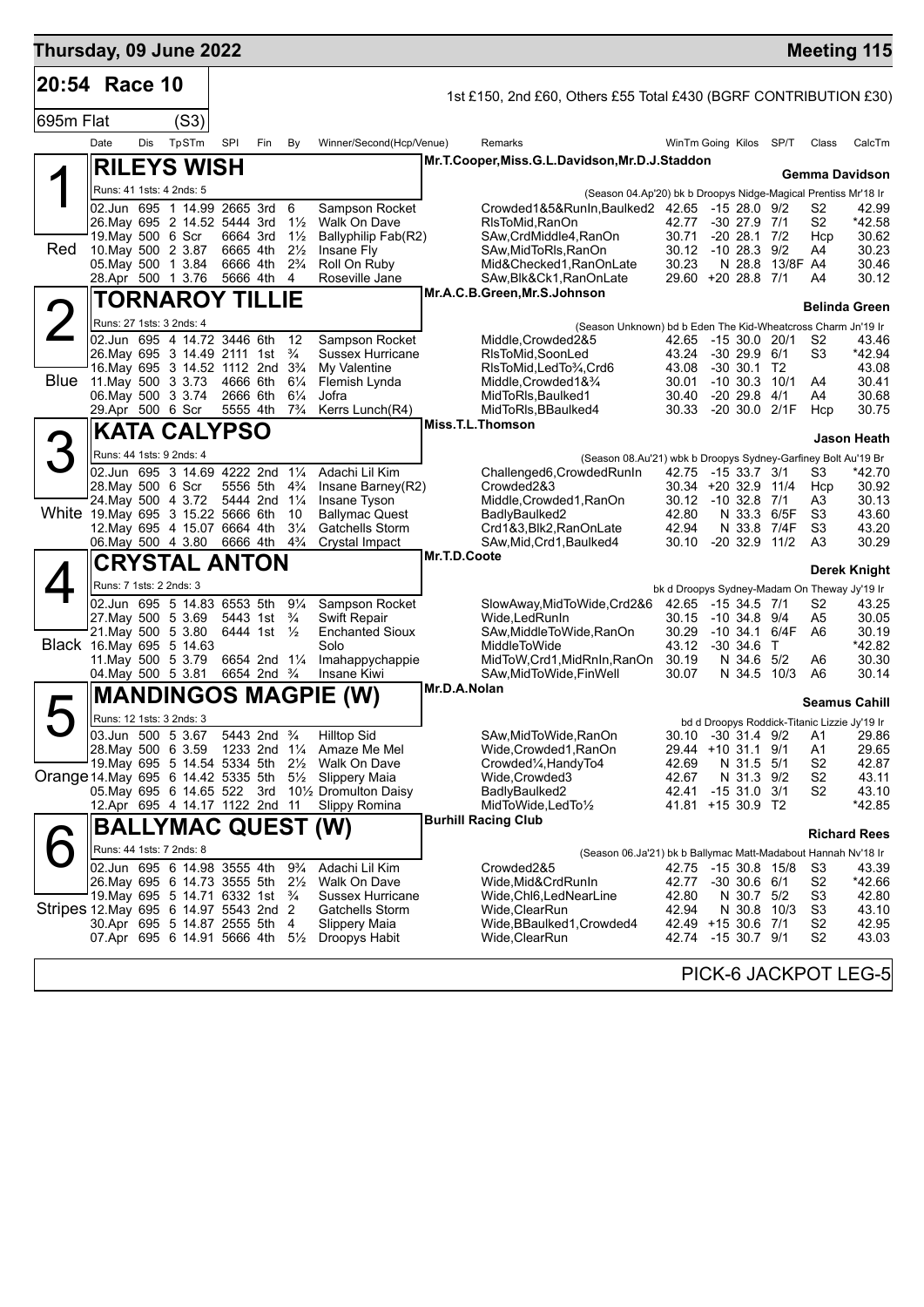| <b>BLACK EDITION - GBGB GRADED GREYHOUND OF THE YEAR</b><br>21:12 Race 11<br>2021<br>(A2)<br>500m Flat<br>TpSTm<br>Remarks<br>WinTm Going Kilos SP/T Class<br>Date<br><b>Dis</b><br>SPI<br>Winner/Second(Hcp/Venue)<br>CalcTm<br>Fin<br>By<br>Miss.E.E.M.Grover, Mr.D.H.Grover, Mrs.E.M.Grover<br><b>KILGRANEY PAT</b><br><b>Claude Gardiner</b><br>Runs: 32 1sts: 7 2nds: 8<br>f d Pat C Sabbath-Kilgraney June Jy'19 Ir<br>5544 4th<br>$3\frac{3}{4}$<br>31. May 500 1 3.75<br>Goldies Linekar<br>Railed, Crowded 1&3<br>$-10$ 32.0 $4/1$<br>A2<br>29.87<br>30.08<br>$7\frac{1}{4}$<br>4454 4th<br>Sadie Girl<br>29.94<br>-10 31.9 6/4F<br>A2<br>30.42<br>24.May 500 1 3.75<br>Railed.Baulked2.Crd3&4<br>18. May 500 1 3.74<br>6464 5th<br>$6\frac{3}{4}$<br>Seomra Svd<br>29.29<br>N 31.9 9/4<br>29.84<br>SAw, Railed, Crd&Ck3<br>A2<br>Red<br>11. May 500 1 3.72<br>5555 4th<br>$7\frac{1}{2}$<br>Swithins Tiger<br>29.69<br>$-10$ 31.9 $16/1$<br>A1<br>30.20<br>Railed.Baulked1<br>04. May 500 1 3.68<br>4222 2nd 11/4<br><b>Warren Hill</b><br>Railed.ClearRun<br>$-20$ 32.2 11/2<br>A1<br>29.90<br>30.00<br>06.Apr 500 1 3.64<br>1111 1st $4\frac{1}{4}$<br><b>Wheres Lillie</b><br>QAw, Railed, Always Led<br>29.91<br>-20 32.0 7/4F<br>A2<br>*29.71<br>Mrs.V.J.Morris<br><b>CLASSY RANGER</b><br><b>Seamus Cahill</b><br>Runs: 16 1sts: 2 2nds: 5<br>bkw d Rosbirr Ranger-Classy Ebony Au'20 Ir<br>01.Jun 500 2 3.60<br>2221 1st<br><b>SH</b><br>Southdowns Gypsy<br>RIsToMid, Crd2, Led3, HeldOn<br>N 31.2 2/1F<br>30.12<br>30.12<br>- A3<br>4322 3rd<br>26. May 500 1 3.67<br>$\frac{3}{4}$<br>Get On Hilda<br>EP, RIsToMid, Crowded1<br>30.34<br>-40 31.1 15/8F A3<br>30.00<br>21. May 500 2 3.68<br>3333 4th<br>4<br>Fearsome Poppy<br>RailsToMiddle, ClearRun<br>30.02<br>-20 31.2 7/4F<br>A3<br>30.14<br><b>Blue</b><br>12. May 500 2 3.67<br>3435 5th<br>$7\frac{3}{4}$<br>31.36<br>Jollie Mac<br>MsdBrk, BBlk1, Chl&BBlk <sup>3</sup> /4<br>30.74<br>N 31.0 1/1F<br>A3<br>03. May 500 2 3.60<br>1111 2nd $\frac{3}{4}$<br>Yassoo Pikachu<br>EP,LedToNearLine<br>29.76<br>N 31.3 5/2<br>A <sub>3</sub><br>*29.82<br>30.90<br>23.Apr 500 2 3.68<br>4222 4th<br>$4\frac{1}{2}$<br>Rollinontheriver<br>MissedBreak, EP, Baulked1<br>30.43 +10 31.3 10/11 FA3<br>Mr.R.F.Yeates<br><b>JOLLIE MAC</b><br><b>Richard Yeates</b><br>Runs: 20 1sts: 7 2nds: 3<br>(Season 10.Ja'22) bd b Ballymac Best-Skywalker Gail Au'19 Ir<br>02.Jun 500 3 3.62<br>1112 2nd 1/2<br>$*29.91$<br>Gatchells Davey<br>QuickAway,LedTo3<br>29.96<br>$-10$ 28.8 $6/1$<br>A2<br>Pennys Cuisle<br>30.41<br>24 May 500 3 3.59<br>1342 3rd<br>6<br>QuickAway,Crowded1&3<br>30.02<br>$-10$ 28.5 $5/1$<br>A2<br>12. May 500 4 3.62<br>N 29.1<br>1111 1st<br>$1\frac{3}{4}$<br><b>Rattling Cherry</b><br>EP, ALed, Baulked 1, Clear 4<br>30.74<br>3/1<br>A3<br>30.74<br>White 07 May 500 3 3.51<br>1113 4th<br>29.73<br>30.27<br>$6\frac{3}{4}$<br>Glengar Bomber<br>QAw,LedTo3,Crowded3/4<br>N 28.9 11/2<br>A3<br>27.Apr 500 3 3.56<br>2nd<br>Southdowns Gypsy<br>N 29.8<br>10/1<br>30.44<br>1111<br>$\overline{1}$<br>QAw,SoonLedToRunIn<br>30.35<br>A <sub>3</sub><br>20.Apr 500 4 3.58<br>1112 2nd 61/4<br>N 29.9 T2<br>30.40<br>Work The Head<br>QAw,SoonLedTo3<br>29.89<br>Mr.A.G.Harvey<br><b>OWER BOY RIO</b><br>June Harvey<br>Runs: 53 1sts: 10 2nds: 9<br>be d Droopys Jet-Basket Of Trumps Ap'19 Ir<br>$3\frac{1}{2}$<br>02.Jun 500 4 3.62<br>1344 4th<br>Crystal Impact<br>$-10$ 33.1 $10/1$<br>30.49<br>BadlyBlk1, Baulked&Ck3<br>30.30<br>A1<br>25. May 500 4 3.73<br>4443 4th<br>$1\frac{3}{4}$<br>Da Honey Man<br>Mid, Crd2, Chl&Crowded3/4<br>30.22<br>$-10$ 33.3 $7/2$<br>30.25<br>A1<br>14. May 500 4 3.66<br>5655 5th<br>$8\frac{3}{4}$<br>Galaxy On Fire<br>Baulked1, Crowded Run In<br>29.66<br>N 33.0 16/1<br>30.34<br>A1<br>Black 28.Apr 500 4 3.62<br>1221 1st<br>3<br>Maireads Ted<br>DisputedLeadTo3/4,Clear4<br>29.78 +10 33.4 5/2<br>29.88<br>A2<br>$5\frac{1}{4}$<br>20.Apr 500 4 3.67<br>2443 4th<br>Droopys Skipper<br>29.72<br>N 33.4<br>9/4J<br>A <sub>2</sub><br>30.14<br>CrowdedRunUp&1, Baulked2<br>*29.81<br>13.Apr 500 3 3.68<br>2211 2nd SH<br>Springside Annie<br>Middle, Led2ToNearLine<br>29.80<br>N 32.6 11/4<br>A2<br>Mr.J.R.Hayes, Mr.M. White<br><b>BLACK EDITION</b><br>(W)<br><b>Richard Rees</b><br>Runs: 45 1sts: 11 2nds: 6<br>bk d Black Zack-Ace Queen Au'19 Br<br>25. May 500 6 3.63<br>3222 5th<br>Shaneboy Angie<br>EP, Wide, DisputedLead1To2<br>29.87<br>N 33.2 9/2<br>30.18<br>$\overline{4}$<br>A2<br>14. May 500 5 3.65<br>N 32.7 6/1<br>5322 4th 81/4<br>Amaze Me Mel<br>MidToWide, ClearRun<br>29.57<br>A2<br>30.23<br>05. May 500 6 3.57<br>Led1To4<br>30.16<br>$-10$ 32.5 $11/2$<br>30.22<br>3111 3rd 2<br>Annadown Daisy<br>A2<br>29.89 +10 32.2 T3<br>xCrmp *29.99<br>Orange 28.Apr 500 6 3.55<br>1111 1st 1<br>Bambis Hero<br>QuickAway, MidToWide, ALed<br>20.Apr 500 6 3.64<br>2111 2nd 41/4<br>30.42<br>Moanteen Evie<br>EP, Led Run Up To 4, Fin Crmp<br>30.07<br>N 31.8 T3<br>16.54<br>xLame 16.54<br>11.Apr 285 6<br>Solo<br>MiddleToWide<br>N 31.3 T<br><b>Mrs.T.S.Martret</b><br><b>HEAVY MACHINERY (W)</b><br><b>Claude Gardiner</b><br>Runs: 39 1sts: 8 2nds: 8<br>bk d Droopys Cain-Quarterland Ella Oc'19 Ir<br>31. May 500 6 3.76<br>5665 2nd 1<br>Fearsome Poppy<br>SAw, Wide, RanOn<br>$-10, 34.5, 10/3$<br>A2<br>30.21<br>30.20<br>24. May 500 6 3.76<br>6665 3rd 41/4<br>Sadie Girl<br>SlowAway, Wide, RanOn<br>29.94 -10 34.2 7/1<br>A2<br>30.18<br>17. May 500 6 3.76<br>2644 4th<br>2<br>Killeacle Amelia<br>SlowAway,Wide,RanOn<br>29.77 +10 34.3 10/1<br>A2<br>30.02<br>Stripes 05 May 500 6 3.72<br>6656 5th<br>$5\frac{1}{4}$<br>Moanteen Eddie<br>SlowAway, Wide<br>29.72<br>$-10$ 34.3 $5/2C$<br>A2<br>30.05<br>30.24<br>27.Apr 500 6 3.75<br>5665 3rd<br>$5\frac{1}{2}$<br>Insane Chef<br>VW1To2,RIsFr¾,BlkRunIn<br>29.80<br>N 34.3 3/1<br>A2<br>19.Apr 500 6 3.81<br>30.02 -20 34.3 5/1<br>*29.82<br>6644 1st<br>Seomra Syd<br>SAw,Wide,Crd1,FinWell<br>A3<br>-1 | Thursday, 09 June 2022 |  |  |  |  |  |  | <b>Meeting 115</b> |  |
|-------------------------------------------------------------------------------------------------------------------------------------------------------------------------------------------------------------------------------------------------------------------------------------------------------------------------------------------------------------------------------------------------------------------------------------------------------------------------------------------------------------------------------------------------------------------------------------------------------------------------------------------------------------------------------------------------------------------------------------------------------------------------------------------------------------------------------------------------------------------------------------------------------------------------------------------------------------------------------------------------------------------------------------------------------------------------------------------------------------------------------------------------------------------------------------------------------------------------------------------------------------------------------------------------------------------------------------------------------------------------------------------------------------------------------------------------------------------------------------------------------------------------------------------------------------------------------------------------------------------------------------------------------------------------------------------------------------------------------------------------------------------------------------------------------------------------------------------------------------------------------------------------------------------------------------------------------------------------------------------------------------------------------------------------------------------------------------------------------------------------------------------------------------------------------------------------------------------------------------------------------------------------------------------------------------------------------------------------------------------------------------------------------------------------------------------------------------------------------------------------------------------------------------------------------------------------------------------------------------------------------------------------------------------------------------------------------------------------------------------------------------------------------------------------------------------------------------------------------------------------------------------------------------------------------------------------------------------------------------------------------------------------------------------------------------------------------------------------------------------------------------------------------------------------------------------------------------------------------------------------------------------------------------------------------------------------------------------------------------------------------------------------------------------------------------------------------------------------------------------------------------------------------------------------------------------------------------------------------------------------------------------------------------------------------------------------------------------------------------------------------------------------------------------------------------------------------------------------------------------------------------------------------------------------------------------------------------------------------------------------------------------------------------------------------------------------------------------------------------------------------------------------------------------------------------------------------------------------------------------------------------------------------------------------------------------------------------------------------------------------------------------------------------------------------------------------------------------------------------------------------------------------------------------------------------------------------------------------------------------------------------------------------------------------------------------------------------------------------------------------------------------------------------------------------------------------------------------------------------------------------------------------------------------------------------------------------------------------------------------------------------------------------------------------------------------------------------------------------------------------------------------------------------------------------------------------------------------------------------------------------------------------------------------------------------------------------------------------------------------------------------------------------------------------------------------------------------------------------------------------------------------------------------------------------------------------------------------------------------------------------------------------------------------------------------------------------------------------------------------------------------------------------------------------------------------------------------------------------------------------------------------------------------------------------------------------------------------------------------------------------------------------------------------------|------------------------|--|--|--|--|--|--|--------------------|--|
| 1st £160 + Trophy, Others £55 Total £435 (BGRF CONTRIBUTION £30)                                                                                                                                                                                                                                                                                                                                                                                                                                                                                                                                                                                                                                                                                                                                                                                                                                                                                                                                                                                                                                                                                                                                                                                                                                                                                                                                                                                                                                                                                                                                                                                                                                                                                                                                                                                                                                                                                                                                                                                                                                                                                                                                                                                                                                                                                                                                                                                                                                                                                                                                                                                                                                                                                                                                                                                                                                                                                                                                                                                                                                                                                                                                                                                                                                                                                                                                                                                                                                                                                                                                                                                                                                                                                                                                                                                                                                                                                                                                                                                                                                                                                                                                                                                                                                                                                                                                                                                                                                                                                                                                                                                                                                                                                                                                                                                                                                                                                                                                                                                                                                                                                                                                                                                                                                                                                                                                                                                                                                                                                                                                                                                                                                                                                                                                                                                                                                                                                                                                                                                |                        |  |  |  |  |  |  |                    |  |
|                                                                                                                                                                                                                                                                                                                                                                                                                                                                                                                                                                                                                                                                                                                                                                                                                                                                                                                                                                                                                                                                                                                                                                                                                                                                                                                                                                                                                                                                                                                                                                                                                                                                                                                                                                                                                                                                                                                                                                                                                                                                                                                                                                                                                                                                                                                                                                                                                                                                                                                                                                                                                                                                                                                                                                                                                                                                                                                                                                                                                                                                                                                                                                                                                                                                                                                                                                                                                                                                                                                                                                                                                                                                                                                                                                                                                                                                                                                                                                                                                                                                                                                                                                                                                                                                                                                                                                                                                                                                                                                                                                                                                                                                                                                                                                                                                                                                                                                                                                                                                                                                                                                                                                                                                                                                                                                                                                                                                                                                                                                                                                                                                                                                                                                                                                                                                                                                                                                                                                                                                                                 |                        |  |  |  |  |  |  |                    |  |
|                                                                                                                                                                                                                                                                                                                                                                                                                                                                                                                                                                                                                                                                                                                                                                                                                                                                                                                                                                                                                                                                                                                                                                                                                                                                                                                                                                                                                                                                                                                                                                                                                                                                                                                                                                                                                                                                                                                                                                                                                                                                                                                                                                                                                                                                                                                                                                                                                                                                                                                                                                                                                                                                                                                                                                                                                                                                                                                                                                                                                                                                                                                                                                                                                                                                                                                                                                                                                                                                                                                                                                                                                                                                                                                                                                                                                                                                                                                                                                                                                                                                                                                                                                                                                                                                                                                                                                                                                                                                                                                                                                                                                                                                                                                                                                                                                                                                                                                                                                                                                                                                                                                                                                                                                                                                                                                                                                                                                                                                                                                                                                                                                                                                                                                                                                                                                                                                                                                                                                                                                                                 |                        |  |  |  |  |  |  |                    |  |
|                                                                                                                                                                                                                                                                                                                                                                                                                                                                                                                                                                                                                                                                                                                                                                                                                                                                                                                                                                                                                                                                                                                                                                                                                                                                                                                                                                                                                                                                                                                                                                                                                                                                                                                                                                                                                                                                                                                                                                                                                                                                                                                                                                                                                                                                                                                                                                                                                                                                                                                                                                                                                                                                                                                                                                                                                                                                                                                                                                                                                                                                                                                                                                                                                                                                                                                                                                                                                                                                                                                                                                                                                                                                                                                                                                                                                                                                                                                                                                                                                                                                                                                                                                                                                                                                                                                                                                                                                                                                                                                                                                                                                                                                                                                                                                                                                                                                                                                                                                                                                                                                                                                                                                                                                                                                                                                                                                                                                                                                                                                                                                                                                                                                                                                                                                                                                                                                                                                                                                                                                                                 |                        |  |  |  |  |  |  |                    |  |
|                                                                                                                                                                                                                                                                                                                                                                                                                                                                                                                                                                                                                                                                                                                                                                                                                                                                                                                                                                                                                                                                                                                                                                                                                                                                                                                                                                                                                                                                                                                                                                                                                                                                                                                                                                                                                                                                                                                                                                                                                                                                                                                                                                                                                                                                                                                                                                                                                                                                                                                                                                                                                                                                                                                                                                                                                                                                                                                                                                                                                                                                                                                                                                                                                                                                                                                                                                                                                                                                                                                                                                                                                                                                                                                                                                                                                                                                                                                                                                                                                                                                                                                                                                                                                                                                                                                                                                                                                                                                                                                                                                                                                                                                                                                                                                                                                                                                                                                                                                                                                                                                                                                                                                                                                                                                                                                                                                                                                                                                                                                                                                                                                                                                                                                                                                                                                                                                                                                                                                                                                                                 |                        |  |  |  |  |  |  |                    |  |
|                                                                                                                                                                                                                                                                                                                                                                                                                                                                                                                                                                                                                                                                                                                                                                                                                                                                                                                                                                                                                                                                                                                                                                                                                                                                                                                                                                                                                                                                                                                                                                                                                                                                                                                                                                                                                                                                                                                                                                                                                                                                                                                                                                                                                                                                                                                                                                                                                                                                                                                                                                                                                                                                                                                                                                                                                                                                                                                                                                                                                                                                                                                                                                                                                                                                                                                                                                                                                                                                                                                                                                                                                                                                                                                                                                                                                                                                                                                                                                                                                                                                                                                                                                                                                                                                                                                                                                                                                                                                                                                                                                                                                                                                                                                                                                                                                                                                                                                                                                                                                                                                                                                                                                                                                                                                                                                                                                                                                                                                                                                                                                                                                                                                                                                                                                                                                                                                                                                                                                                                                                                 |                        |  |  |  |  |  |  |                    |  |
|                                                                                                                                                                                                                                                                                                                                                                                                                                                                                                                                                                                                                                                                                                                                                                                                                                                                                                                                                                                                                                                                                                                                                                                                                                                                                                                                                                                                                                                                                                                                                                                                                                                                                                                                                                                                                                                                                                                                                                                                                                                                                                                                                                                                                                                                                                                                                                                                                                                                                                                                                                                                                                                                                                                                                                                                                                                                                                                                                                                                                                                                                                                                                                                                                                                                                                                                                                                                                                                                                                                                                                                                                                                                                                                                                                                                                                                                                                                                                                                                                                                                                                                                                                                                                                                                                                                                                                                                                                                                                                                                                                                                                                                                                                                                                                                                                                                                                                                                                                                                                                                                                                                                                                                                                                                                                                                                                                                                                                                                                                                                                                                                                                                                                                                                                                                                                                                                                                                                                                                                                                                 |                        |  |  |  |  |  |  |                    |  |
|                                                                                                                                                                                                                                                                                                                                                                                                                                                                                                                                                                                                                                                                                                                                                                                                                                                                                                                                                                                                                                                                                                                                                                                                                                                                                                                                                                                                                                                                                                                                                                                                                                                                                                                                                                                                                                                                                                                                                                                                                                                                                                                                                                                                                                                                                                                                                                                                                                                                                                                                                                                                                                                                                                                                                                                                                                                                                                                                                                                                                                                                                                                                                                                                                                                                                                                                                                                                                                                                                                                                                                                                                                                                                                                                                                                                                                                                                                                                                                                                                                                                                                                                                                                                                                                                                                                                                                                                                                                                                                                                                                                                                                                                                                                                                                                                                                                                                                                                                                                                                                                                                                                                                                                                                                                                                                                                                                                                                                                                                                                                                                                                                                                                                                                                                                                                                                                                                                                                                                                                                                                 |                        |  |  |  |  |  |  |                    |  |
|                                                                                                                                                                                                                                                                                                                                                                                                                                                                                                                                                                                                                                                                                                                                                                                                                                                                                                                                                                                                                                                                                                                                                                                                                                                                                                                                                                                                                                                                                                                                                                                                                                                                                                                                                                                                                                                                                                                                                                                                                                                                                                                                                                                                                                                                                                                                                                                                                                                                                                                                                                                                                                                                                                                                                                                                                                                                                                                                                                                                                                                                                                                                                                                                                                                                                                                                                                                                                                                                                                                                                                                                                                                                                                                                                                                                                                                                                                                                                                                                                                                                                                                                                                                                                                                                                                                                                                                                                                                                                                                                                                                                                                                                                                                                                                                                                                                                                                                                                                                                                                                                                                                                                                                                                                                                                                                                                                                                                                                                                                                                                                                                                                                                                                                                                                                                                                                                                                                                                                                                                                                 |                        |  |  |  |  |  |  |                    |  |
|                                                                                                                                                                                                                                                                                                                                                                                                                                                                                                                                                                                                                                                                                                                                                                                                                                                                                                                                                                                                                                                                                                                                                                                                                                                                                                                                                                                                                                                                                                                                                                                                                                                                                                                                                                                                                                                                                                                                                                                                                                                                                                                                                                                                                                                                                                                                                                                                                                                                                                                                                                                                                                                                                                                                                                                                                                                                                                                                                                                                                                                                                                                                                                                                                                                                                                                                                                                                                                                                                                                                                                                                                                                                                                                                                                                                                                                                                                                                                                                                                                                                                                                                                                                                                                                                                                                                                                                                                                                                                                                                                                                                                                                                                                                                                                                                                                                                                                                                                                                                                                                                                                                                                                                                                                                                                                                                                                                                                                                                                                                                                                                                                                                                                                                                                                                                                                                                                                                                                                                                                                                 |                        |  |  |  |  |  |  |                    |  |
|                                                                                                                                                                                                                                                                                                                                                                                                                                                                                                                                                                                                                                                                                                                                                                                                                                                                                                                                                                                                                                                                                                                                                                                                                                                                                                                                                                                                                                                                                                                                                                                                                                                                                                                                                                                                                                                                                                                                                                                                                                                                                                                                                                                                                                                                                                                                                                                                                                                                                                                                                                                                                                                                                                                                                                                                                                                                                                                                                                                                                                                                                                                                                                                                                                                                                                                                                                                                                                                                                                                                                                                                                                                                                                                                                                                                                                                                                                                                                                                                                                                                                                                                                                                                                                                                                                                                                                                                                                                                                                                                                                                                                                                                                                                                                                                                                                                                                                                                                                                                                                                                                                                                                                                                                                                                                                                                                                                                                                                                                                                                                                                                                                                                                                                                                                                                                                                                                                                                                                                                                                                 |                        |  |  |  |  |  |  |                    |  |
|                                                                                                                                                                                                                                                                                                                                                                                                                                                                                                                                                                                                                                                                                                                                                                                                                                                                                                                                                                                                                                                                                                                                                                                                                                                                                                                                                                                                                                                                                                                                                                                                                                                                                                                                                                                                                                                                                                                                                                                                                                                                                                                                                                                                                                                                                                                                                                                                                                                                                                                                                                                                                                                                                                                                                                                                                                                                                                                                                                                                                                                                                                                                                                                                                                                                                                                                                                                                                                                                                                                                                                                                                                                                                                                                                                                                                                                                                                                                                                                                                                                                                                                                                                                                                                                                                                                                                                                                                                                                                                                                                                                                                                                                                                                                                                                                                                                                                                                                                                                                                                                                                                                                                                                                                                                                                                                                                                                                                                                                                                                                                                                                                                                                                                                                                                                                                                                                                                                                                                                                                                                 |                        |  |  |  |  |  |  |                    |  |
|                                                                                                                                                                                                                                                                                                                                                                                                                                                                                                                                                                                                                                                                                                                                                                                                                                                                                                                                                                                                                                                                                                                                                                                                                                                                                                                                                                                                                                                                                                                                                                                                                                                                                                                                                                                                                                                                                                                                                                                                                                                                                                                                                                                                                                                                                                                                                                                                                                                                                                                                                                                                                                                                                                                                                                                                                                                                                                                                                                                                                                                                                                                                                                                                                                                                                                                                                                                                                                                                                                                                                                                                                                                                                                                                                                                                                                                                                                                                                                                                                                                                                                                                                                                                                                                                                                                                                                                                                                                                                                                                                                                                                                                                                                                                                                                                                                                                                                                                                                                                                                                                                                                                                                                                                                                                                                                                                                                                                                                                                                                                                                                                                                                                                                                                                                                                                                                                                                                                                                                                                                                 |                        |  |  |  |  |  |  |                    |  |
|                                                                                                                                                                                                                                                                                                                                                                                                                                                                                                                                                                                                                                                                                                                                                                                                                                                                                                                                                                                                                                                                                                                                                                                                                                                                                                                                                                                                                                                                                                                                                                                                                                                                                                                                                                                                                                                                                                                                                                                                                                                                                                                                                                                                                                                                                                                                                                                                                                                                                                                                                                                                                                                                                                                                                                                                                                                                                                                                                                                                                                                                                                                                                                                                                                                                                                                                                                                                                                                                                                                                                                                                                                                                                                                                                                                                                                                                                                                                                                                                                                                                                                                                                                                                                                                                                                                                                                                                                                                                                                                                                                                                                                                                                                                                                                                                                                                                                                                                                                                                                                                                                                                                                                                                                                                                                                                                                                                                                                                                                                                                                                                                                                                                                                                                                                                                                                                                                                                                                                                                                                                 |                        |  |  |  |  |  |  |                    |  |
|                                                                                                                                                                                                                                                                                                                                                                                                                                                                                                                                                                                                                                                                                                                                                                                                                                                                                                                                                                                                                                                                                                                                                                                                                                                                                                                                                                                                                                                                                                                                                                                                                                                                                                                                                                                                                                                                                                                                                                                                                                                                                                                                                                                                                                                                                                                                                                                                                                                                                                                                                                                                                                                                                                                                                                                                                                                                                                                                                                                                                                                                                                                                                                                                                                                                                                                                                                                                                                                                                                                                                                                                                                                                                                                                                                                                                                                                                                                                                                                                                                                                                                                                                                                                                                                                                                                                                                                                                                                                                                                                                                                                                                                                                                                                                                                                                                                                                                                                                                                                                                                                                                                                                                                                                                                                                                                                                                                                                                                                                                                                                                                                                                                                                                                                                                                                                                                                                                                                                                                                                                                 |                        |  |  |  |  |  |  |                    |  |
|                                                                                                                                                                                                                                                                                                                                                                                                                                                                                                                                                                                                                                                                                                                                                                                                                                                                                                                                                                                                                                                                                                                                                                                                                                                                                                                                                                                                                                                                                                                                                                                                                                                                                                                                                                                                                                                                                                                                                                                                                                                                                                                                                                                                                                                                                                                                                                                                                                                                                                                                                                                                                                                                                                                                                                                                                                                                                                                                                                                                                                                                                                                                                                                                                                                                                                                                                                                                                                                                                                                                                                                                                                                                                                                                                                                                                                                                                                                                                                                                                                                                                                                                                                                                                                                                                                                                                                                                                                                                                                                                                                                                                                                                                                                                                                                                                                                                                                                                                                                                                                                                                                                                                                                                                                                                                                                                                                                                                                                                                                                                                                                                                                                                                                                                                                                                                                                                                                                                                                                                                                                 |                        |  |  |  |  |  |  |                    |  |
|                                                                                                                                                                                                                                                                                                                                                                                                                                                                                                                                                                                                                                                                                                                                                                                                                                                                                                                                                                                                                                                                                                                                                                                                                                                                                                                                                                                                                                                                                                                                                                                                                                                                                                                                                                                                                                                                                                                                                                                                                                                                                                                                                                                                                                                                                                                                                                                                                                                                                                                                                                                                                                                                                                                                                                                                                                                                                                                                                                                                                                                                                                                                                                                                                                                                                                                                                                                                                                                                                                                                                                                                                                                                                                                                                                                                                                                                                                                                                                                                                                                                                                                                                                                                                                                                                                                                                                                                                                                                                                                                                                                                                                                                                                                                                                                                                                                                                                                                                                                                                                                                                                                                                                                                                                                                                                                                                                                                                                                                                                                                                                                                                                                                                                                                                                                                                                                                                                                                                                                                                                                 |                        |  |  |  |  |  |  |                    |  |
|                                                                                                                                                                                                                                                                                                                                                                                                                                                                                                                                                                                                                                                                                                                                                                                                                                                                                                                                                                                                                                                                                                                                                                                                                                                                                                                                                                                                                                                                                                                                                                                                                                                                                                                                                                                                                                                                                                                                                                                                                                                                                                                                                                                                                                                                                                                                                                                                                                                                                                                                                                                                                                                                                                                                                                                                                                                                                                                                                                                                                                                                                                                                                                                                                                                                                                                                                                                                                                                                                                                                                                                                                                                                                                                                                                                                                                                                                                                                                                                                                                                                                                                                                                                                                                                                                                                                                                                                                                                                                                                                                                                                                                                                                                                                                                                                                                                                                                                                                                                                                                                                                                                                                                                                                                                                                                                                                                                                                                                                                                                                                                                                                                                                                                                                                                                                                                                                                                                                                                                                                                                 |                        |  |  |  |  |  |  |                    |  |
|                                                                                                                                                                                                                                                                                                                                                                                                                                                                                                                                                                                                                                                                                                                                                                                                                                                                                                                                                                                                                                                                                                                                                                                                                                                                                                                                                                                                                                                                                                                                                                                                                                                                                                                                                                                                                                                                                                                                                                                                                                                                                                                                                                                                                                                                                                                                                                                                                                                                                                                                                                                                                                                                                                                                                                                                                                                                                                                                                                                                                                                                                                                                                                                                                                                                                                                                                                                                                                                                                                                                                                                                                                                                                                                                                                                                                                                                                                                                                                                                                                                                                                                                                                                                                                                                                                                                                                                                                                                                                                                                                                                                                                                                                                                                                                                                                                                                                                                                                                                                                                                                                                                                                                                                                                                                                                                                                                                                                                                                                                                                                                                                                                                                                                                                                                                                                                                                                                                                                                                                                                                 |                        |  |  |  |  |  |  |                    |  |
|                                                                                                                                                                                                                                                                                                                                                                                                                                                                                                                                                                                                                                                                                                                                                                                                                                                                                                                                                                                                                                                                                                                                                                                                                                                                                                                                                                                                                                                                                                                                                                                                                                                                                                                                                                                                                                                                                                                                                                                                                                                                                                                                                                                                                                                                                                                                                                                                                                                                                                                                                                                                                                                                                                                                                                                                                                                                                                                                                                                                                                                                                                                                                                                                                                                                                                                                                                                                                                                                                                                                                                                                                                                                                                                                                                                                                                                                                                                                                                                                                                                                                                                                                                                                                                                                                                                                                                                                                                                                                                                                                                                                                                                                                                                                                                                                                                                                                                                                                                                                                                                                                                                                                                                                                                                                                                                                                                                                                                                                                                                                                                                                                                                                                                                                                                                                                                                                                                                                                                                                                                                 |                        |  |  |  |  |  |  |                    |  |
|                                                                                                                                                                                                                                                                                                                                                                                                                                                                                                                                                                                                                                                                                                                                                                                                                                                                                                                                                                                                                                                                                                                                                                                                                                                                                                                                                                                                                                                                                                                                                                                                                                                                                                                                                                                                                                                                                                                                                                                                                                                                                                                                                                                                                                                                                                                                                                                                                                                                                                                                                                                                                                                                                                                                                                                                                                                                                                                                                                                                                                                                                                                                                                                                                                                                                                                                                                                                                                                                                                                                                                                                                                                                                                                                                                                                                                                                                                                                                                                                                                                                                                                                                                                                                                                                                                                                                                                                                                                                                                                                                                                                                                                                                                                                                                                                                                                                                                                                                                                                                                                                                                                                                                                                                                                                                                                                                                                                                                                                                                                                                                                                                                                                                                                                                                                                                                                                                                                                                                                                                                                 |                        |  |  |  |  |  |  |                    |  |
|                                                                                                                                                                                                                                                                                                                                                                                                                                                                                                                                                                                                                                                                                                                                                                                                                                                                                                                                                                                                                                                                                                                                                                                                                                                                                                                                                                                                                                                                                                                                                                                                                                                                                                                                                                                                                                                                                                                                                                                                                                                                                                                                                                                                                                                                                                                                                                                                                                                                                                                                                                                                                                                                                                                                                                                                                                                                                                                                                                                                                                                                                                                                                                                                                                                                                                                                                                                                                                                                                                                                                                                                                                                                                                                                                                                                                                                                                                                                                                                                                                                                                                                                                                                                                                                                                                                                                                                                                                                                                                                                                                                                                                                                                                                                                                                                                                                                                                                                                                                                                                                                                                                                                                                                                                                                                                                                                                                                                                                                                                                                                                                                                                                                                                                                                                                                                                                                                                                                                                                                                                                 |                        |  |  |  |  |  |  |                    |  |
|                                                                                                                                                                                                                                                                                                                                                                                                                                                                                                                                                                                                                                                                                                                                                                                                                                                                                                                                                                                                                                                                                                                                                                                                                                                                                                                                                                                                                                                                                                                                                                                                                                                                                                                                                                                                                                                                                                                                                                                                                                                                                                                                                                                                                                                                                                                                                                                                                                                                                                                                                                                                                                                                                                                                                                                                                                                                                                                                                                                                                                                                                                                                                                                                                                                                                                                                                                                                                                                                                                                                                                                                                                                                                                                                                                                                                                                                                                                                                                                                                                                                                                                                                                                                                                                                                                                                                                                                                                                                                                                                                                                                                                                                                                                                                                                                                                                                                                                                                                                                                                                                                                                                                                                                                                                                                                                                                                                                                                                                                                                                                                                                                                                                                                                                                                                                                                                                                                                                                                                                                                                 |                        |  |  |  |  |  |  |                    |  |
|                                                                                                                                                                                                                                                                                                                                                                                                                                                                                                                                                                                                                                                                                                                                                                                                                                                                                                                                                                                                                                                                                                                                                                                                                                                                                                                                                                                                                                                                                                                                                                                                                                                                                                                                                                                                                                                                                                                                                                                                                                                                                                                                                                                                                                                                                                                                                                                                                                                                                                                                                                                                                                                                                                                                                                                                                                                                                                                                                                                                                                                                                                                                                                                                                                                                                                                                                                                                                                                                                                                                                                                                                                                                                                                                                                                                                                                                                                                                                                                                                                                                                                                                                                                                                                                                                                                                                                                                                                                                                                                                                                                                                                                                                                                                                                                                                                                                                                                                                                                                                                                                                                                                                                                                                                                                                                                                                                                                                                                                                                                                                                                                                                                                                                                                                                                                                                                                                                                                                                                                                                                 |                        |  |  |  |  |  |  |                    |  |
|                                                                                                                                                                                                                                                                                                                                                                                                                                                                                                                                                                                                                                                                                                                                                                                                                                                                                                                                                                                                                                                                                                                                                                                                                                                                                                                                                                                                                                                                                                                                                                                                                                                                                                                                                                                                                                                                                                                                                                                                                                                                                                                                                                                                                                                                                                                                                                                                                                                                                                                                                                                                                                                                                                                                                                                                                                                                                                                                                                                                                                                                                                                                                                                                                                                                                                                                                                                                                                                                                                                                                                                                                                                                                                                                                                                                                                                                                                                                                                                                                                                                                                                                                                                                                                                                                                                                                                                                                                                                                                                                                                                                                                                                                                                                                                                                                                                                                                                                                                                                                                                                                                                                                                                                                                                                                                                                                                                                                                                                                                                                                                                                                                                                                                                                                                                                                                                                                                                                                                                                                                                 |                        |  |  |  |  |  |  |                    |  |
|                                                                                                                                                                                                                                                                                                                                                                                                                                                                                                                                                                                                                                                                                                                                                                                                                                                                                                                                                                                                                                                                                                                                                                                                                                                                                                                                                                                                                                                                                                                                                                                                                                                                                                                                                                                                                                                                                                                                                                                                                                                                                                                                                                                                                                                                                                                                                                                                                                                                                                                                                                                                                                                                                                                                                                                                                                                                                                                                                                                                                                                                                                                                                                                                                                                                                                                                                                                                                                                                                                                                                                                                                                                                                                                                                                                                                                                                                                                                                                                                                                                                                                                                                                                                                                                                                                                                                                                                                                                                                                                                                                                                                                                                                                                                                                                                                                                                                                                                                                                                                                                                                                                                                                                                                                                                                                                                                                                                                                                                                                                                                                                                                                                                                                                                                                                                                                                                                                                                                                                                                                                 |                        |  |  |  |  |  |  |                    |  |
|                                                                                                                                                                                                                                                                                                                                                                                                                                                                                                                                                                                                                                                                                                                                                                                                                                                                                                                                                                                                                                                                                                                                                                                                                                                                                                                                                                                                                                                                                                                                                                                                                                                                                                                                                                                                                                                                                                                                                                                                                                                                                                                                                                                                                                                                                                                                                                                                                                                                                                                                                                                                                                                                                                                                                                                                                                                                                                                                                                                                                                                                                                                                                                                                                                                                                                                                                                                                                                                                                                                                                                                                                                                                                                                                                                                                                                                                                                                                                                                                                                                                                                                                                                                                                                                                                                                                                                                                                                                                                                                                                                                                                                                                                                                                                                                                                                                                                                                                                                                                                                                                                                                                                                                                                                                                                                                                                                                                                                                                                                                                                                                                                                                                                                                                                                                                                                                                                                                                                                                                                                                 |                        |  |  |  |  |  |  |                    |  |
|                                                                                                                                                                                                                                                                                                                                                                                                                                                                                                                                                                                                                                                                                                                                                                                                                                                                                                                                                                                                                                                                                                                                                                                                                                                                                                                                                                                                                                                                                                                                                                                                                                                                                                                                                                                                                                                                                                                                                                                                                                                                                                                                                                                                                                                                                                                                                                                                                                                                                                                                                                                                                                                                                                                                                                                                                                                                                                                                                                                                                                                                                                                                                                                                                                                                                                                                                                                                                                                                                                                                                                                                                                                                                                                                                                                                                                                                                                                                                                                                                                                                                                                                                                                                                                                                                                                                                                                                                                                                                                                                                                                                                                                                                                                                                                                                                                                                                                                                                                                                                                                                                                                                                                                                                                                                                                                                                                                                                                                                                                                                                                                                                                                                                                                                                                                                                                                                                                                                                                                                                                                 |                        |  |  |  |  |  |  |                    |  |
|                                                                                                                                                                                                                                                                                                                                                                                                                                                                                                                                                                                                                                                                                                                                                                                                                                                                                                                                                                                                                                                                                                                                                                                                                                                                                                                                                                                                                                                                                                                                                                                                                                                                                                                                                                                                                                                                                                                                                                                                                                                                                                                                                                                                                                                                                                                                                                                                                                                                                                                                                                                                                                                                                                                                                                                                                                                                                                                                                                                                                                                                                                                                                                                                                                                                                                                                                                                                                                                                                                                                                                                                                                                                                                                                                                                                                                                                                                                                                                                                                                                                                                                                                                                                                                                                                                                                                                                                                                                                                                                                                                                                                                                                                                                                                                                                                                                                                                                                                                                                                                                                                                                                                                                                                                                                                                                                                                                                                                                                                                                                                                                                                                                                                                                                                                                                                                                                                                                                                                                                                                                 |                        |  |  |  |  |  |  |                    |  |
|                                                                                                                                                                                                                                                                                                                                                                                                                                                                                                                                                                                                                                                                                                                                                                                                                                                                                                                                                                                                                                                                                                                                                                                                                                                                                                                                                                                                                                                                                                                                                                                                                                                                                                                                                                                                                                                                                                                                                                                                                                                                                                                                                                                                                                                                                                                                                                                                                                                                                                                                                                                                                                                                                                                                                                                                                                                                                                                                                                                                                                                                                                                                                                                                                                                                                                                                                                                                                                                                                                                                                                                                                                                                                                                                                                                                                                                                                                                                                                                                                                                                                                                                                                                                                                                                                                                                                                                                                                                                                                                                                                                                                                                                                                                                                                                                                                                                                                                                                                                                                                                                                                                                                                                                                                                                                                                                                                                                                                                                                                                                                                                                                                                                                                                                                                                                                                                                                                                                                                                                                                                 |                        |  |  |  |  |  |  |                    |  |
|                                                                                                                                                                                                                                                                                                                                                                                                                                                                                                                                                                                                                                                                                                                                                                                                                                                                                                                                                                                                                                                                                                                                                                                                                                                                                                                                                                                                                                                                                                                                                                                                                                                                                                                                                                                                                                                                                                                                                                                                                                                                                                                                                                                                                                                                                                                                                                                                                                                                                                                                                                                                                                                                                                                                                                                                                                                                                                                                                                                                                                                                                                                                                                                                                                                                                                                                                                                                                                                                                                                                                                                                                                                                                                                                                                                                                                                                                                                                                                                                                                                                                                                                                                                                                                                                                                                                                                                                                                                                                                                                                                                                                                                                                                                                                                                                                                                                                                                                                                                                                                                                                                                                                                                                                                                                                                                                                                                                                                                                                                                                                                                                                                                                                                                                                                                                                                                                                                                                                                                                                                                 |                        |  |  |  |  |  |  |                    |  |
|                                                                                                                                                                                                                                                                                                                                                                                                                                                                                                                                                                                                                                                                                                                                                                                                                                                                                                                                                                                                                                                                                                                                                                                                                                                                                                                                                                                                                                                                                                                                                                                                                                                                                                                                                                                                                                                                                                                                                                                                                                                                                                                                                                                                                                                                                                                                                                                                                                                                                                                                                                                                                                                                                                                                                                                                                                                                                                                                                                                                                                                                                                                                                                                                                                                                                                                                                                                                                                                                                                                                                                                                                                                                                                                                                                                                                                                                                                                                                                                                                                                                                                                                                                                                                                                                                                                                                                                                                                                                                                                                                                                                                                                                                                                                                                                                                                                                                                                                                                                                                                                                                                                                                                                                                                                                                                                                                                                                                                                                                                                                                                                                                                                                                                                                                                                                                                                                                                                                                                                                                                                 |                        |  |  |  |  |  |  |                    |  |
|                                                                                                                                                                                                                                                                                                                                                                                                                                                                                                                                                                                                                                                                                                                                                                                                                                                                                                                                                                                                                                                                                                                                                                                                                                                                                                                                                                                                                                                                                                                                                                                                                                                                                                                                                                                                                                                                                                                                                                                                                                                                                                                                                                                                                                                                                                                                                                                                                                                                                                                                                                                                                                                                                                                                                                                                                                                                                                                                                                                                                                                                                                                                                                                                                                                                                                                                                                                                                                                                                                                                                                                                                                                                                                                                                                                                                                                                                                                                                                                                                                                                                                                                                                                                                                                                                                                                                                                                                                                                                                                                                                                                                                                                                                                                                                                                                                                                                                                                                                                                                                                                                                                                                                                                                                                                                                                                                                                                                                                                                                                                                                                                                                                                                                                                                                                                                                                                                                                                                                                                                                                 |                        |  |  |  |  |  |  |                    |  |
|                                                                                                                                                                                                                                                                                                                                                                                                                                                                                                                                                                                                                                                                                                                                                                                                                                                                                                                                                                                                                                                                                                                                                                                                                                                                                                                                                                                                                                                                                                                                                                                                                                                                                                                                                                                                                                                                                                                                                                                                                                                                                                                                                                                                                                                                                                                                                                                                                                                                                                                                                                                                                                                                                                                                                                                                                                                                                                                                                                                                                                                                                                                                                                                                                                                                                                                                                                                                                                                                                                                                                                                                                                                                                                                                                                                                                                                                                                                                                                                                                                                                                                                                                                                                                                                                                                                                                                                                                                                                                                                                                                                                                                                                                                                                                                                                                                                                                                                                                                                                                                                                                                                                                                                                                                                                                                                                                                                                                                                                                                                                                                                                                                                                                                                                                                                                                                                                                                                                                                                                                                                 |                        |  |  |  |  |  |  |                    |  |
|                                                                                                                                                                                                                                                                                                                                                                                                                                                                                                                                                                                                                                                                                                                                                                                                                                                                                                                                                                                                                                                                                                                                                                                                                                                                                                                                                                                                                                                                                                                                                                                                                                                                                                                                                                                                                                                                                                                                                                                                                                                                                                                                                                                                                                                                                                                                                                                                                                                                                                                                                                                                                                                                                                                                                                                                                                                                                                                                                                                                                                                                                                                                                                                                                                                                                                                                                                                                                                                                                                                                                                                                                                                                                                                                                                                                                                                                                                                                                                                                                                                                                                                                                                                                                                                                                                                                                                                                                                                                                                                                                                                                                                                                                                                                                                                                                                                                                                                                                                                                                                                                                                                                                                                                                                                                                                                                                                                                                                                                                                                                                                                                                                                                                                                                                                                                                                                                                                                                                                                                                                                 |                        |  |  |  |  |  |  |                    |  |
|                                                                                                                                                                                                                                                                                                                                                                                                                                                                                                                                                                                                                                                                                                                                                                                                                                                                                                                                                                                                                                                                                                                                                                                                                                                                                                                                                                                                                                                                                                                                                                                                                                                                                                                                                                                                                                                                                                                                                                                                                                                                                                                                                                                                                                                                                                                                                                                                                                                                                                                                                                                                                                                                                                                                                                                                                                                                                                                                                                                                                                                                                                                                                                                                                                                                                                                                                                                                                                                                                                                                                                                                                                                                                                                                                                                                                                                                                                                                                                                                                                                                                                                                                                                                                                                                                                                                                                                                                                                                                                                                                                                                                                                                                                                                                                                                                                                                                                                                                                                                                                                                                                                                                                                                                                                                                                                                                                                                                                                                                                                                                                                                                                                                                                                                                                                                                                                                                                                                                                                                                                                 |                        |  |  |  |  |  |  |                    |  |
|                                                                                                                                                                                                                                                                                                                                                                                                                                                                                                                                                                                                                                                                                                                                                                                                                                                                                                                                                                                                                                                                                                                                                                                                                                                                                                                                                                                                                                                                                                                                                                                                                                                                                                                                                                                                                                                                                                                                                                                                                                                                                                                                                                                                                                                                                                                                                                                                                                                                                                                                                                                                                                                                                                                                                                                                                                                                                                                                                                                                                                                                                                                                                                                                                                                                                                                                                                                                                                                                                                                                                                                                                                                                                                                                                                                                                                                                                                                                                                                                                                                                                                                                                                                                                                                                                                                                                                                                                                                                                                                                                                                                                                                                                                                                                                                                                                                                                                                                                                                                                                                                                                                                                                                                                                                                                                                                                                                                                                                                                                                                                                                                                                                                                                                                                                                                                                                                                                                                                                                                                                                 |                        |  |  |  |  |  |  |                    |  |
|                                                                                                                                                                                                                                                                                                                                                                                                                                                                                                                                                                                                                                                                                                                                                                                                                                                                                                                                                                                                                                                                                                                                                                                                                                                                                                                                                                                                                                                                                                                                                                                                                                                                                                                                                                                                                                                                                                                                                                                                                                                                                                                                                                                                                                                                                                                                                                                                                                                                                                                                                                                                                                                                                                                                                                                                                                                                                                                                                                                                                                                                                                                                                                                                                                                                                                                                                                                                                                                                                                                                                                                                                                                                                                                                                                                                                                                                                                                                                                                                                                                                                                                                                                                                                                                                                                                                                                                                                                                                                                                                                                                                                                                                                                                                                                                                                                                                                                                                                                                                                                                                                                                                                                                                                                                                                                                                                                                                                                                                                                                                                                                                                                                                                                                                                                                                                                                                                                                                                                                                                                                 |                        |  |  |  |  |  |  |                    |  |
|                                                                                                                                                                                                                                                                                                                                                                                                                                                                                                                                                                                                                                                                                                                                                                                                                                                                                                                                                                                                                                                                                                                                                                                                                                                                                                                                                                                                                                                                                                                                                                                                                                                                                                                                                                                                                                                                                                                                                                                                                                                                                                                                                                                                                                                                                                                                                                                                                                                                                                                                                                                                                                                                                                                                                                                                                                                                                                                                                                                                                                                                                                                                                                                                                                                                                                                                                                                                                                                                                                                                                                                                                                                                                                                                                                                                                                                                                                                                                                                                                                                                                                                                                                                                                                                                                                                                                                                                                                                                                                                                                                                                                                                                                                                                                                                                                                                                                                                                                                                                                                                                                                                                                                                                                                                                                                                                                                                                                                                                                                                                                                                                                                                                                                                                                                                                                                                                                                                                                                                                                                                 |                        |  |  |  |  |  |  |                    |  |
|                                                                                                                                                                                                                                                                                                                                                                                                                                                                                                                                                                                                                                                                                                                                                                                                                                                                                                                                                                                                                                                                                                                                                                                                                                                                                                                                                                                                                                                                                                                                                                                                                                                                                                                                                                                                                                                                                                                                                                                                                                                                                                                                                                                                                                                                                                                                                                                                                                                                                                                                                                                                                                                                                                                                                                                                                                                                                                                                                                                                                                                                                                                                                                                                                                                                                                                                                                                                                                                                                                                                                                                                                                                                                                                                                                                                                                                                                                                                                                                                                                                                                                                                                                                                                                                                                                                                                                                                                                                                                                                                                                                                                                                                                                                                                                                                                                                                                                                                                                                                                                                                                                                                                                                                                                                                                                                                                                                                                                                                                                                                                                                                                                                                                                                                                                                                                                                                                                                                                                                                                                                 |                        |  |  |  |  |  |  |                    |  |
|                                                                                                                                                                                                                                                                                                                                                                                                                                                                                                                                                                                                                                                                                                                                                                                                                                                                                                                                                                                                                                                                                                                                                                                                                                                                                                                                                                                                                                                                                                                                                                                                                                                                                                                                                                                                                                                                                                                                                                                                                                                                                                                                                                                                                                                                                                                                                                                                                                                                                                                                                                                                                                                                                                                                                                                                                                                                                                                                                                                                                                                                                                                                                                                                                                                                                                                                                                                                                                                                                                                                                                                                                                                                                                                                                                                                                                                                                                                                                                                                                                                                                                                                                                                                                                                                                                                                                                                                                                                                                                                                                                                                                                                                                                                                                                                                                                                                                                                                                                                                                                                                                                                                                                                                                                                                                                                                                                                                                                                                                                                                                                                                                                                                                                                                                                                                                                                                                                                                                                                                                                                 |                        |  |  |  |  |  |  |                    |  |
|                                                                                                                                                                                                                                                                                                                                                                                                                                                                                                                                                                                                                                                                                                                                                                                                                                                                                                                                                                                                                                                                                                                                                                                                                                                                                                                                                                                                                                                                                                                                                                                                                                                                                                                                                                                                                                                                                                                                                                                                                                                                                                                                                                                                                                                                                                                                                                                                                                                                                                                                                                                                                                                                                                                                                                                                                                                                                                                                                                                                                                                                                                                                                                                                                                                                                                                                                                                                                                                                                                                                                                                                                                                                                                                                                                                                                                                                                                                                                                                                                                                                                                                                                                                                                                                                                                                                                                                                                                                                                                                                                                                                                                                                                                                                                                                                                                                                                                                                                                                                                                                                                                                                                                                                                                                                                                                                                                                                                                                                                                                                                                                                                                                                                                                                                                                                                                                                                                                                                                                                                                                 |                        |  |  |  |  |  |  |                    |  |
| PICK-6 JACKPOT LEG 6                                                                                                                                                                                                                                                                                                                                                                                                                                                                                                                                                                                                                                                                                                                                                                                                                                                                                                                                                                                                                                                                                                                                                                                                                                                                                                                                                                                                                                                                                                                                                                                                                                                                                                                                                                                                                                                                                                                                                                                                                                                                                                                                                                                                                                                                                                                                                                                                                                                                                                                                                                                                                                                                                                                                                                                                                                                                                                                                                                                                                                                                                                                                                                                                                                                                                                                                                                                                                                                                                                                                                                                                                                                                                                                                                                                                                                                                                                                                                                                                                                                                                                                                                                                                                                                                                                                                                                                                                                                                                                                                                                                                                                                                                                                                                                                                                                                                                                                                                                                                                                                                                                                                                                                                                                                                                                                                                                                                                                                                                                                                                                                                                                                                                                                                                                                                                                                                                                                                                                                                                            |                        |  |  |  |  |  |  |                    |  |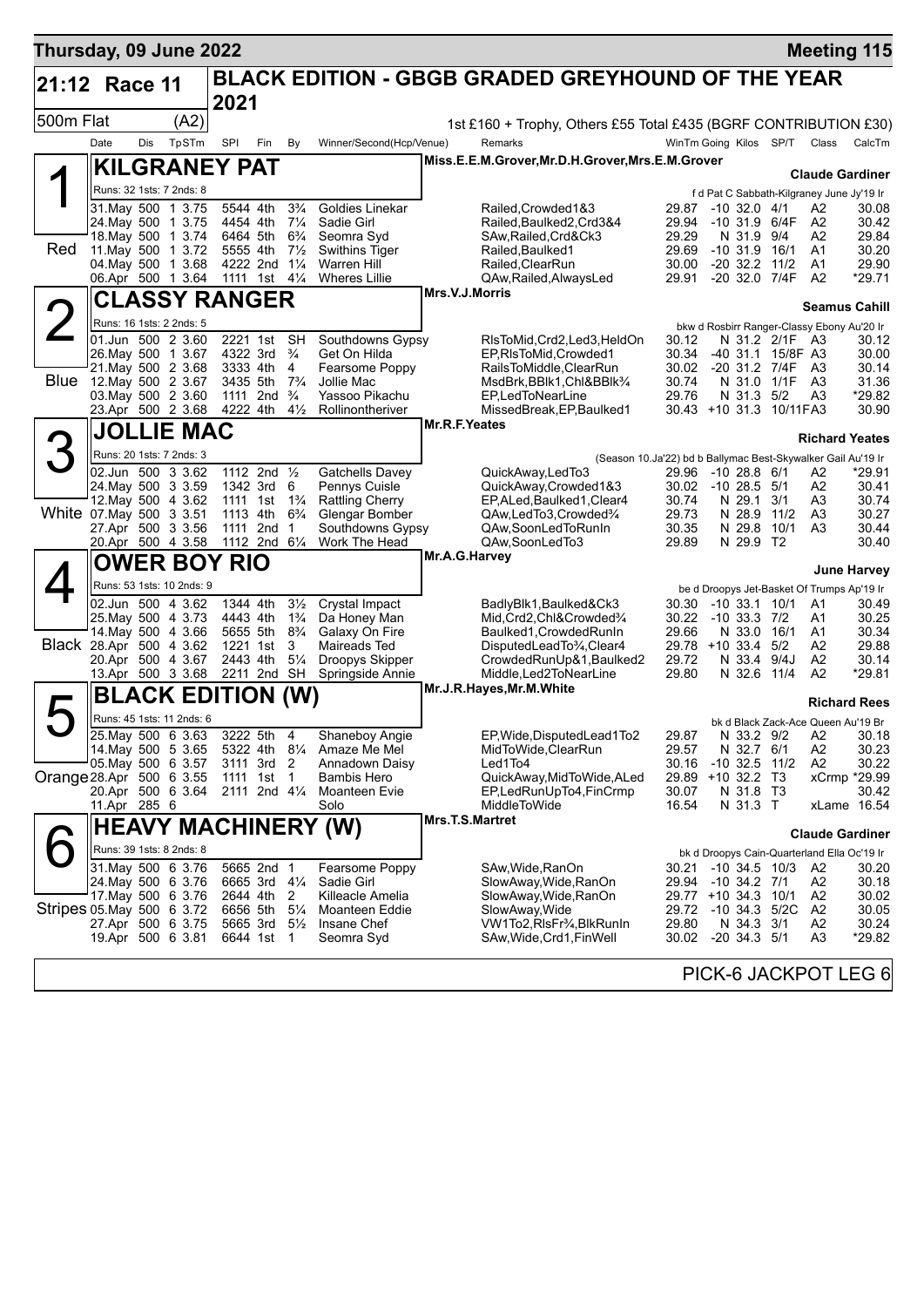| Thursday, 09 June 2022   |                                    |     |                                          |                                        |                                                       |                                  |                                                                             |                      |                                                                       |                                                            |                                       |                    |            | <b>Meeting 115</b>                        |
|--------------------------|------------------------------------|-----|------------------------------------------|----------------------------------------|-------------------------------------------------------|----------------------------------|-----------------------------------------------------------------------------|----------------------|-----------------------------------------------------------------------|------------------------------------------------------------|---------------------------------------|--------------------|------------|-------------------------------------------|
| 21:28 Race 12            |                                    |     |                                          |                                        |                                                       |                                  |                                                                             |                      | 1st £100, Others £40 Total £300 (BGRF CONTRIBUTION £30)               |                                                            |                                       |                    |            |                                           |
| 500m Flat                |                                    |     | (A11)                                    |                                        |                                                       |                                  |                                                                             |                      |                                                                       |                                                            |                                       |                    |            |                                           |
|                          | Date                               | Dis | TpSTm                                    | SPI                                    | Fin                                                   | By                               | Winner/Second(Hcp/Venue)                                                    |                      | Remarks                                                               | WinTm Going Kilos SP/T                                     |                                       |                    | Class      | CalcTm                                    |
|                          |                                    |     | <b>INSANE JANE</b>                       |                                        |                                                       |                                  |                                                                             | <b>Mr.G.Andreas</b>  |                                                                       |                                                            |                                       |                    |            |                                           |
|                          | Runs: 0 1sts: 0 2nds: 0            |     |                                          |                                        |                                                       |                                  |                                                                             |                      | (Season Unknown) be b Ardnasool Jet-Final Shannon Au'20 Ir            |                                                            |                                       |                    |            | <b>George Andreas</b>                     |
|                          |                                    |     | 30. May 500 1 3.69                       |                                        | 1111 2nd 2 <sup>3</sup> / <sub>4</sub>                |                                  | <b>Insane Doris</b>                                                         |                      | RIsToMid.SoonLedTo4                                                   | 31.04 -10 26.5 T2                                          |                                       |                    |            | 31.16                                     |
|                          |                                    |     | 23. May 500 2 3.75<br>16.Apr 500 2 3.78  |                                        | $3333$ 3rd $9\frac{1}{2}$                             |                                  | Yassoo Eliza<br>Solo                                                        |                      | Railed.Crowded1<br>Railed                                             | 31.02<br>30.89                                             | $-4026.2$ T3<br>N 25.4 T              |                    |            | 31.39<br>*30.89                           |
| Red                      |                                    |     | 11.Apr 500 5 3.61                        |                                        | 1112 2nd $5\frac{1}{2}$                               |                                  | Insane Kiwi                                                                 |                      | QAw, Railed, Led To 3                                                 | 30.73                                                      | N 25.5 T3                             |                    |            | 31.18                                     |
|                          | 24. Mar 300 5                      |     | 04 Mar 368 5 7.71                        | 55                                     | $3rd$ $7$<br>5th 7                                    |                                  | (Derry)<br>Au Contraire Meg(Dndlk)                                          |                      | (IrishTrial)<br>(IrishRace)                                           | 17.40<br>21.92                                             | N 27.7 T3<br>N 25.4                   |                    |            | 17.89<br>22.39                            |
|                          |                                    |     | <b>ROSES RACHEL</b>                      |                                        |                                                       |                                  |                                                                             | Mr.D.D.Knight        |                                                                       |                                                            |                                       |                    |            | Derek Knight                              |
|                          | Runs: 3 1sts: 0 2nds: 0            |     |                                          |                                        |                                                       |                                  |                                                                             |                      | (Season Unknown) bew b Magical Bale-Droopys Oregon Nv'20 Ir           |                                                            |                                       |                    |            |                                           |
|                          |                                    |     | 01.Jun 500 2 3.83                        | 6665 4th                               |                                                       | $7\frac{1}{2}$                   | Yassoo Jet                                                                  |                      | SAw, MidToRIs, Blk2, RIsRnIn                                          | 30.35 -10 25.2 12/1                                        |                                       |                    | A10        | *30.85                                    |
|                          |                                    |     | 21. May 500 2 3.84<br>14. May 500 2 3.75 | 5555 6th<br>6554 5th                   |                                                       |                                  | 7 <sup>1</sup> / <sub>2</sub> Cushie Blako<br>101/4 Molly Ona Jolly         |                      | SAw, Blk&CkW<br>SAw, Crd1, Wide <sup>1</sup> / <sub>4</sub> , CkRunIn | 30.99<br>30.44                                             | $-10$ 24.9 $7/1$<br>N 25.3 12/1       |                    | A10<br>A10 | 31.50<br>31.25                            |
|                          |                                    |     | Blue 09 May 500 3 3 93                   |                                        | 2-2- 2nd $4\frac{1}{2}$                               |                                  | 2222 2nd 21/2 Harmsworthshatty                                              |                      | SAw, MidToRIs, Wide <sup>1/2</sup>                                    | 30.86                                                      | $-20$ 25.6 T3<br>$-5$ 25.4 T2         |                    |            | 30.86                                     |
|                          | 02. May 285 3                      |     | 11.Apr 500 4 4.01                        | 2111 1st 2 <sup>3</sup> / <sub>4</sub> |                                                       |                                  | <b>Watsons Avenue</b><br><b>Tinned Peaches</b>                              |                      | SAw, Railed<br>BBlkRnUp, MidToRIs, Led1                               | 17.00<br>31.45                                             | N 25.0 T3                             |                    |            | 17.31<br>31.45                            |
|                          |                                    |     | <b>KILBANNON CHARM</b>                   |                                        |                                                       |                                  |                                                                             | <b>Mr.B.Harrison</b> |                                                                       |                                                            |                                       |                    |            | <b>Norah McEllistrim</b>                  |
|                          | Runs: 1 1sts: 0 2nds: 0            |     |                                          |                                        |                                                       |                                  |                                                                             |                      | (Season Unknown) f b Ballymac Eske-Beavers Stream Sp'19 Ir            |                                                            |                                       |                    |            |                                           |
|                          |                                    |     | 03.Jun 500 2 3.72                        | 4233 5th                               |                                                       | $\overline{7}$                   | Punk Rock Misfit                                                            |                      | Middle, DispLdTo2, Baulked                                            | 31.24                                                      |                                       | -30 28.3 5/2F A11  |            | 31.50                                     |
|                          | 23. May 285 3                      |     | 30 May 500 1 3.66                        | 1111 3rd 41/4<br>1-2- 3rd              |                                                       | $\overline{7}$                   | Landers Reach<br><b>Skywalker Cliff</b>                                     |                      | Mid, Ld-3, DispLd3-3/4, WRnIn<br>Middle, WideRunIn                    | 31.02 -10 28.0 T3<br>16.96                                 | $-2028.0$ T3                          |                    |            | *31.26<br>17.33                           |
| White 02. May 285 3      |                                    |     |                                          |                                        | 2-3- 2nd $4\frac{1}{2}$                               |                                  | Ri Honcho                                                                   |                      | RIsToMid, Crd1, Blk1/2                                                | 17.39                                                      | $-5$ 27.5 T3                          |                    |            | 17.70                                     |
|                          | 24.Feb 285 2                       |     | 10.Mar 500 2 3.68                        | 2222 2nd 9 <sup>3</sup> / <sub>4</sub> |                                                       |                                  | Shaneboy Angie<br>Solo                                                      |                      | MiddleToRails, Crowded1/4<br><b>MiddleToRails</b>                     | 30.71<br>17.38                                             | -50 27.2 T2<br>$-1527.3$ T            |                    |            | 30.99<br>17.23                            |
|                          |                                    |     | <b>KILARA PETAL</b>                      |                                        |                                                       |                                  |                                                                             | <b>Rees Racing</b>   |                                                                       |                                                            |                                       |                    |            | <b>Richard Rees</b>                       |
|                          |                                    |     | Runs: 13 1sts: 1 2nds: 1                 |                                        |                                                       |                                  |                                                                             |                      | (Season Unknown) bk b Droopys Biker-Kilara Charm Au'20 Ir             |                                                            |                                       |                    |            |                                           |
|                          |                                    |     | 03.Jun 500 3 3.76                        | 4555 5th                               |                                                       | 6                                | Go On Larry                                                                 |                      | Crd&CkWide1, Wide2To3                                                 | 30.81                                                      | $-20$ 26.5 $5/1$                      |                    | A11        | 31.09                                     |
|                          | 26. May 500 2 R8                   |     | 21. May 500 2 R12                        | 2222 6th                               |                                                       |                                  | 101/2 Kentucky Dream(R14)<br>2111 1st 41/ <sub>2</sub> Insane Red Card(Scr) |                      | Crowded3,Crd&Ck4<br>Middle, Led1                                      | 30.67<br>30.50                                             | $-30$ 26.0 6/1                        | -10 26.0 11/4C Hcp | Hcp        | 31.84<br>31.36                            |
|                          | Black 14. May 500 1 R9             |     |                                          |                                        | 1112 5th 81/4                                         |                                  | Seamless Move(R7)                                                           |                      | Middle, Led To 3                                                      | 30.05                                                      | N 25.8 4/1<br>$-20$ 26.3 $5/1$        |                    | Hcp        | 31.43                                     |
|                          |                                    |     | 06. May 500 4 3.72<br>29. Mar 500 3 3.74 |                                        | 5543 2nd 7 <sup>3</sup> / <sub>4</sub><br>4544 4th 4½ |                                  | Punk Rock Stella<br>Shady Alf                                               |                      | Middle, Crowded 2, CkRun In<br>CrowdedWide1, Crowded3                 | 30.68<br>30.61                                             | N 25.6                                | 11/4               | A11<br>A11 | 31.11<br>*30.97                           |
|                          |                                    |     | <b>STOPHERS BORIS (W)</b>                |                                        |                                                       |                                  |                                                                             |                      | Miss.G.L.Davidson                                                     |                                                            |                                       |                    |            | Gemma Davidson                            |
|                          |                                    |     | Runs: 12 1sts: 0 2nds: 0                 |                                        |                                                       |                                  |                                                                             |                      |                                                                       |                                                            |                                       |                    |            | be d Droopys Buick-Zenas Treacle Mr'20 Br |
|                          | 19. May 500 2 R11                  |     |                                          |                                        |                                                       |                                  | 2112 4th 1% Ballyphilip Fab(R2)                                             |                      | Led $1$ To $\frac{3}{4}$                                              |                                                            |                                       | 30.71 -20 32.7 9/1 |            | Hcp 31.52                                 |
|                          | 03.May 500 1 R10                   |     | 12. May 500 2 R12                        | 2225 6th 9                             | 1111 3rd 21/4                                         |                                  | Droopys Glad(Scr)<br>Harry Kilmore(Scr)                                     |                      | SlowAway, Wide, Crowded4<br>Wide, Led To4                             | 30.09<br>30.54                                             | $-10$ 32.7 $10/1$<br>$-10$ 32.4 $6/1$ |                    | Hcp<br>Hcp | 31.67<br>31.41                            |
| Orange 27.Apr 500 5 3.87 |                                    |     |                                          | 6555 4th                               |                                                       | $8\frac{3}{4}$                   | <b>Lisneal Twister</b>                                                      |                      | SAw, Badly Baulked 1                                                  | 30.69                                                      | N 32.5 12/1                           |                    | A11        | 31.40                                     |
|                          |                                    |     | 14.Apr 500 5 3.84<br>05.Apr 500 5 3.87   | 4555 5th<br>6443 3rd                   |                                                       | $7\frac{1}{4}$<br>$3\frac{3}{4}$ | Yassoo Nan<br>Farloe Eden                                                   |                      | Crowded1&3&4<br>VerySlowAway, MidToWide                               | 31.13<br>30.87                                             | $-20$ 32.9 $9/1$<br>N 33.2 11/1       |                    | A11<br>A11 | 31.52<br>*31.17                           |
|                          |                                    |     | CANYA BALE (W)                           |                                        |                                                       |                                  |                                                                             | Mrs.S.Whelan         |                                                                       |                                                            |                                       |                    |            |                                           |
|                          | Runs: 9 1sts: 1 2nds: 0            |     |                                          |                                        |                                                       |                                  |                                                                             |                      |                                                                       | (Season 07.Fb'22) bk b Magical Bale-Mustang Swift Ap'20 Ir |                                       |                    |            | <b>Tony Taylor</b>                        |
|                          |                                    |     | 03.Jun 500 6 3.65                        | 2222 4th                               |                                                       | $5\frac{1}{2}$                   | Go On Larry                                                                 |                      | Wide,SoonLedTo1/4                                                     | 30.81                                                      | $-20$ 27.1 $9/4$                      |                    | A11        | 31.04                                     |
|                          |                                    |     | 25. May 500 5 3.76<br>16 May 500 6 3.59  | 4336 6th<br>1111 1st                   |                                                       | $6\frac{1}{4}$<br>11             | Insane Sandy<br><b>Nunhead Fraser</b>                                       |                      | Wide, Crowded Run Up& Run In<br>Wide, Always Led                      | 31.04<br>30.96                                             | $-20$ 27.3 T3                         | N 27.1 9/4F        | A11        | 31.53<br>*30.76                           |
| Stripes 07 May 285 4     |                                    |     |                                          | $1 - 3 -$                              | 2nd $9\frac{1}{2}$                                    |                                  | Moanteen Linford                                                            |                      | ImpededRunIn                                                          | 16.68                                                      | $-5$ 27.5 T3                          |                    |            | 17.39                                     |
|                          | 02. May 285 5<br>30.Mar 500 6 3.61 |     |                                          | $1 - 2 -$                              | 2nd $3\frac{1}{4}$                                    |                                  | Milan Sam<br>Solo                                                           |                      | MidToW, LedTo1/2<br>Wide                                              | 17.02<br>31.60                                             | $-5$ 27.6 T2<br>$-10$ 26.7 T          |                    |            | 17.24<br>31.50                            |
|                          |                                    |     |                                          |                                        |                                                       |                                  |                                                                             |                      |                                                                       |                                                            |                                       |                    |            |                                           |
|                          |                                    |     |                                          |                                        |                                                       |                                  |                                                                             |                      |                                                                       |                                                            |                                       |                    |            |                                           |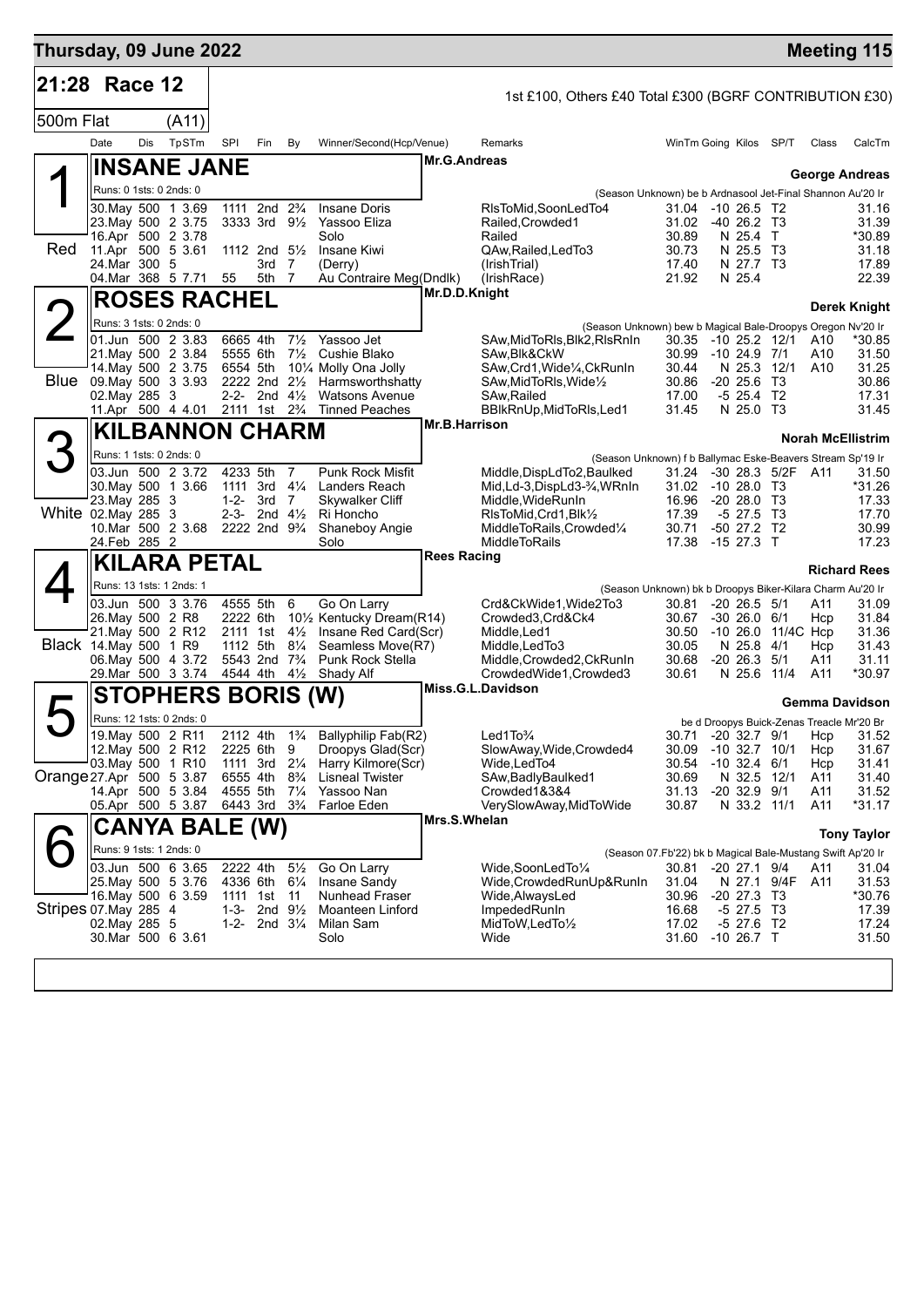## **Thursday, 09 June 2022 Meeting 115**

т

| ∣Reserves |                                                       |                                                                    |                                  |                                               |                                                                                        |                                                                                    |                |                                                                   |  |                      |                         |
|-----------|-------------------------------------------------------|--------------------------------------------------------------------|----------------------------------|-----------------------------------------------|----------------------------------------------------------------------------------------|------------------------------------------------------------------------------------|----------------|-------------------------------------------------------------------|--|----------------------|-------------------------|
|           | TpSTm<br>Date<br>Dis                                  | SPI<br>Fin                                                         | By                               | Winner/Second                                 |                                                                                        | Remarks                                                                            |                | WinTm Going Kilos SP/T                                            |  | Class                | CalcTm                  |
|           | <b>CAN WE PRETEND</b>                                 |                                                                    |                                  |                                               | Dr.J.M.Hay                                                                             |                                                                                    |                |                                                                   |  |                      | Derek Knight            |
|           | Runs: 11 1sts: 2 2nds: 2<br>04.Jun 500 4 3.68         | 4222 2nd 4 <sup>3</sup> / <sub>4</sub>                             |                                  | Icaal Frankie                                 |                                                                                        | Middle.HandyTo4                                                                    | 30.02          | bdw d Droopys Jet-Date Due De'19 Ir<br>$-30, 34.8, 6/1$           |  | A2                   | 30.10                   |
|           | 30. May 500 3 3.69                                    | 2111 1st 31/ <sub>4</sub>                                          |                                  | <b>Fast Bowler</b>                            |                                                                                        | EP, MiddleSnLed, WRunIn                                                            | 29.85          | $-10,35.0$ T <sub>2</sub>                                         |  |                      | 29.75                   |
|           | 23. May 285 3                                         |                                                                    | Solo                             |                                               |                                                                                        | Middle, WideRunIn<br>Mr.B.W.Firkins, Mr.M.J.Firkins                                | 16.79          | $-20$ 35.0 T                                                      |  |                      | xLame 16.59             |
|           | <b>CLONGEEL SHOW</b><br>Runs: 12 1sts: 1 2nds: 6      |                                                                    |                                  |                                               |                                                                                        |                                                                                    |                |                                                                   |  |                      | <b>Belinda Green</b>    |
|           | 02.Jun 500 3 3.61                                     | 3111 2nd 1                                                         |                                  | Landenstown King                              |                                                                                        | EPace,SoonLedToRunIn                                                               |                | bk d Droopys Sydney-Clongeel Bingo Nv'19 Ir<br>30.13 -10 34.0 4/1 |  | A2                   | 30.12                   |
|           | 27 May 500 3 3.61<br>20. May 500 3 3.62               | 4566 6th<br>2111 6th 4                                             | 10% Crokers Moon                 | <b>Gatchells Davey</b>                        |                                                                                        | Baulked1, Crowded3<br>EP, Middle, Led 1 To Run In, Blk                             | 29.80<br>30.57 | N 34.1 11/4<br>$-50$ 34.2 $7/2$                                   |  | A2<br>A2             | 30.66<br>30.38          |
|           | <b>ENCHANTED SIOUX</b>                                |                                                                    |                                  |                                               |                                                                                        | Mr.K.R.Lindsay, Mr.S.Maplesden                                                     |                |                                                                   |  |                      |                         |
|           | Runs: 36 1sts: 6 2nds: 7                              |                                                                    |                                  |                                               | <b>Stuart Maplesden</b><br>(Season 01.My'21) be b Eden The Kid-Hot Lips Susie Jn'19 Ir |                                                                                    |                |                                                                   |  |                      |                         |
|           | 03.Jun 500 1 3.82                                     | 5122 4th                                                           | $4\frac{1}{2}$                   | Get On Rosie                                  |                                                                                        | Railed, Crowded & Led 1 To 2                                                       |                | 30.56 -20 26.4 2/1                                                |  | A6                   | 30.73                   |
|           | 28. May 500 1 3.70<br>21. May 500 1 3.70 4111 2nd 1/2 | 3111 2nd SH                                                        |                                  | Completely Cleo<br><b>Crystal Anton</b>       |                                                                                        | EP, Railed, Led 1 To NrLine<br>EP,Led1ToNearLine,Crd4                              |                | 30.17 +10 26.1 15/8F A6<br>30.29 -10 25.9 8/1                     |  | A6                   | 30.28<br>30.23          |
|           | <b>FOREST MEL (W)</b>                                 |                                                                    |                                  |                                               | <b>New Forest Lads</b>                                                                 |                                                                                    |                |                                                                   |  |                      | <b>Seamus Cahill</b>    |
|           | Runs: 79 1sts: 15 2nds: 10                            |                                                                    |                                  |                                               |                                                                                        |                                                                                    |                | (Season 30.Ap'20) dkbd b Forest Con-Droopys Elite My'18 Ir        |  |                      |                         |
|           | 03.Jun 500 6 3.67<br>27. May 500 5 3.76               | 4454 6th<br>5666 6th                                               | $8\frac{1}{4}$<br>$9\frac{1}{4}$ | Sharp Teddy<br>Newinn Crypto                  |                                                                                        | MidToWide, Crowded%<br>Middle&Baulked1                                             | 29.91          | 30.02 -20 29.4 7/1<br>$-10$ 29.1 $10/1$                           |  | A3<br>A2             | 30.49<br>30.54          |
|           | 20. May 500 6 3.70                                    | 5111 1st 1 <sup>3</sup> / <sub>4</sub>                             |                                  | <b>Wellott Tommy</b>                          |                                                                                        | Wide, Crowded VW1, Led <sup>1/4</sup>                                              |                | 30.60 -40 28.9 7/2                                                |  | A3                   | 30.20                   |
|           | <b>FREEKY TAEPOT</b>                                  |                                                                    |                                  |                                               |                                                                                        | <b>Greens Greyhounds</b>                                                           |                |                                                                   |  |                      | <b>Belinda Green</b>    |
|           | Runs: 59 1sts: 11 2nds: 15                            |                                                                    |                                  |                                               |                                                                                        |                                                                                    |                | (Ssn Suppressed) bk b Tommy Brislane-Taepot Hill Jn'19 Ir         |  |                      |                         |
|           | 04.Jun 500 3 3.94<br>25. May 500 3 3.89               | 5555 5th<br>6334 3rd                                               | $5\frac{1}{2}$<br>$1\frac{1}{2}$ | <b>Birthday Treat</b><br>Quarterland Zara     |                                                                                        | SlowAway, Middle<br>SlowAway, Middle, RanOn                                        | 30.56<br>30.59 | $-30$ 28.1 8/1<br>$-20$ 28.2 $4/1$                                |  | A6<br>A6             | 30.70<br>30.50          |
|           | 19. May 500 2 3.87                                    | 6664 2nd 1/2                                                       |                                  | <b>Slippery Lilly</b>                         |                                                                                        | SlowAway, FinishedWell                                                             | 30.24          | N 27.3 6/1                                                        |  | A6                   | 30.28                   |
|           | <b>HASENHU</b>                                        |                                                                    |                                  | Mr.M.J.Hughes<br>Jason Heath                  |                                                                                        |                                                                                    |                |                                                                   |  |                      |                         |
|           | Runs: 3 1sts: 0 2nds: 0                               |                                                                    |                                  |                                               |                                                                                        | (Season Unknown) bk b Portmageewiseguy-Droopys Baton Jn'20 Br                      |                |                                                                   |  |                      |                         |
|           | 03.Jun 500 1 3.90<br>27. May 500 1 R14                | 5655 3rd<br>1266 5th                                               | $5\frac{1}{4}$<br>$9\frac{3}{4}$ | <b>Punk Rock Misfit</b><br>Slippy Bullet(Scr) |                                                                                        | RIs-Mid, Crowded&CkRunIn<br>Crowded1, BumpedWide1/4                                | 30.21          | 31.24 -30 25.6 6/1<br>-10 25.9 6/1                                |  | A11<br>Hcp           | 31.37<br>32.02          |
|           | 21. May 500 1 R14                                     | 1224 4th 8 <sup>3</sup> / <sub>4</sub>                             |                                  | Kilara Petal(R12)                             | Mr.D.Teevan                                                                            | BadlyBaulked3                                                                      |                | 30.50 -10 25.8 12/1                                               |  | Hcp                  | 32.22                   |
|           | <b>HELSINKI JET (W)</b>                               |                                                                    |                                  |                                               | <b>Seamus Cahill</b>                                                                   |                                                                                    |                |                                                                   |  |                      |                         |
|           | Runs: 36 1sts: 7 2nds: 6<br>04.Jun 500 6 3.70         | 5554 6th                                                           | 8                                | Icaal Frankie                                 |                                                                                        | MidToWide, ClearRun                                                                | 30.02          | wbebd d Ardnasool Jet-Dundrum Pearl Oc'19 Ir<br>-30 31.9 12/1 A2  |  |                      | 30.36                   |
|           | 28. May 500 6 3.79                                    | 2111 1st                                                           | 2                                | Glengar Cruisin                               |                                                                                        | EP, Wide, Led 1                                                                    | 29.80          | N 31.9 T2                                                         |  |                      | 29.80                   |
|           | 19.May 285 5                                          | 6-5- 5th                                                           | $4\frac{3}{4}$                   | So Delighted                                  |                                                                                        | VerySlowAway, Wide<br>The Chip Leaders                                             | 16.71          | $-5$ 32.0 11/1                                                    |  | D1                   | 17.04                   |
|           | <b>INSANE JOSH</b><br>Runs: 9 1sts: 0 2nds: 2         |                                                                    |                                  |                                               |                                                                                        | <b>George Andreas</b>                                                              |                |                                                                   |  |                      |                         |
|           | 03.Jun 500 1 3.70                                     | 5312 2nd 2                                                         | Fine Cut                         |                                               |                                                                                        | Railed.Led2To3/4                                                                   | 30.12          | wbe d Good News-Woolies Bridie Au'19 Ir<br>-20 33.0 13/8F A2      |  |                      | 30.09                   |
|           | 26. May 500 1 3.65<br>18.May 500 2 3.63               | 3333 3rd 41/4<br>1222 3rd 5 <sup>1</sup> / <sub>2</sub> Seomra Syd |                                  | <b>Sound Structure</b>                        |                                                                                        | Railed, Baulked1<br>Railed, Challenged 1To 2                                       | 29.98<br>29.29 | $-20$ 32.4 $9/2$<br>N 31.9 12/1                                   |  | A2<br>A2             | 30.13<br>29.74          |
|           | <b>KENTUCKY DREAM (W)</b>                             |                                                                    |                                  |                                               |                                                                                        | Mr.A.Ross, Mr.P.Smith                                                              |                |                                                                   |  |                      |                         |
|           | Runs: 16 1sts: 1 2nds: 0                              |                                                                    |                                  |                                               |                                                                                        |                                                                                    |                |                                                                   |  |                      | <b>Jason Heath</b>      |
|           | 03.Jun 500 6 3.73                                     | 3566 6th                                                           |                                  | 10% Punk Rock Misfit                          |                                                                                        | (Season Unknown) bd b Portmageewiseguy-Plaza Roicead Ap'20 Br<br>Wide, Crowded 1&2 | 31.24          | $-30$ 27.3 $9/2$                                                  |  | A11                  | 31.81                   |
|           | 26. May 500 1 R14<br>18. May 500 1 R14                | 1111 1st 3 <sup>3</sup> / <sub>4</sub> Kerrs Lunch(R3)             |                                  | 1111 6th 41/ <sub>2</sub> Awordinedgeways(R7) |                                                                                        | MidToW, ALed<br>Middle, LedTo4, CrdRunIn                                           | 30.67<br>30.34 | $-30$ 27.1 11/1<br>N 26.8 7/1                                     |  | Hcp<br>Hcp           | 31.49<br>31.82          |
|           |                                                       |                                                                    |                                  |                                               |                                                                                        | Mr.M.B.Christelow,Mr.M.F.Lee,Mr.A.E.O'Shaughnessy,Mr.K.J.Tester                    |                |                                                                   |  |                      |                         |
|           | <b>PUNKROCK BANSHEE</b><br>Runs: 63 1sts: 11 2nds: 16 |                                                                    |                                  |                                               |                                                                                        |                                                                                    |                | (Season 21.My'19) bk b Crash-Swift Curie Nv'17 Ir                 |  |                      | <b>Stuart Maplesden</b> |
|           | 01.Jun 500 1 3.66                                     | 5123 5th                                                           | $3\frac{1}{4}$                   | <b>Slippy Bullet</b>                          |                                                                                        | Railed,DispLeadTo2                                                                 |                | 30.04 -10 29.4 5/2                                                |  | A3                   | 30.18                   |
|           | 13. May 500 1 3.71<br>26.Apr 500 1 3.65               | 4343 3rd<br>2355 5th 71/4                                          | $5\frac{1}{2}$                   | Seomra Syd<br><b>Slippy Hilary</b>            |                                                                                        | Railed, Crowded 1&3<br>Crowded1, Badly Baulked3                                    | 30.23<br>30.25 | $-2029.86/1$<br>N 29.7 9/1                                        |  | A <sub>3</sub><br>A3 | 30.47<br>30.83          |
|           | <b>ROGUE ANGEL</b>                                    |                                                                    |                                  |                                               |                                                                                        | Mr.B.W.Firkins, Mr.M.J.Firkins, Miss.B.S.Green, Miss.L.S.Hinch                     |                |                                                                   |  |                      |                         |
|           | Runs: 46 1sts: 9 2nds: 8                              |                                                                    |                                  |                                               |                                                                                        |                                                                                    |                | (Ssn Suppressed) bk b Confident Rankin-Swift Sarge Au'19 Br       |  |                      | <b>Belinda Green</b>    |
|           | 03.Jun 500 2 3.78                                     | 4666 6th                                                           | $5\frac{1}{4}$                   | Get On Rosie                                  |                                                                                        | RIsToMid, Blk&CkMid1                                                               |                | 30.56 -20 28.9 8/1                                                |  | A6                   | 30.79                   |
|           | 26. May 500 1 3.93<br>18. May 500 5 R1                | 6544 3rd 6<br>5666 4th 2 <sup>3</sup> / <sub>4</sub>               |                                  | Oi Oi Ossie<br>Awordinedgeways(R7)            |                                                                                        | VSAw, Mid4, RanOnLate<br>CrdStt, RIsToMid, Crowded1                                | 30.50<br>30.34 | -50 29.1 10/3<br>N 29.6 6/1                                       |  | A5<br>Hcp            | 30.49<br>30.65          |
|           |                                                       |                                                                    |                                  |                                               |                                                                                        |                                                                                    |                |                                                                   |  |                      |                         |